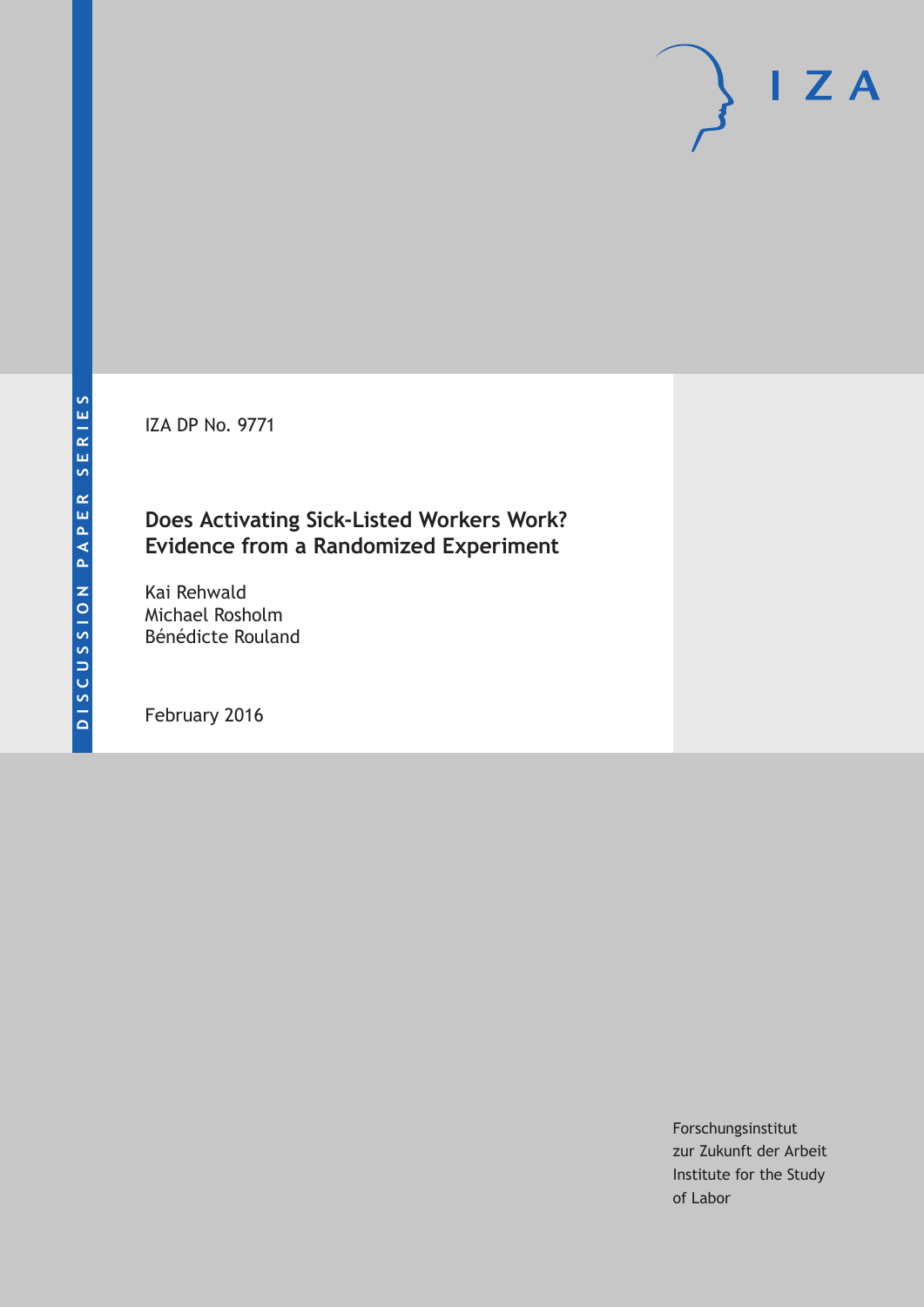# **Does Activating Sick-Listed Workers Work? Evidence from a Randomized Experiment**

## **Kai Rehwald**

*Aarhus University* 

## **Michael Rosholm**

*TrygFonden's Centre for Child Research, Aarhus University and IZA* 

### **Bénédicte Rouland**

*LEMNA-TEPP, University of Nantes*

Discussion Paper No. 9771 February 2016

IZA

P.O. Box 7240 53072 Bonn Germany

Phone: +49-228-3894-0 Fax: +49-228-3894-180 E-mail: iza@iza.org

Any opinions expressed here are those of the author(s) and not those of IZA. Research published in this series may include views on policy, but the institute itself takes no institutional policy positions. The IZA research network is committed to the IZA Guiding Principles of Research Integrity.

The Institute for the Study of Labor (IZA) in Bonn is a local and virtual international research center and a place of communication between science, politics and business. IZA is an independent nonprofit organization supported by Deutsche Post Foundation. The center is associated with the University of Bonn and offers a stimulating research environment through its international network, workshops and conferences, data service, project support, research visits and doctoral program. IZA engages in (i) original and internationally competitive research in all fields of labor economics, (ii) development of policy concepts, and (iii) dissemination of research results and concepts to the interested public.

IZA Discussion Papers often represent preliminary work and are circulated to encourage discussion. Citation of such a paper should account for its provisional character. A revised version may be available directly from the author.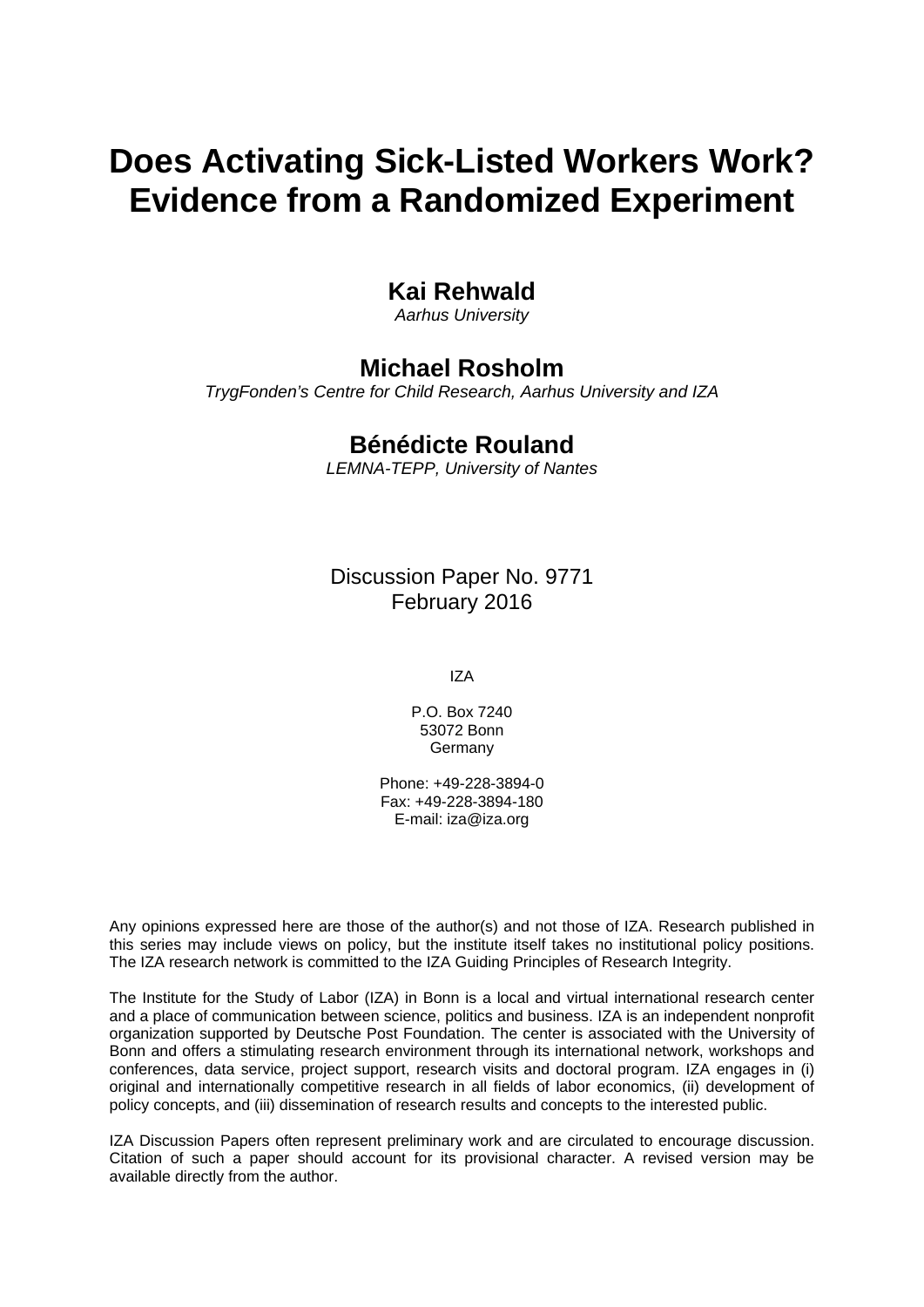IZA Discussion Paper No. 9771 February 2016

## **ABSTRACT**

## **Does Activating Sick-Listed Workers Work? Evidence from a Randomized Experiment\***

Using data from a large-scale randomized controlled trial conducted in Danish job centers, this paper investigates the effects of an intensification of mandatory return-to-work activities on the subsequent labor market outcomes for sick-listed workers. Using variations in local treatment strategies, both between job centers and between randomly assigned treatment and control groups within a given job center, we compare the relative effectiveness of alternative interventions. Our results show that the use of partial sick leave increases the length of time spent in regular employment and non-reliance on benefits, and also reduces the time spent in unemployment. Traditional active labor market programs and the use of paramedical care appear to have no effect at all, or even an adverse effect.

JEL Classification: J68, C93, I18

Keywords: long-term sickness, vocational rehabilitation, treatment effects, randomized controlled trial

Corresponding author:

 $\overline{a}$ 

Bénédicte Rouland Université de Nantes IEMN-IAE Chemin de la Censive du Tertre, BP 52231 44322 Nantes, Cedex 3 France E-mail: Benedicte.Rouland@univ-nantes.fr

<sup>\*</sup> We would like to thank Knut Røed as well as seminar participants at CREST (Paris), IFAU (Uppsala), the University of Nantes, IZA (Bonn) and SFI (Copenhagen), and participants at the 2013 TEPP Conference "Research in Health and Labour", the 2013 DGPE Workshop, the 2013 Annual Workshop of the Centre for Research in Active Labour Market Policy Effects (CAFÉ), the 2014 Annual Meeting of the Society of Labor Economists (SOLE), the 9<sup>th</sup> Nordic Summer Institute in Labour Economics, the "Empirical Strategies" Mini-Workshop in Bergen, the 2014 Annual Conference of the European Economic Association (EEA) and the 2015 Journées Louis-André Gérard-Varet in Public Economics, for their helpful comments and discussions. We gratefully acknowledge the financial and material support provided by the Danish Labor Market Authority as well as financial support from TrygFonden. All remaining errors and shortcomings of the article are our own.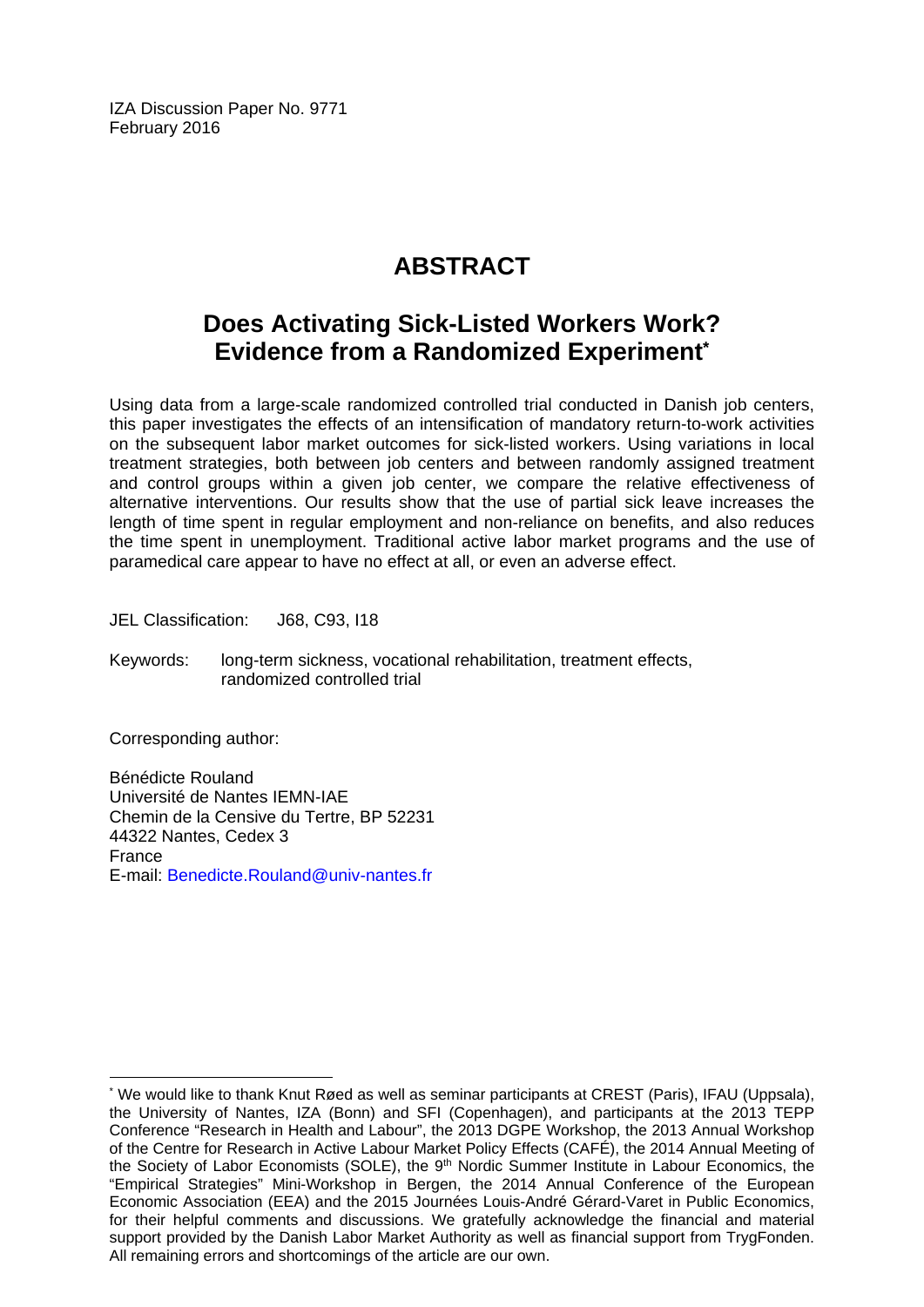#### 1 Introduction

As highlighted in the OECD (2010) report on *Sickness, Disability and Work*, sickness policy is rapidly moving to center stage in the economic policy agenda of most OECD countries. Budgetary considerations are one of the key reasons for this. Expenditure on paid sick leave in OECD countries amounted on average to 0.8 percent of GDP in  $2007<sup>1</sup>$ . Although this figure might seem rather low, it is nevertheless a matter of great concern in the current context of growing public deficits and debt burdens. In comparison, public spending on unemployment benefits reached "only" 0.55 percent of GDP in the same year.<sup>2</sup> Furthermore, absence due to sickness also implies a reduced labor supply, lost production, and health-related costs.<sup>3</sup>

Beyond the financial aspect of paid sick leave, the reintegration of sick-listed workers into the labor market is also a matter of great concern. Empirical research on the labor market has shown that frequent and/or long-term spells of absence are associated with a higher risk of unemployment (Hesselius, 2007), and can significantly reduce a worker's subsequent earnings or prospect of employment(Markussen, 2012). The probability that a worker will then become inactive and dependent on a permanent disability pension also increases.

The importance of well conceived sickness policies is clear in this context. Such policies are essential both for the sick-listed worker (in terms of his/her successful reintegration) and for society as a whole (in view of budgetary constraints). Sickness policies have recently shifted from being passive towards a more employment-orientated approach, aiming both at reducing benefit dependency and increasing rates of employment.<sup>4</sup> Taking Denmark as an example, vocational rehabilitation measures were implemented in 16 percent of all periods of sickness benefit in the years 2009-2011, compared to only seven percent in the period 2005-2007 (Boll et al., 2010). Vocational rehabilitation includes traditional active labor market programs (e.g., internships), paramedical care (e.g., physical therapy), and graded return-to-work (partial sick leave).

Our aim in this paper is twofold. First, we wish to assess the effects of an intensification of return-to-work activities on sick-listed workers' subsequent labor market outcomes. Second, we aim to compare the relative effectiveness of the alternative interventions. Specifically, we use results from a large-scale randomized controlled experiment conducted in Danish job centers in 2009 among newly registered sick-listed workers. The treatment lasted four months and consisted of a combination of weekly meetings with caseworkers and intensive mandatory return-to-work

<sup>1</sup>OECD data on social expenditure, taken from the OECD (2010) report on *Sickness, Disability and Work*. The term 'sickness' refers to public and mandatory private paid sick leave programs (occupational injury and other sickness-related daily allowances).

<sup>2</sup>OECD data on Labour Market Programmes, extracted from OECD data bank (http://stats.oecd.org/). As for Denmark—the country under consideration in this paper—expenditure on paid sick leave amounted to 1.4 percent, while public spending on unemployment benefit reached 0.96 percent of GDP in 2007.

<sup>3</sup>According to the Danish Ministry of Employment, absence due to sickness (short and long term) in 2006 reduced the supply of labor by five percent, which implies a cost of more than two percent of GDP.

<sup>4</sup>Refer to OECD (2010) for an outline of the main trends in recent reforms across the OECD.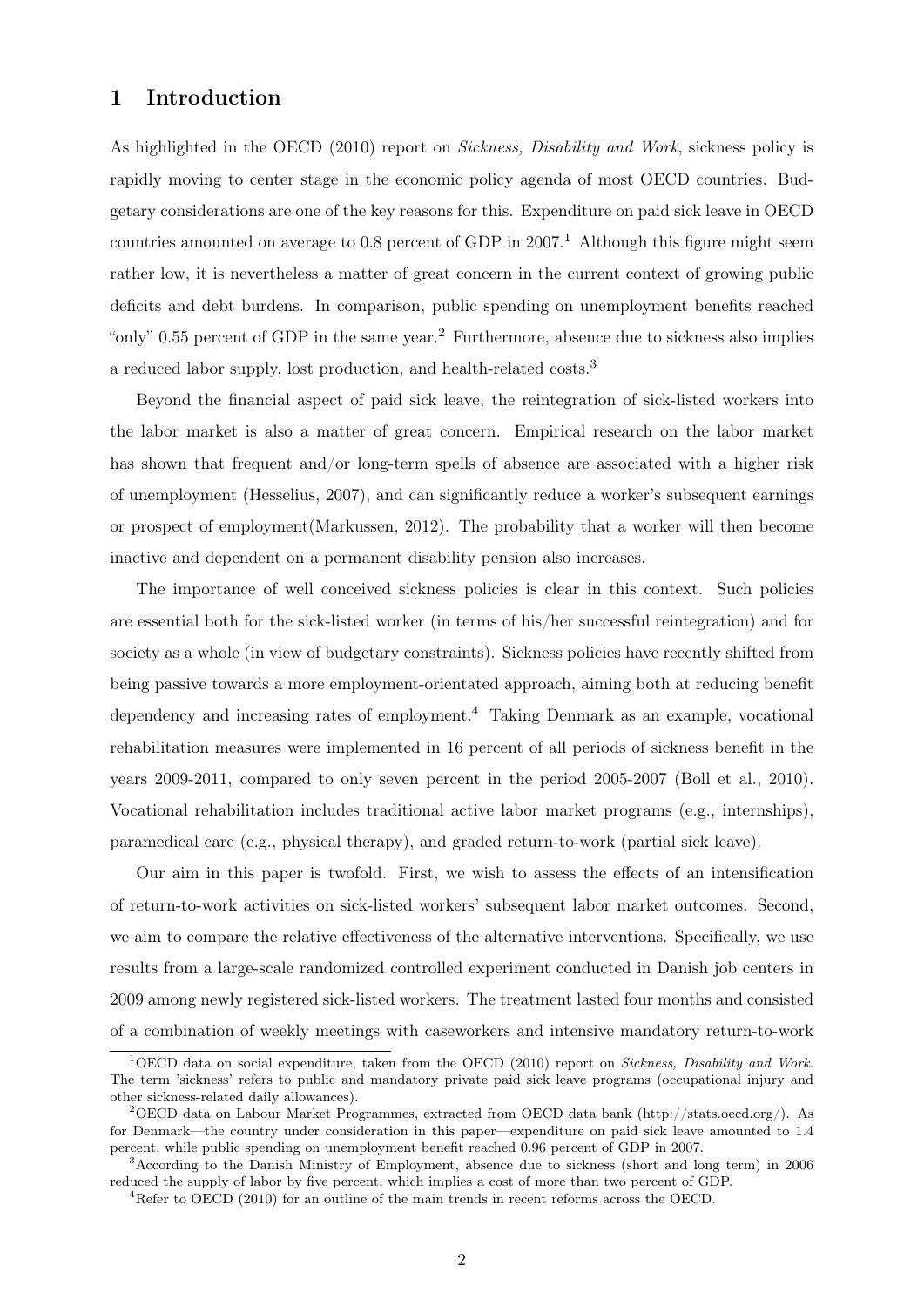activities in the form of graded return-to-work (partial sick leave), traditional activation, and/or paramedical care.

Our empirical strategy and key results can be summarized as follows. We first rely on a simple difference-in-means approach to identify the causal effect of offering a more intensive treatment package on the subsequent labor market outcomes for newly sick-listed workers. Specifically, we estimate a causal *intention-to-treat* effect on four outcome variables: accumulated weeks in regular employment, self-sufficiency (i.e., all forms of non-reliance on benefits), sickness, and unemployment. Second, in the spirit of Markussen and Røed (2014), we exploit variation in local treatment strategies, both between job centers and between treatment and control groups within a given job center, to compare the relative effectiveness of the alternative measures used.

Our findings reveal firstly that the experimental intervention as a whole has been ineffective. Sick-listed workers initially assigned to the treatment group spent less time in regular employment and self-sufficiency than their peers in the control group. Nevertheless, our results also show that a greater emphasis on offering graded return-to-work programs is associated with an increase in regular employment and self-sufficiency, and lower unemployment. On the other hand, traditional activation and paramedical care appear to have either no impact at all, or even an adverse impact. Taken in the round, our results suggest that programs focusing on graded return-to-work are the most effective in improving sick-listed workers' subsequent labor outcomes. These programs are associated with strong and long-lasting effects, but only for workers sick-listed from regular employment and for those with physical (non-mental) disorders.

In line with the rich literature on the effectiveness of active labor market policies for unemployed workers (see Card et al. (2010) for a meta-analysis), our study relates to the expanding literature on the impacts of return-to-work policies for (long-term) sick-listed workers.<sup>5</sup> Returnto-work can be associated with various forms of interventions, including workplace-based<sup>6</sup>, educational, medical, and social interventions. The results are mixed, however; Frölich et al. (2004) for example, found that rehabilitation programs for the long-term sick (more than four weeks) in Sweden had no favorable effects at all, but that workplace interventions were less damaging than the alternative strategies. In a randomized study of the inflow of Swedish sick-listed individuals, Engström et al. (2015) found some negative effects associated with having early meetings to assess individuals' work capacity (more sickness absence and a higher probability of receiving disability benefits). In contrast, Everhardt and de Jong (2011) found strong positive impacts of

<sup>&</sup>lt;sup>5</sup>There is also another branch of the literature that relates to the impacts of return-to-work policies for temporary disabled workers. See for instance Aakvik et al. (2005) and Markussen and Røed (2014) for a study of the Norwegian Vocational Rehabilitation program. While there is no absolute definition of long-term sick leave, workers typically call on a temporary disability insurance system following a period of sick pay (which is more generous than the disability insurance); however this is available only for a limited period of time (usually around one year).

 ${}^{6}$ Reviewing recent medical research, Van Oostrom et al. (2009) concluded that workplace interventions are effective in reducing sickness absence among workers with musculoskeletal disorders compared with normal forms of care, although they are not effective in improving health outcomes.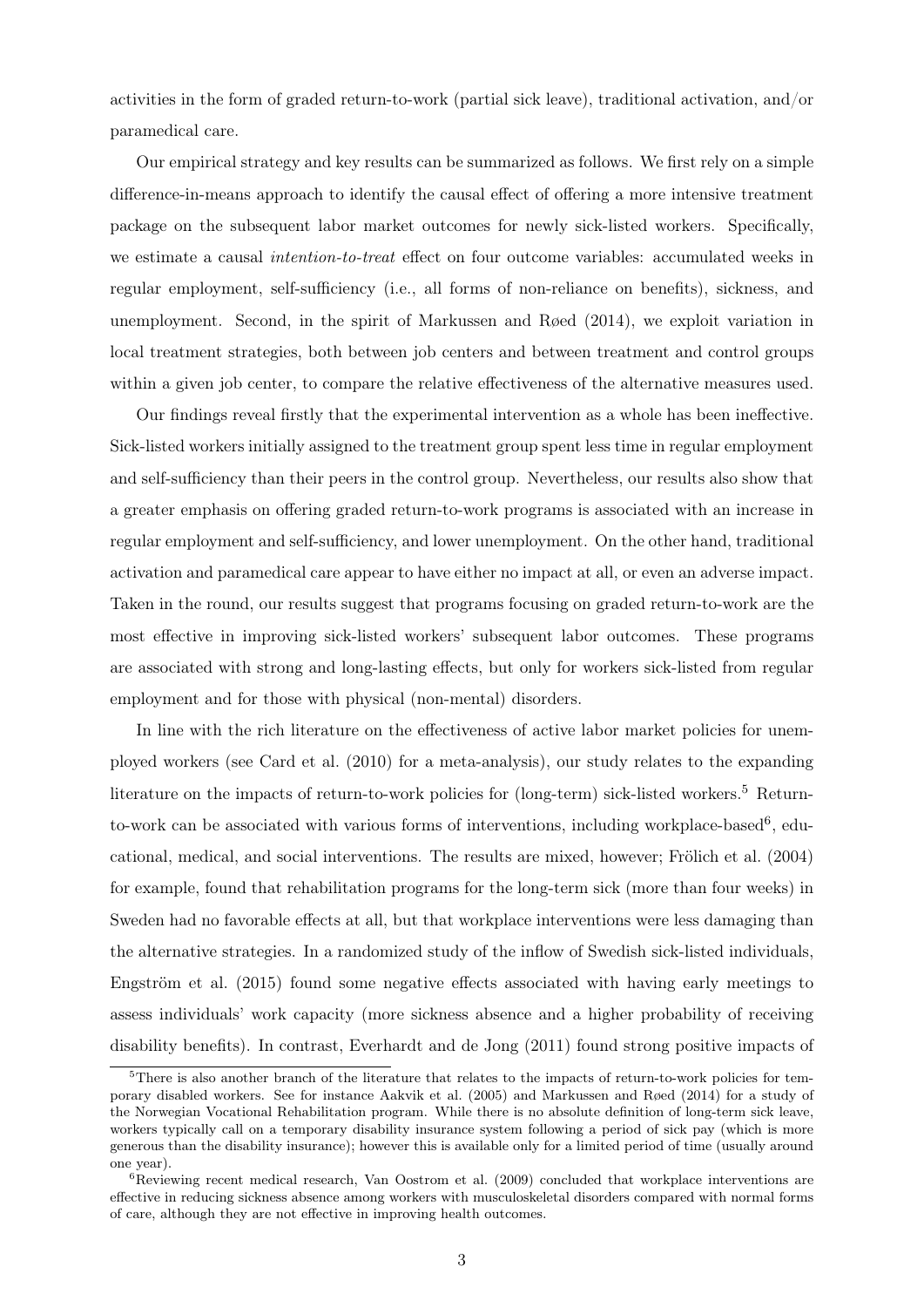return-to-work activities for long-term (nine months) sick employees in the Netherlands in terms of their likelihood of returning to work.

Some of the literature on workplace-based interventions focuses specifically on the effects of graded return-to work programs, i.e., some combination of part-time work and sickness benefits.<sup>7</sup> While accurate and reliable evidence remains scarce, Markussen et al. (2012) provides an exception. Using data collected from Norwegian administrative registers, the authors concluded that the use of graded (partial) rather than non-graded (full) sickness absence certificates reduces the length of periods of absence, and significantly improves the propensity for employment in subsequent years. Andrén and Svensson (2012) found that Swedish employees with musculoskeletal disorders assigned to part-time sick leave were more likely to recover to full work capacity than those assigned to full-time sick leave. From a randomized controlled trial performed in Finland among 63 patients with musculoskeletal disorders, Viikari-Juntura et al. (2012) showed that part-time sick leave reduced both the time taken to return to regular duties and the amount of sickness absence in the one-year follow-up period. In the Danish graded return-to-work program, Høgelund et al. (2010) found that participation in such a program significantly increased the probability that sick-listed workers returned to regular working hours. However, Nielsen et al. (2014) showed that its effect on the return to self-support differed substantially among the municipalities, and therefore warned against generalizing the results of the study to other Danish municipalities. Moreover, Høgelund et al. (2012) found no impact of the Danish graded return-to-work program for workers with mental health problems.

Based on a large-scale experimental design, the present study adds to the existing literature by offering a comprehensive evaluation of intensive mandatory return-to-work activities (activation requirements). In particular, we focus not only on workplace-based interventions but also on paramedical care, and thus compare the relative effectiveness of alternative intensive interventions (traditional activation vs. paramedical care vs. partial sick leave). We also consider all kind of diseases rather than focusing on a specific subsample of sick-listed workers as others have done.

The rest of the paper is organized as follows. Section 2 includes details of the randomized experiment. Section 3 is a description of the data and variables. Section 4 provides an explanation of the empirical strategy, and section 5 contains the findings. Some conclusions are given in Section 6.

<sup>7</sup>Partial sick leave and partial sickness benefits are currently available in Sweden, Norway, Denmark, and Finland. The authorities have strongly promoted the use of these in recommending partial sick leave as the mechanism of choice, where sick leave is needed. See Kausto et al. (2008) for a review of the use of partial sick leaves in the Nordic countries. A similar arrangement has also been in place in the UK since 2010 (known here as the "Fit Note").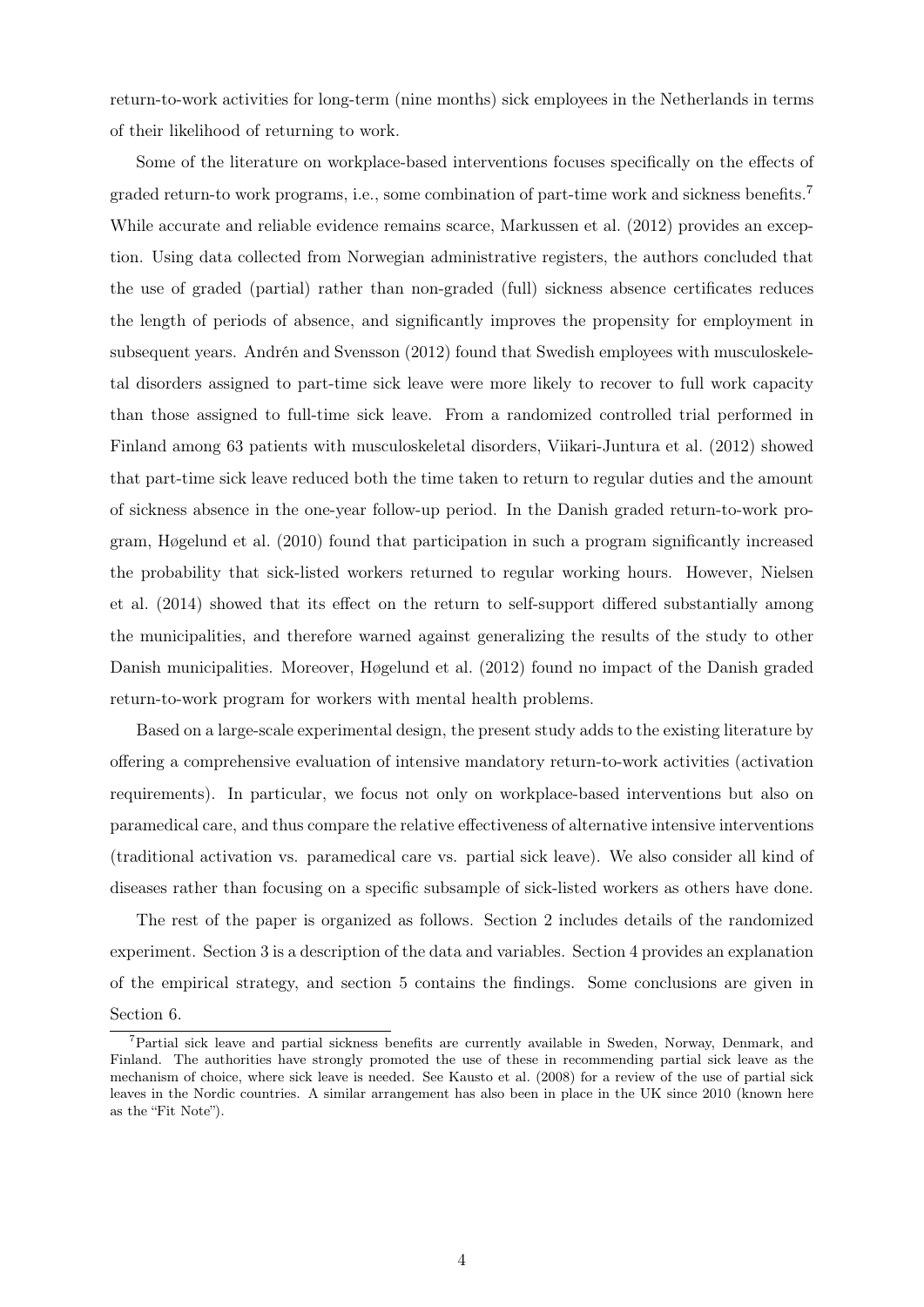#### 2 The randomized experiment

The Danish sick-leave policy In Denmark, all employees, all self-employed, and all individuals receiving unemployment insurance benefits are entitled to receive compensation for each day they cannot work due to sickness (whether the sickness is work-related or not), provided they have worked at least 120 hours within the thirteen successive weeks prior to their sickness absence. Although the benefit period can be extended to more than a year under certain specific conditions, sickness benefits are normally available for a maximum of 52 weeks within an eighteen-month period. The employer finances the first 21 days of the sickness absence<sup>8</sup>, while municipalities are then responsible for funding the remaining period.

The municipalities play a key role in the return-to-work process. Besides managing sickness absence and work rehabilitation, it is their responsibility to monitor and assess recipients of sickness benefits. More precisely, municipalities must conduct an assessment of all sickness benefit cases no later than the eighth week of the sickness absence, and every fourth week from then on (or every eighth week in less complicated cases). Follow-up assessments must rely on updated and coordinated medical, social, and vocational information. The aim of these mandatory follow-up interviews is first to verify that the sick-listed individual is actually eligible for the benefit (i.e., s(he) has a work incapacity) and second, to help him or her to return to work as quickly as possible. Municipal case managers can implement various vocational rehabilitation measures, from job counselling to wage-subsidized job training and professional courses, and including graded return-to-work (partial sick leave).

It is worth noting that municipalities have economic incentives to reintroduce sick-listed individuals to the workplace because the state reimburses their expenditure on sickness benefit to varying degrees, depending on whether any return-to-work activities are implemented or not. Municipalities also have an incentive both to reduce expenditure on sickness benefit because the entitlement to reimbursement only applies to cases lasting less than 52 weeks, and to use part-time (rather than full-time) sick-listing, because this also reduces the final burden on them.

Finally, if despite medical treatment and vocational rehabilitation the sick-listed worker is unable to return to ordinary employment, the municipality may refer him or her to a permanent wage-subsidized job (*fleksjob*) with reduced working hours and special tasks. To be eligible for a *fleksjob*, the sick-listed worker must have a permanently reduced work capacity of at least 50 percent and be no older than 65. The main difference between a *fleksjob* and graded return-to-work is that subsidized employment in a *fleksjob* is granted for an unlimited time while participation in a graded return-to-work program is always temporary. If the sick-listed individual cannot return to a *fleksjob*, the municipality may award disability benefits.

<sup>8</sup>At the time of the experiment (2009), the employer was required to finance the first fourteen days of the illness period; the rules on this changed in October 2009.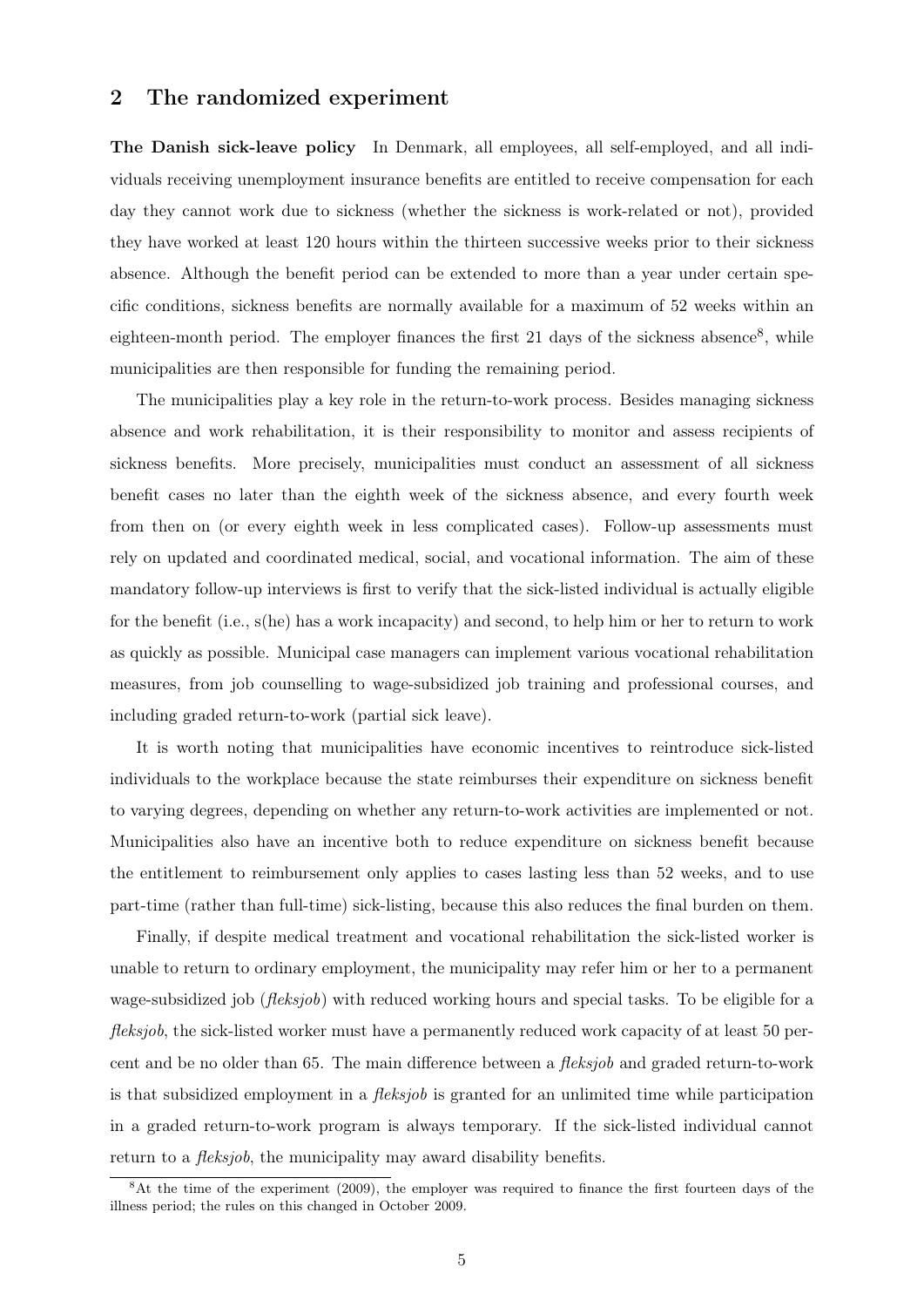The experiment In early 2009, the National Labor Market Authority in Denmark launched a randomized controlled trial (hereafter RCT) to test at a small scale some of the elements that were to be included in the forthcoming legislation on active interventions relating to those receiving sickness benefits.<sup>9</sup> The overall purpose of this experiment was to examine whether sicklisted workers who behave in a more proactive way during their sickness period can achieve a greater degree of autonomy (in terms of returning to work and staying in work) than they would have done had they not behaved proactively. The present study is a report on the outcomes of this experiment.

The experiment was designed as an RCT conducted in 16 job centers across Denmark, with "random" assignment to treatment by birth year, even or odd. A total of 5,652 newly sick-listed workers were covered by the experiment, of which 2,795 were assigned to the control group and 2,857 to the treatment group.<sup>10</sup> Individuals were notified that they had been assigned to the treatment group during the first follow-up meeting (no later than the eighth week of their sickness absence) by means of a standard letter from The National Labor Market Authority. Newly registered sick-listed workers born in odd years were subject to intensive efforts (treatment group), while those born in even years were subject to normal levels of effort (control group). Although assignment to treatment was predetermined, not random, we nevertheless consider our study to be an RCT; individuals were not made aware of the assignment mechanism, and a person's birth year is "random" from his/her own perspective.

The treatment lasted 18 weeks and consisted of a combination of weekly meetings with caseworkers AND intensive mandatory return-to-work activities in the form of either a graded return-to-work (partial sick leave) and/or traditional activation and/or paramedical care. More precisely, *traditional activation* includes vocational guidance advice and courses aimed at enhancing skills, together with internships and on-the-job training. *Paramedical care* consists of courses on handling one's own situation, psychological consultations, nutritional counselling, and exercise including back exercises and other physical training. Lastly, the aim of the *graded return-to-work* measure is to support employees with reduced work ability to continue and return to work via partial sick leave. This involves working part-time (a reduction in working hours by at least four hours per week) and receiving a partial sickness benefit for the hours off work, on top of a partial salary (at a normal hourly rate). The underlying idea is that most sick leave days are a result of non-communicable diseases, and a person's work capacity while sick may be reduced but it is not nothing. The return to regular working hours should take place as soon as possible, and certainly within the 52-weeks payment period of full sickness benefits. Graded return-to-work must be

<sup>&</sup>lt;sup>9</sup>A new and intensified treatment package was eventually rolled out nationally (with adjustments) in late 2009, when a new law governing the return-to-work of sick-listed workers was passed in Denmark.

<sup>&</sup>lt;sup>10</sup>Table A1 in the Appendix shows the number of individuals by employment region, job center and treatment status.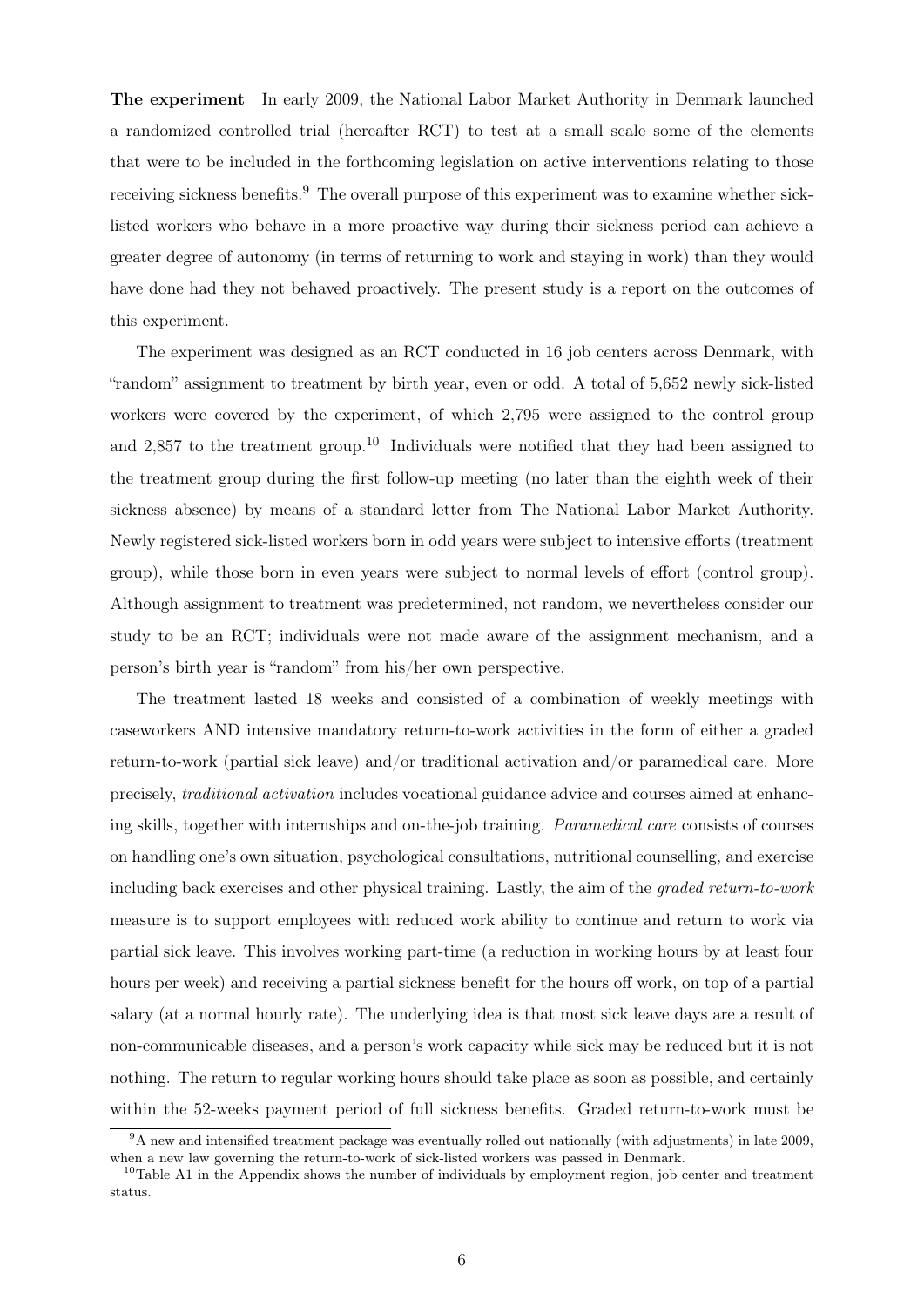implemented with the agreement of the employer, the sick-listed worker, and the municipality. In practice, either the sick-listed worker and the employer arrange a graded return-to-work on their own initiative and then ask the municipality to approve this, or the municipality determines that the sick-listed worker is able to work part-time and therefore asks him or her to agree a graded return-to-work with the employer. If the sick-listed worker refuses to enrol in the program even though the municipal case manager recommends it, the sick benefit can be reduced.

Within four weeks of the first interview, individuals in the treatment group were required to participate in some kind of program (graded return-to-work, traditional activation and/or paramedical care) for at least ten hours a week for up to four months. Table 1 provides details of the extent of these return-to-work activities. Compared with the control group, it is clear that the treatment group received more intensive programs of treatment. For treated individuals, the number of return-to-work activities (all three types) was higher, and the interventions generally began earlier and lasted longer.

| Type                                                                        | Control group<br>$(N=2,795)$ | Treatment group<br>$(N=2,857)$ |
|-----------------------------------------------------------------------------|------------------------------|--------------------------------|
| <b>Panel A:</b> Traditional activation                                      |                              |                                |
| Total number of weeks in traditional activation                             | 1,111                        | 6,129                          |
| Total number of traditional activation spells                               | 97                           | 512                            |
| of which counselling and training                                           | 81                           | 417                            |
| of which on-the-job training                                                | 16                           | 95                             |
| Avg. week in which the 1st traditional activation spell begins <sup>a</sup> | 6.5                          | 4.6                            |
| Avg. length of traditional activation spells (in weeks) <sup>b</sup>        | 11.9                         | 12.5                           |
| <b>Panel B:</b> Paramedical care                                            |                              |                                |
| Total number of weeks in paramedical care                                   | 505                          | 11,314                         |
| Total number of paramedical care spells                                     | 42                           | 1,107                          |
| of which courses in handling one's own situation                            | 19                           | 228                            |
| of which psychologist                                                       | 1                            | 64                             |
| of which nutritional counselling                                            | $\Omega$                     | 63                             |
| of which exercise                                                           | 16                           | 326                            |
| of which back exercises or other physical training                          | 4                            | 166                            |
| of which other                                                              | $\overline{2}$               | 260                            |
| Avg. week in which the 1st paramedical care spell begins <sup>a</sup>       | 5.4                          | 3.5                            |
| Avg. length of paramedical care spells (in weeks) $\rm^b$                   | 12.6                         | 14.4                           |
| <b>Panel C:</b> Graded return-to-work                                       |                              |                                |
| Number of initiated programs                                                | 366                          | 566                            |
| Avg. week in which the program begins <sup>a</sup>                          | 5.7                          | 4.5                            |

Table 1: Number of return-to-work activities by type and treatment status

<sup>a</sup> Measured in weeks since first follow-up meeting with the municipal caseworker (typically eight weeks after the onset of illness).

 $\overline{b}$  When calculating the average length of activation spells in weeks, uninterrupted sequences of alternative activities are treated as a single spell (93 spells in the control and 492 spells in the treatment group). Similarly for the average length of paramedical care spells in weeks (40 spells in the control and 787 spells in the treatment group).

Moreover, the outcome from the first follow-up meeting with the municipal caseworker (eight weeks after the onset of illness) could also be a total program exemption for some sick-listed workers. As shown in Table 2, around 13 percent of all participants in the experiment were excused from any kind of return-to-work activity, mainly because therapy was a hindrance (52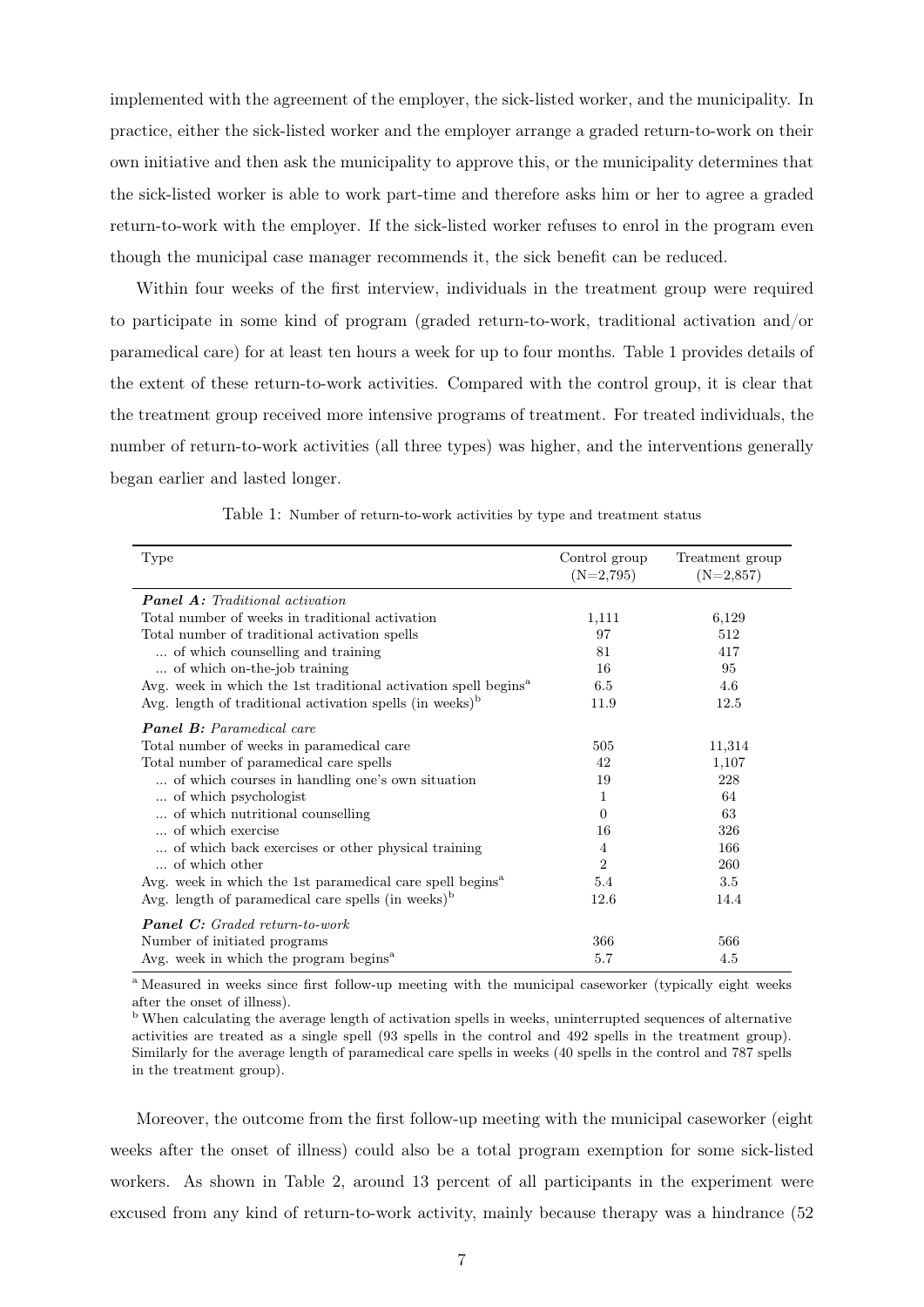percent of all cases of exemption), or because of a pregnancy-related illness (44 percent of cases). Exemption rates were higher in the treatment group (around 17 percent) than in the control group (almost ten percent). However, the exempted are still included in the analysis. Specifically, those exempted from the treatment group received the treatment as usual (i.e., the same as individuals in the control group) and are included in the treatment group. Those exempted from the control group also received the normal amount of return-to-work activity (even though they were excused). We account for this significant number of "no-shows" by estimating intention-totreat effects, so our results could be valid even given imperfect compliance.

|                                    | Control group | Treatment group |
|------------------------------------|---------------|-----------------|
| Excused                            | 272           | 496             |
| of which early retirement          |               | 14              |
| of which terminal illness          | 3             | 2               |
| of which pregnancy-related illness | 167           | 174             |
| of which therapy was a hindrance   | 95            | 306             |
| Not excused                        | 2,523         | 2,361           |
| Total                              | 2,795         | 2.857           |

Table 2: Number of individuals excused/not excused by reason and treatment status

Notes: The table shows the number of individuals excused/not excused by treatment status. The exempted are included in the analysis because exemption rates were higher in the treatment group than in the control group. Specifically, those exempted from the treatment group received the treatment as usual (i.e., the same as individuals in the control group) and are included in the treatment group. Those exempted from the control group also received the normal amount of return-to-work activity (even though they were excused).

Finally, it is worth noting that the job centers were responsible for the organization of the experiment. They carried out interviews and decided on the composition and content of any vocational rehabilitation, accounting for the individuals' needs and adapting to local conditions. Therefore, some variations in treatment intensity between job centers may be assumed. From Figure 1, it is very clear that there is substantial variation in the intensity of return-to-work activities, both between the 16 job centers covered by the experiment, and between treatment and control groups within a given job center.<sup>11</sup> As we explain in Section 4, we exploit this variation in local treatment strategies to compare the effectiveness of the alternative return-towork activities (graded return-to-work, traditional activation, and paramedical care).

#### 3 Data and variables

The empirical analysis is based on four different data sets. First, we exploit unique Danish data derived from the controlled field experiment described above. These data include binary variables for each type of return-to-work activity (graded return, traditional activation and paramedical

 $11$ Similarly, the overall management of the usual vocational rehabilitation is regulated by law, but the assessment and the implementation of individual cases are controlled at job center level. Therefore, there is also substantial variation in the intensity of return-to-work activities among the control group.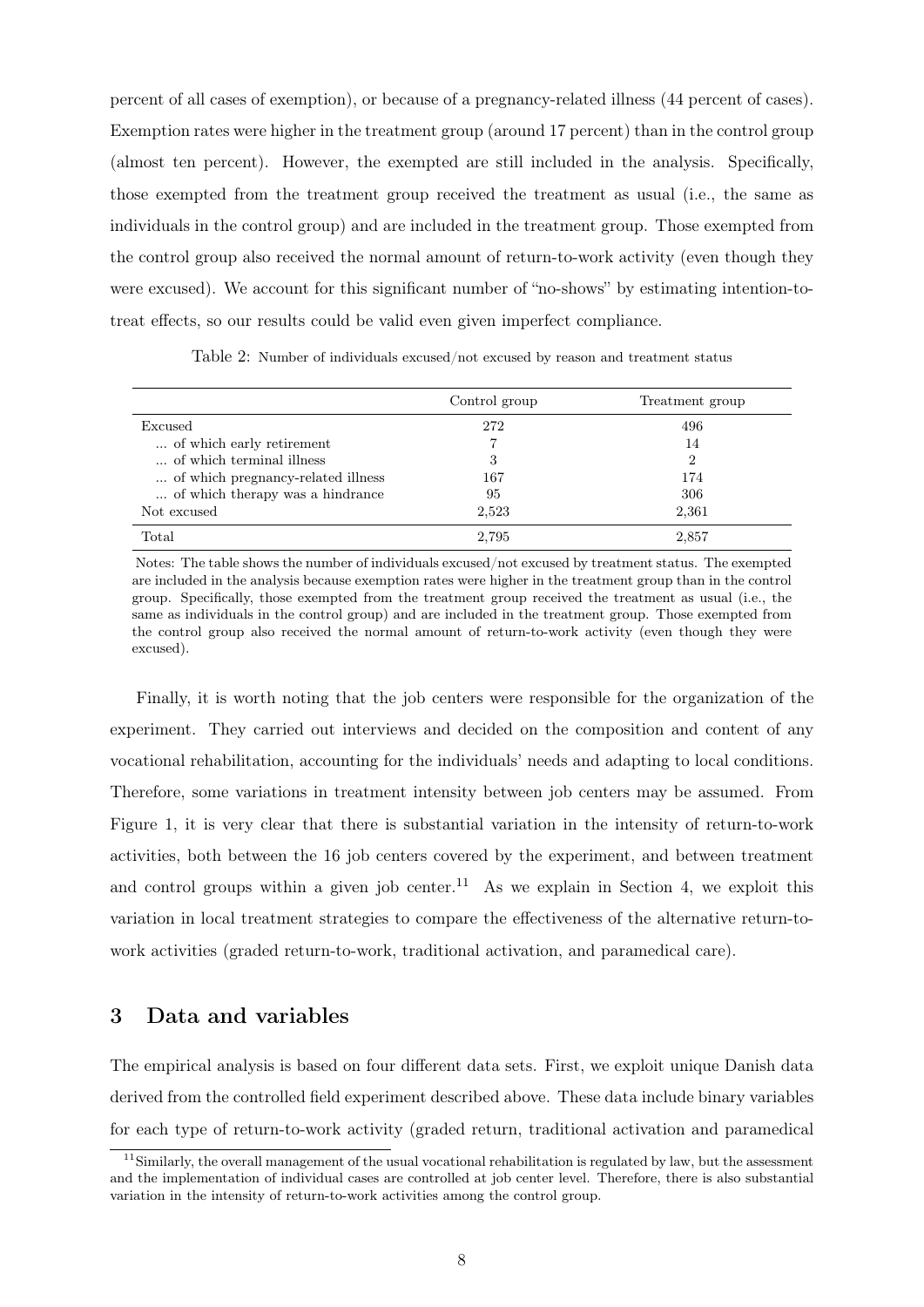

Figure 1: Traditional activation, paramedical care and graded return-to-work intensities by job center and treatment status

Notes: Indices 1 to 16 on the horizontal axes refer to job centers: (1) Bornholm, (2) Gentofte, (3) Greve, (4) København, (5) Ringsted, (6) Vordingborg, (7) Aalborg, (8) Morsø, (9) Randers, (10) Holstebro, (11) Herning, (12) Horsens, (13) Svendborg, (14) Nyborg, (15) Odense and (16) Aabenraa. Traditional activation intensities are calculated as the average number of traditional activation weeks per individual in the first 20 weeks after enrolment. Similarly for paramedical care intensities. Graded return intensities are calculated as the proportion of individuals participating in a graded return-to-work program within the first 20 weeks.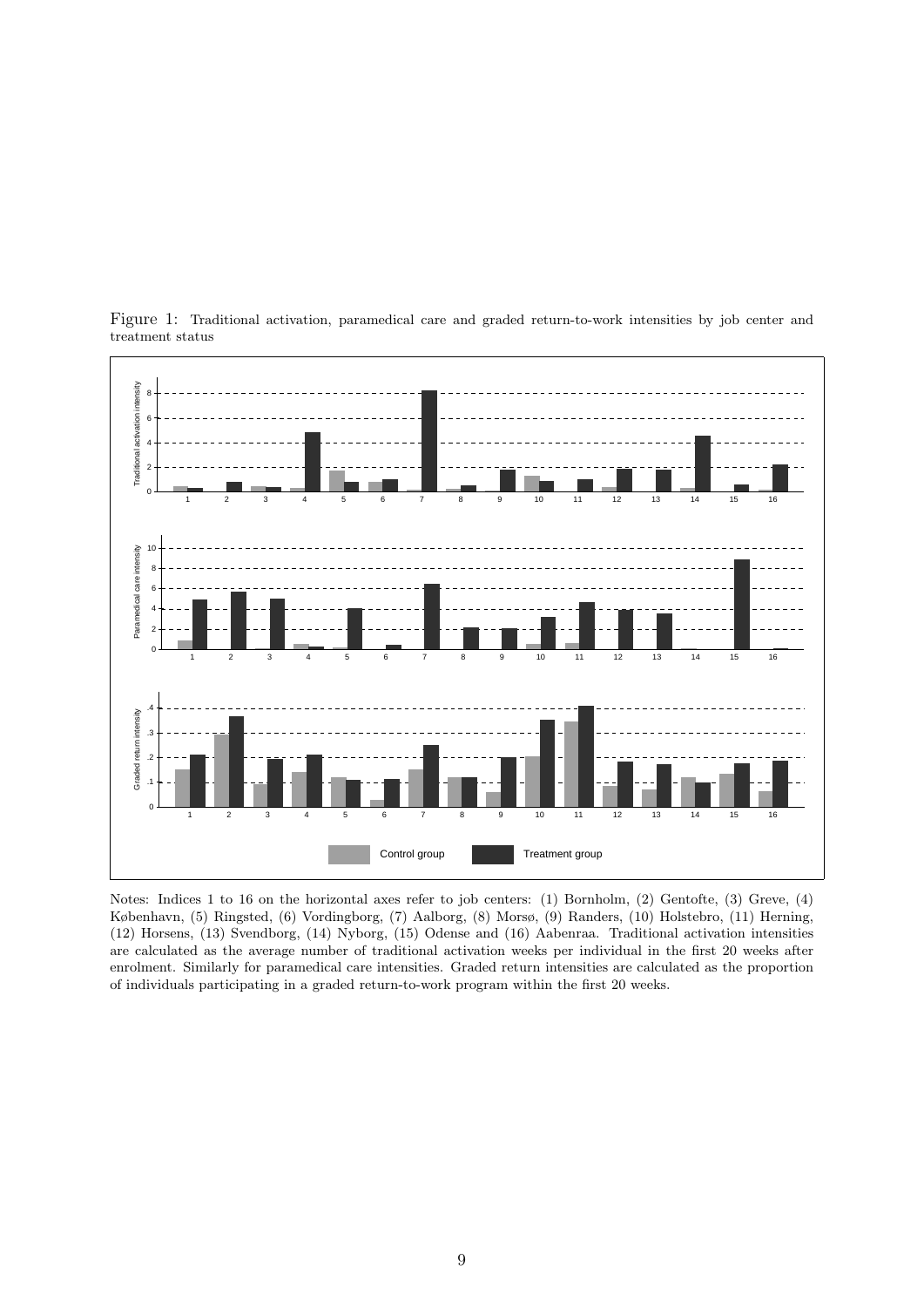care) and for each meeting scheduled/held, as well as the number of hours per week in each type of activation and the timing of the intake. We can therefore follow participation accurately on a weekly basis. The data also include information about possible exemption from activation and the job center is identified in each case.

Second, from the DREAM register we obtained information about the type of social welfare benefit received in a given week<sup>12</sup>, and about individual characteristics. DREAM is an amalgamation of information from several different sources, and is updated once per month by the The National Labor Market Authority.<sup>13</sup> Data from the DREAM register were obtained from the week in which the experiment began (i.e., between the first week of January 2009 and the third week of November 2009) up to the end of 2012, allowing a three-year follow-up. Specifically, we constructed four outcome variables from the DREAM database, using the weekly information on social transfer payments, namely the cumulative number of weeks spent in regular employment (i.e., employed), in non-reliance on benefits (i.e., self-sufficiency), in sickness and in unemployment, where *self-sufficiency* covers the officially designated success criteria and covers all periods of non-benefit (self-sufficiency without employment, employment, and ordinary education).<sup>14</sup>

Besides the treatment package, our explanatory variables include age, gender, marital status, country of origin (three categories—Denmark, western, and non-western countries), the state before sickness (three categories—job, unemployment benefits and self-sufficiency), the duration of elapsed sickness at the start of the experiment, the proportion of time spent on sickness payments (in each of the three years before the sickness), and the same proportion for time spent on public income support of any kind (also in each of the three years before the sickness). Table 3, which shows means and standard deviations of the explanatory variables by treatment status, suggests that there are very few observed differences between the treatment and control groups.<sup>15</sup> "Random" assignment based on birth year—even or odd—successfully balanced groups. The most significant difference, though nonetheless, relates to the status before sickness: the treatment group was on average in regular employment slightly less than the control group (76.3 vs. 79.9 percent), and in unemployment slightly more (17.4 against 14.2 percent).

Third, from Statistics Denmark we obtain data on socio-economic characteristics at the

<sup>&</sup>lt;sup>12</sup>The classification scheme includes all types of public income transfer schemes in Denmark. If a citizen does not receive social benefits in a given period, it is represented by empty week-variables.

<sup>&</sup>lt;sup>13</sup>The week-variables are only allowed to contain one type of compensation code at a time. This implies that the types of social benefits are ranked. The ranking implies that if a citizen changes the type of social benefit in the middle of a week, only the highest ranked type is registered that week.

<sup>&</sup>lt;sup>14</sup>More precisely, we first generated indicators for regular employment, sickness, and unemployment using the variable "status" from the DREAM register (i.e., the weekly information on labor market status). The outcome variable *regular employment* is defined using status 500 (i.e., the regular employment indicator is equal to one if the variable status is equal to 500). Similarly, the sickness indicator is based on statuses 890 to 899, while the unemployment indicator is generated from statuses 111, 112, 124, 125, 130 to 138, 200 to 300, and 730 to 738. Having defined these indicators, we computed the cumulative number of weeks spent in each state.

<sup>&</sup>lt;sup>15</sup>Table A2 in the Appendix shows the means and standard deviations of the explanatory variables by treatment status for the sample of 4,728 individuals (see later).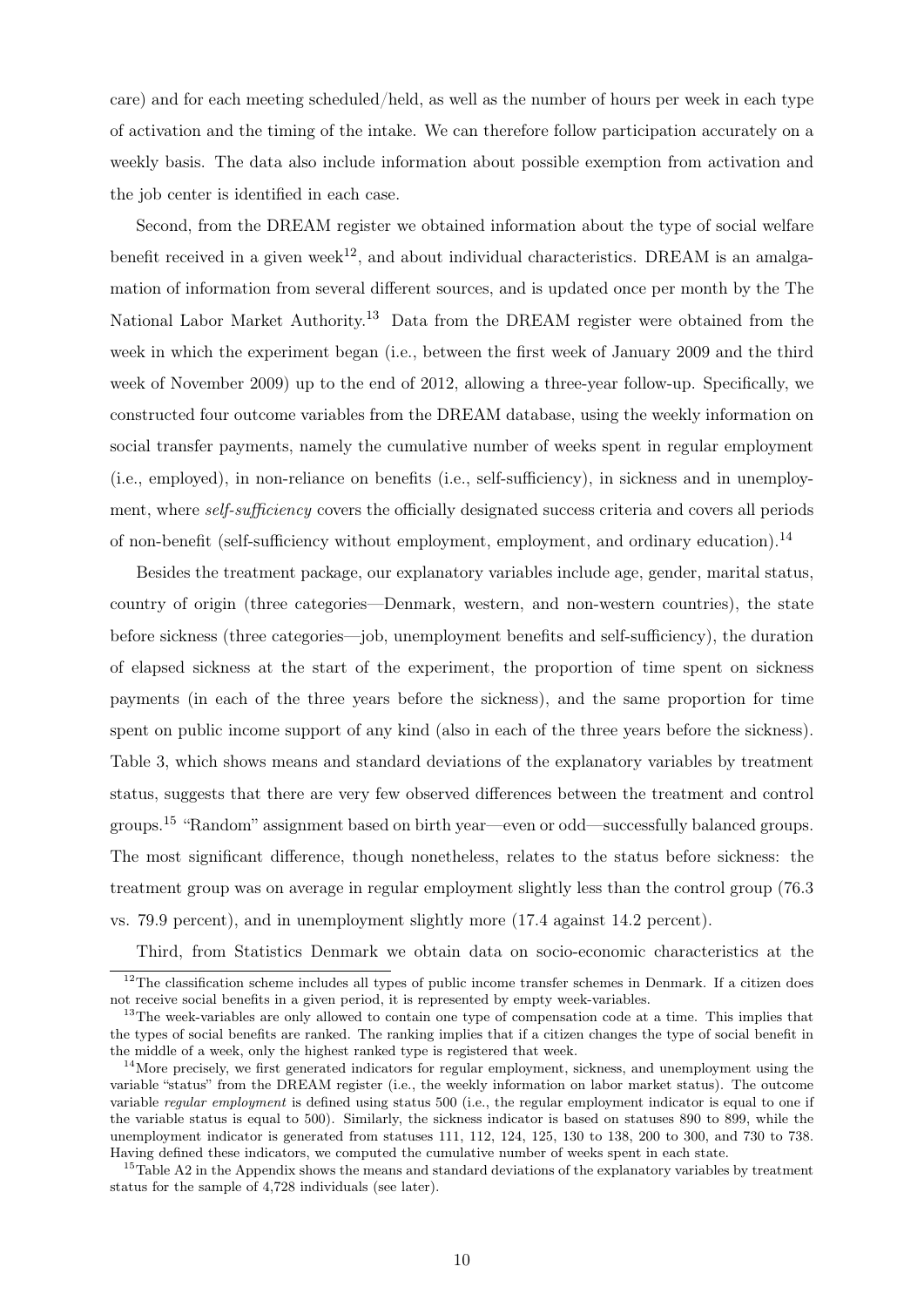| Variable                                              | Control group |           |       | Treatment group | Difference  |
|-------------------------------------------------------|---------------|-----------|-------|-----------------|-------------|
|                                                       | Mean          | Std. dev. | Mean  | Std. dev.       |             |
| <b>Panel A:</b> Socio-demographic characteristics     |               |           |       |                 |             |
| $<$ 30 years old                                      | 0.161         | (0.367)   | 0.144 | (0.351)         | $-0.016*$   |
| $30-39$ years old                                     | 0.244         | (0.429)   | 0.238 | (0.426)         | $-0.006$    |
| $40-49$ years old                                     | 0.259         | (0.438)   | 0.269 | (0.444)         | 0.010       |
| $>$ 49 years old                                      | 0.337         | (0.473)   | 0.349 | (0.477)         | 0.012       |
| Male                                                  | 0.407         | (0.491)   | 0.427 | (0.495)         | 0.021       |
| Married                                               | 0.597         | (0.491)   | 0.581 | (0.493)         | $-0.016$    |
| Danish origin                                         | 0.875         | (0.330)   | 0.877 | (0.328)         | 0.002       |
| Western origin                                        | 0.046         | (0.210)   | 0.047 | (0.211)         | 0.001       |
| Non-western origin                                    | 0.078         | (0.269)   | 0.076 | (0.264)         | $-0.003$    |
| <b>Panel B:</b> Labor market history                  |               |           |       |                 |             |
| Sick-listed from regular empl.                        | 0.799         | (0.401)   | 0.763 | (0.426)         | $-0.036***$ |
| Sick-listed from UI-benefits                          | 0.142         | (0.350)   | 0.174 | (0.379)         | $0.031***$  |
| Sick-listed from self-empl.                           | 0.059         | (0.236)   | 0.063 | (0.244)         | 0.004       |
| Elapsed sickness duration <sup><math>a</math></sup>   | 7.841         | (6.414)   | 7.621 | (6.258)         | $-0.220$    |
| Time spent on sickness-ben. <sup>b</sup>              | 0.188         | (0.147)   | 0.188 | (0.149)         | $-0.001$    |
| Time spent on sickness-ben. <sup>c</sup>              | 0.075         | (0.174)   | 0.076 | (0.173)         | 0.001       |
| Time spent on sickness-ben. <sup><math>d</math></sup> | 0.066         | (0.164)   | 0.064 | (0.162)         | $-0.003$    |
| Degree of pub. inc. support <sup>be</sup>             | 0.302         | (0.257)   | 0.311 | (0.263)         | 0.009       |
| Degree of pub. inc. support <sup>ce</sup>             | 0.220         | (0.320)   | 0.220 | (0.321)         | $-0.001$    |
| Degree of pub. inc. support $e^{de}$                  | 0.244         | (0.343)   | 0.243 | (0.340)         | $-0.001$    |
| <b>Panel C:</b> Diagnoses                             |               |           |       |                 |             |
| Back and neck disorders                               | 0.142         | (0.367)   | 0.160 | (0.367)         | $0.018*$    |
| Moving incapacity                                     | 0.189         | (0.391)   | 0.195 | (0.396)         | 0.006       |
| Musculoskeletal disorders                             | 0.035         | (0.184)   | 0.046 | (0.209)         | $0.011**$   |
| Cardiovascular diseases                               | 0.048         | (0.214)   | 0.047 | (0.212)         | $-0.001$    |
| Stomach/liver/kidney diseases                         | 0.036         | (0.188)   | 0.031 | (0.174)         | $-0.005$    |
| Mental health problems                                | 0.300         | (0.458)   | 0.292 | (0.455)         | $-0.008$    |
| Chronic pain                                          | 0.007         | (0.082)   | 0.009 | (0.093)         | 0.002       |
| Cancer                                                | 0.032         | (0.176)   | 0.038 | (0.191)         | 0.006       |
| Other                                                 | 0.211         | (0.408)   | 0.183 | (0.386)         | $-0.029***$ |
| Number of observations                                |               | 2,795     |       | 2,857           |             |

Table 3: Pre-treatment characteristics by treatment status (N=5,652)

<sup>*a*</sup> at start of experiment (in weeks) <sup>*b*</sup> in year before sickness <sup>*c*</sup> in second last year before sickness <sup>*d*</sup> in third last year before sickness *<sup>e</sup>* any kind of public income support.

Significance levels: \* *p <* 0*.*10, \*\* *p <* 0*.*05, \*\*\* *p <* 0*.*01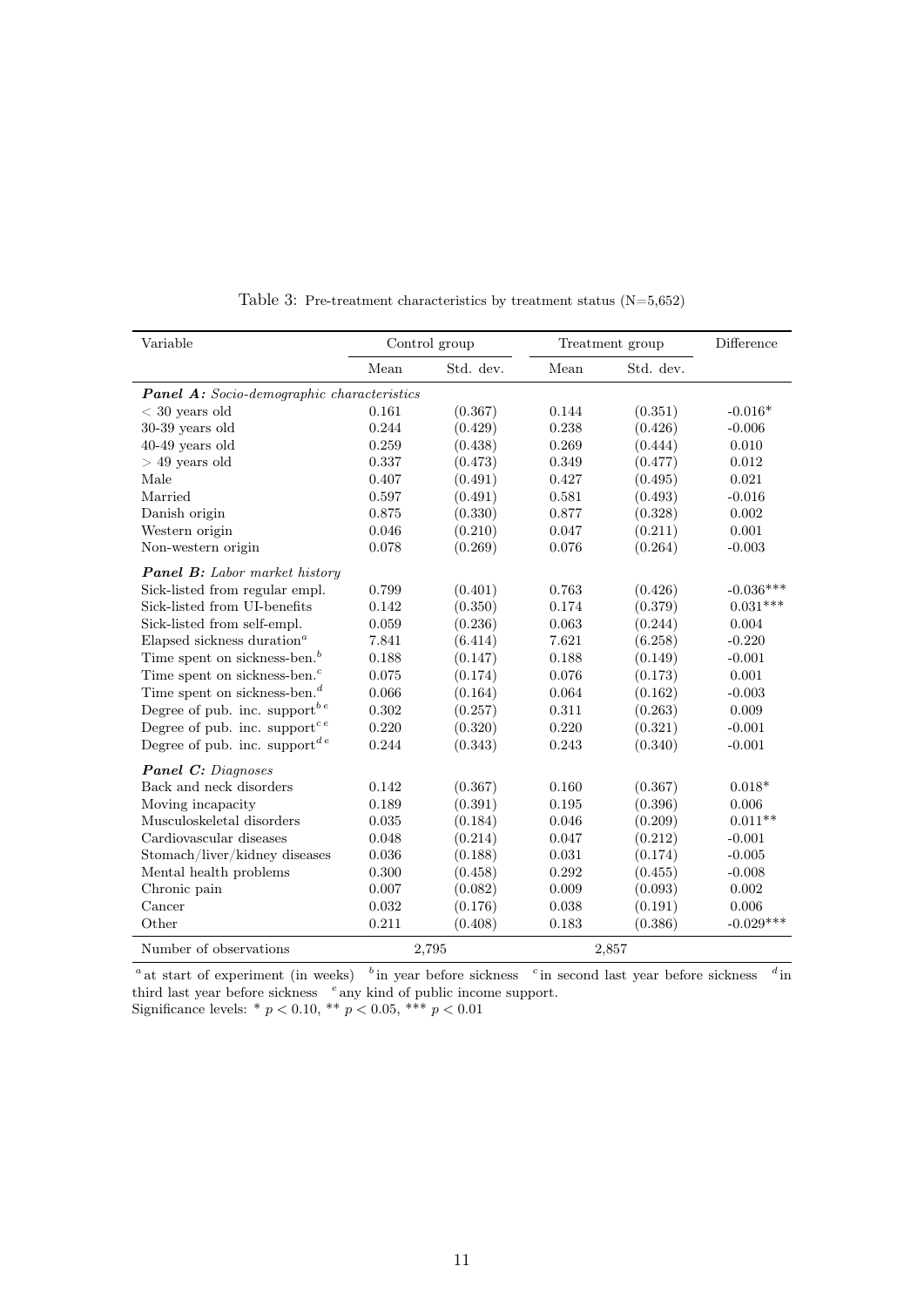municipality level. In particular, for each municipality, we collected annual data on the total fertility rate, average age, and life expectancy for new born babies. We obtained quarterly information on the proportion of the working-age population with no more than ten years of schooling, on external and internal migration as a percentage of the population, and on the number of reported criminal offences per capita. As for the local labor market conditions, we calculated quarterly ratios as a percentage of the labor force for the working-age population outside the labor force, or receiving sickness benefits, or employed in the primary sector, as well as the number of full-time unemployed each quarter as a percentage of the labor force.

Finally, *jobindex.dk* is a collection of all the vacancies posted on the internet (online newspapers, job centers, job databases, etc.), which provides us with monthly information on the number of open vacancies and newly opened vacancies per unemployed person. We used this information to control for local environment characteristics when exploiting the variation in treatment strategies across job centers.

#### 4 Empirical strategy

#### 4.1 The effect of the treatment bundle as a whole

Our first aim is to identify the overall causal effect of offering the intensified treatment package on sick-listed workers' subsequent labor market outcomes. We may write

$$
Y_i = \beta_0 + \beta_Z Z_i + \mathbf{X_i} \boldsymbol{\beta} + \varepsilon_i \tag{1}
$$

where  $Y_i$  is the outcome of individual *i* (we consider four different measures, see below),  $Z_i$ is a treatment status indicator equal to unity for clients assigned to the treatment group (zero otherwise), and **X<sup>i</sup>** is the vector of pre-treatment characteristics summarized in Table 3 (with age entering linearly, not as a dummy-coded categorical predictor). Because treatment assignment is essentially random,  $Z_i$  will, by design, be independent of  $X_i$  and of any other (observed or unobserved) pre-treatment variable.<sup>16</sup> The coefficient  $\beta_Z$  corresponds to the (conditional) difference in the means of outcome variable  $Y_i$  between treated and controls. It identifies the intention-to-treat (ITT) effect  $E(Y_i|Z_i = 1) - E(Y_i|Z_i = 0)$  if  $E(\varepsilon_i|Z_i) = E(\varepsilon_i)$ . This is likely to hold given that  $Z_i$  is assigned at random. The experimental impact estimate  $\hat{\beta}_Z^{OLS}$  can be interpreted causally; it is unbiased and consistent.

Regarding the dependent variable in equation (1), *Y<sup>i</sup>* , we consider four measures evaluated at different points in time: the number of weeks in *(i)* regular employment, *(ii)* self-sufficiency, *(iii)*

<sup>&</sup>lt;sup>16</sup>It immediately follows that conditioning on  $\mathbf{X}_i$  should leave  $\widehat{\beta}_Z^{OLS}$  unaffected. At the same time, we expect a reduction in the residual variance to be accompanied by an increase in precision.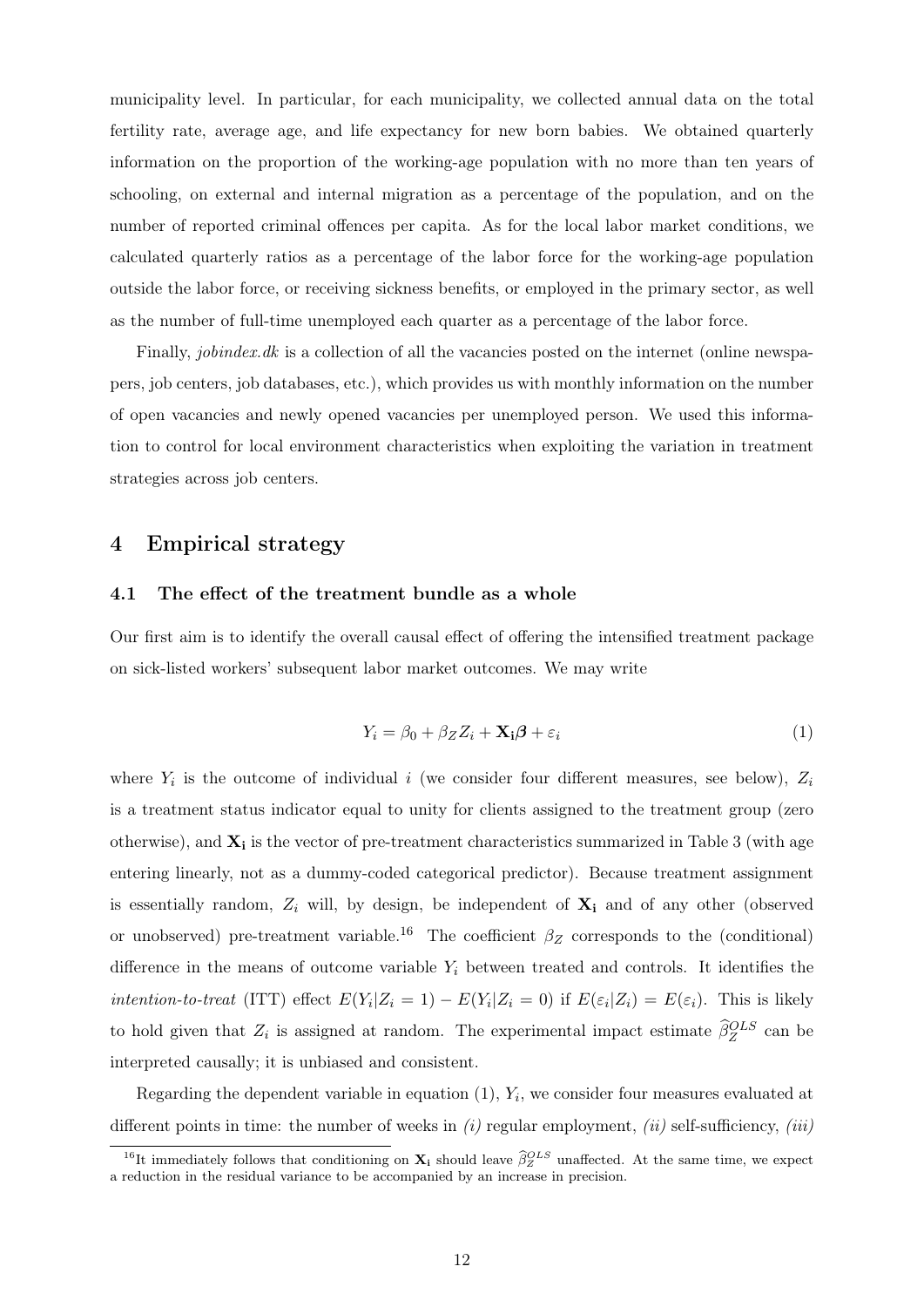sickness, and  $(iv)$  unemployment during the first, second, and third year after randomization.<sup>17</sup> The self-sufficiency measure is meant to cover all forms of non-benefit receipt. It encompasses individuals in regular (i.e., wage) employment, as well as self-employed, housewives and everyone else not receiving public income transfers.<sup>18</sup>

Additionally, in order to trace the trajectory of treatment effects over time in greater detail, let  $Y_i'$  be an alternative set of response variables denoting the cumulative total number of weeks—running sums counting from the week of intake—in each of the four labor market statuses described above. We evaluate each of these outcomes at each week starting from the week of (individual) intake and ending with the 156th week after randomization (implying a total of 156 regressions per outcome variable). The results are presented graphically.

Besides its ease of use, the main advantage of the identification strategy discussed above is that it produces informative estimates even in the presence of imperfect compliance. Recall that there are a significant number of "no-shows": more than one out of every six sick-listed workers assigned to treatment received treatment as usual (see Table 2). Under these conditions, the proposed experimental evaluation design (ITT) is the most relevant from a policy perspective. In fact, one of the aims of the experiment was to test the intensified treatment package on a small scale before it was eventually rolled out nationally with minor adjustments (impact pilot).

The main drawback, however, is that a simple comparison of average labor market outcomes between treated and non-treated ("difference in means") only allows us to evaluate the treatment package *as a whole*. Does the package work? While this question is relevant, it is clearly not the only causal relationship of interest. In particular, we would like to attribute the overall performance of the treatment bundle to its individual components (traditional activation, paramedical care, graded return-to-work). Yet, since the experiment was not designed as a multi-arm trial (the ideal experiment for answering this richer research question), isolating their individual impacts is a challenge. A naive comparison of those who did and those who did not participate in a particular treatment activity risks being biased by self-selection: observed differences in labor market outcomes are equal to the sum of the effect of the treatment on the treated and selection bias. Unbiased estimates can only be obtained if participation is as good as randomly assigned conditional on covariates (conditional independence)—a very strong assumption to make. In consequence, the "difference in means approach" does not enable us to compare the relative effectiveness of the three alternative policies. Our second identification strategy, which is in spirit of that used by Markussen and Røed (2014), addresses this methodological challenge.

<sup>&</sup>lt;sup>17</sup>All individuals can be followed for 141 weeks, and outcome variables referring to the third year (up to 156 weeks) after enrolment are non-missing for all but eight individuals.

<sup>18</sup>Exceptions are (subsidized) adult apprentices ("Voksenlærlinge") and individuals receiving state educational support ("Statens Uddannelsesstøtte"). Both groups are considered to be self-sufficient.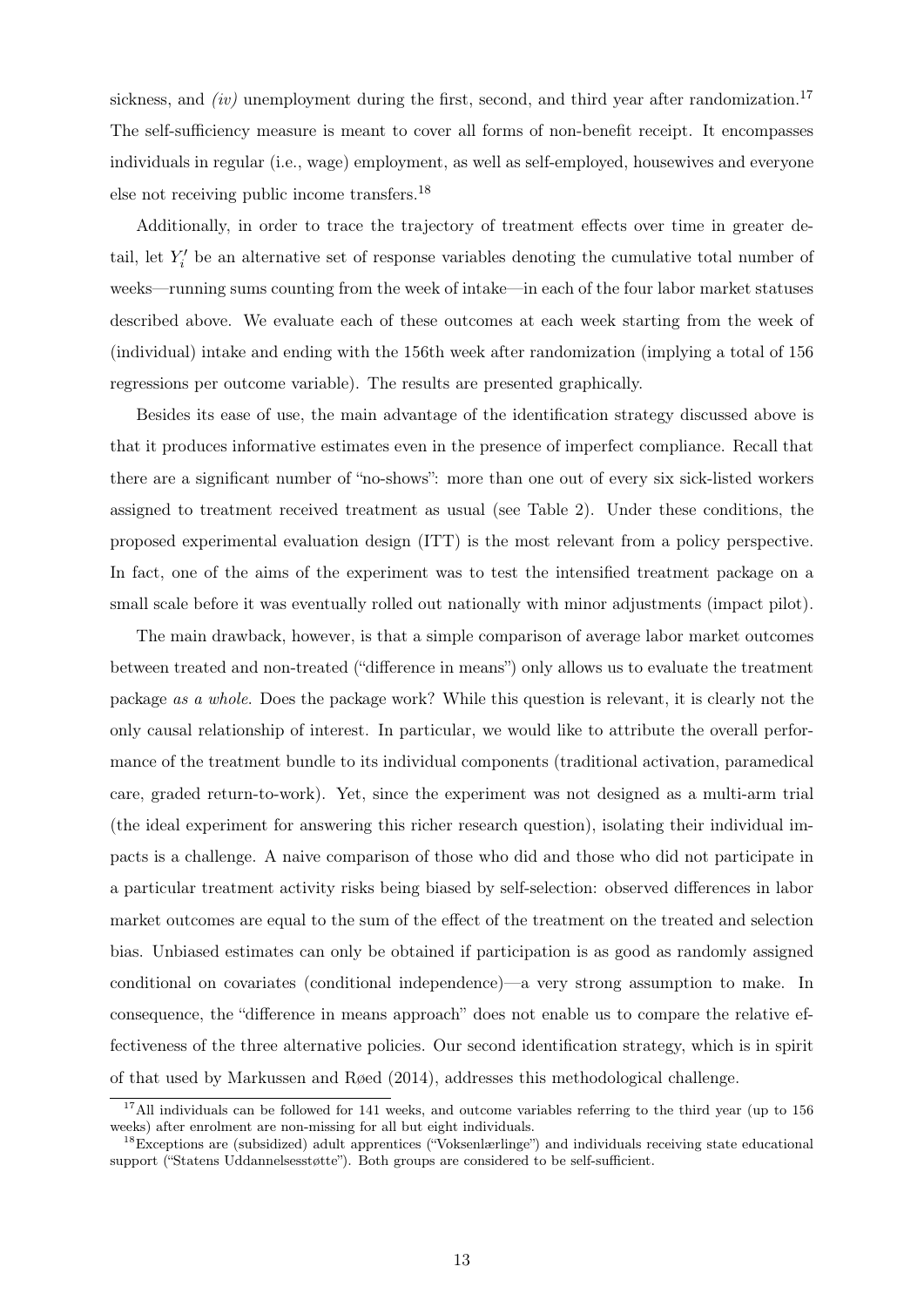#### 4.2 Disentangling the bundle, isolating effects

By exploiting variations in local treatment strategies, Markussen and Røed (2014) analyze the effectiveness of four alternative vocational rehabilitation programs for a large sample of temporary disability benefit recipients in Norway. We follow their approach.

To begin with, recall that there is substantial variation in treatment intensities both between the 16 job centers involved in the experiment and between the treatment and control groups within a given job center (Figure 1). As such, there are 32 distinct "local treatment environments", each characterized by idiosyncratic working methods and treatment priorities. Differences in these "treatment cultures" may be seen in, e.g., the choice and combination of treatment types, the speed with which newly registered clients are exposed to them, or the length of initiated activation spells. The resulting "treatment portfolio" is shaped by each of these choices, which may, in sum, be referred to as a "treatment strategy". Our aim is to proxy these treatment strategies by vectors of local treatment strategy characteristics  $(\varphi_i)$ . These can, in turn, be used to identify the effects of alternative interventions.

The vectors of local treatment strategy characteristics  $(\varphi_i)$  are individual-specific and depend on the treatment histories of all *other* sick-listed workers exposed to the same local treatment regime (more on this below). Each vector contains three elements— $\varphi_{Si}$  (*S*=traditional activation, paramedical care, graded return-to-work)—and is meant to describe "both the choice of (first) treatment, and the speed with which it is implemented" (Markussen and Røed, 2014: 15). We estimate the vector of local treatment strategy characteristics in the framework of a linear discrete transition rate model with competing risks. In particular, we consider exits from a single state (*"sick and untreated"*) to multiple destinations: participation either in traditional activation, in paramedical care, or in a graded return-to-work program. Although a sick-listed individual can be exposed to a combination of alternative interventions over the course of his/her rehabilitation, our focus lies in the choice of first treatment. Accordingly, the data pattern used for estimation is characterized by single spells, one for each individual; repeat spells are ignored.

The survival time data at hand is an interval-censored inflow sample with weekly observations. Now, let *PSijd* be a destination-specific censoring variable equal to unity (zero otherwise) if sicklisted individual *i*, registered in local treatment environment *j*, makes a transition into treatment *S* after having been untreated—and thus at risk of making the transition—for *d* weeks. Given these event indicators, we organize the dataset in the following way. First, because individuals who are not sick-listed in the week of intake (which is the case for 924 out of 5,652 experimental units) are not at risk of being activated, they are excluded from the analysis beforehand; 4,728 individuals remain. Next, starting with a panel in person-week format, for each sick-listed worker we remove observations after the first transition into one of the three alternative programs.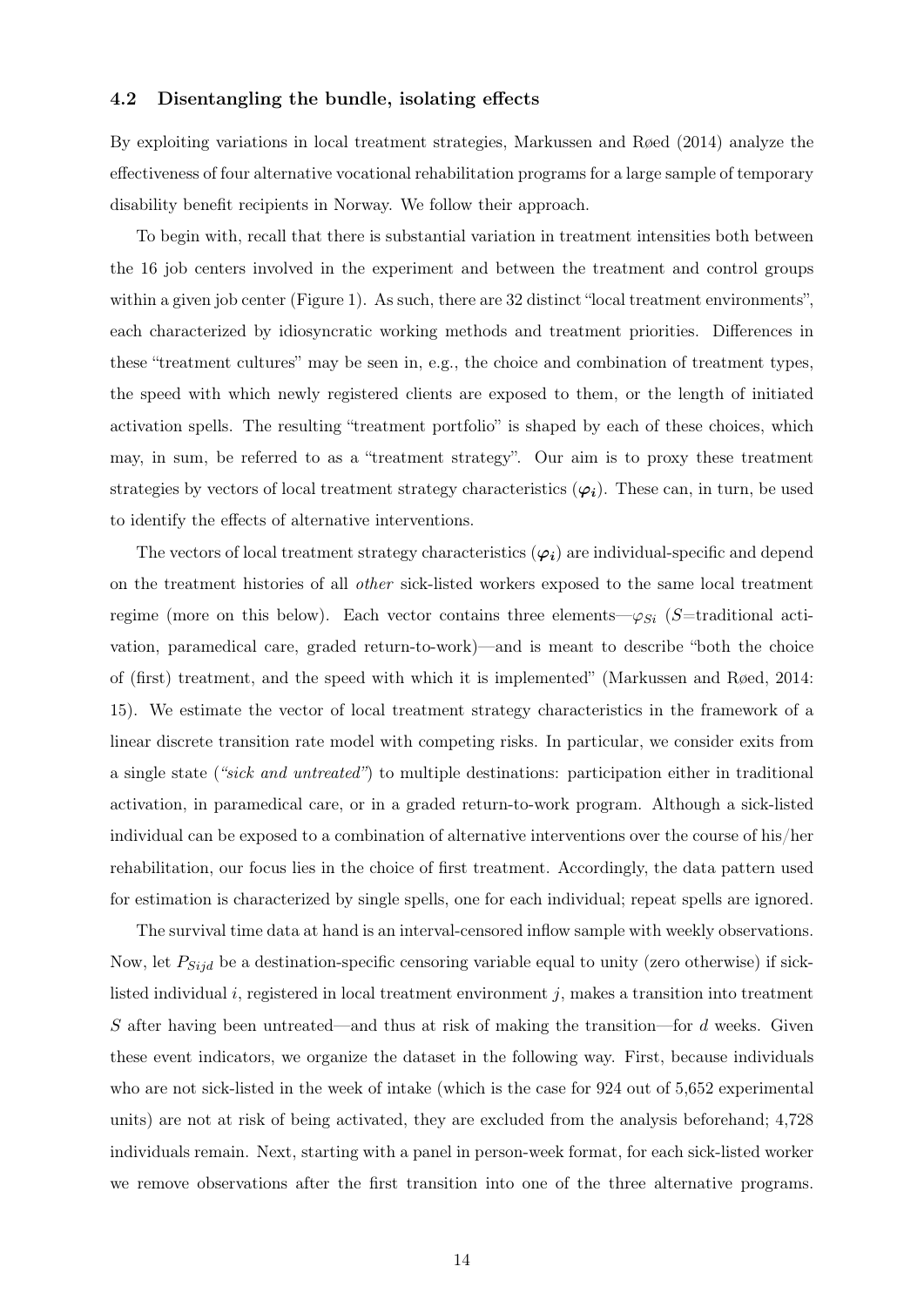Uncompleted spells are right-censored in the absence of an event within the first 20 weeks recall that the treatment period is meant to last only 18 weeks—or if the sickness spell ends. In short, the resulting panel is unbalanced and contains, for each sick-listed client, one observation per week at risk of being activated for the first time.

Then, letting **D** denote a vector of duration dummies (one for each week),  $\mathbf{X}_i$  the vector of individual pre-treatment characteristics summarized in Table A2 in the Appendix (where all non-binary variables, including age, enter in a quadratic fashion to allow for flexibility) and  $\mathbf{X}_{\text{id}}$ a vector of municipality-level controls referring to local treatment environment *j* in week *d* after randomization (socio-demographic characteristics and local labor market conditions; see Table A3 in the Appendix for a complete list), we estimate—separately for each of the three alternative treatments—the following linear probability model:

$$
P_{Sijd} = \beta_0 + \mathbf{D}\lambda_{\mathbf{S}} + \mathbf{X}_i \boldsymbol{\theta}_{\mathbf{S}} + \mathbf{X}_{jd} \boldsymbol{\vartheta}_{\mathbf{S}} + u_{Sijd} \tag{2}
$$

Markussen and Røed (2014: 16) argue that the residuals in this model have an appealing interpretation. Particularly, the sum of individual residuals,

$$
\widehat{u}_{Sij} = \sum_{d=1}^{D_{Si}} \widehat{u}_{Sijd} \tag{3}
$$

where  $D_{Si}$  corresponds to the number of weeks sick-listed worker *i* was at risk of making the transition into treatment *S*, can "be interpreted as the estimated covariate-adjusted transition propensity at the claimant level". Right-censoring and duration dependence aside,  $\hat{u}_{Sij}$  is equal to the (weighted) number of "lacked" waiting weeks for transition into *S* compared to what one would expect given the observed pre-treatment characteristics of client  $i$  ( $\mathbf{X}_i$ ) and the municipality-level socio-economic characteristics of local treatment environment *j* ( $\mathbf{X}_{jd}$ ). For instance,  $\hat{u}_{Sij} > 0$ indicates that the transition happened earlier than expected.

Now, recall that the vector of local treatment strategy characteristics is intended to describe both the choice of first treatment and the speed with which newly registered clients are exposed to it. Specifically, the local treatment strategy characteristics relevant for individual  $i (\varphi_{Si})$  may be defined as the average covariate-adjusted transition propensity of all sick-listed workers other than *i* subject to the same local treatment regime (leave-out mean):

$$
\varphi_{Si} = \frac{1}{n_j - 1} \sum_{k \in N_j^{-i}} \widehat{u}_{Skj} \tag{4}
$$

where  $N_j^{-i}$  denotes the set of individual *i*'s peers in local treatment environment *j* and  $n_j$  – 1 is the cardinality of this set. Note that even though individual *i*'s own covariate-adjusted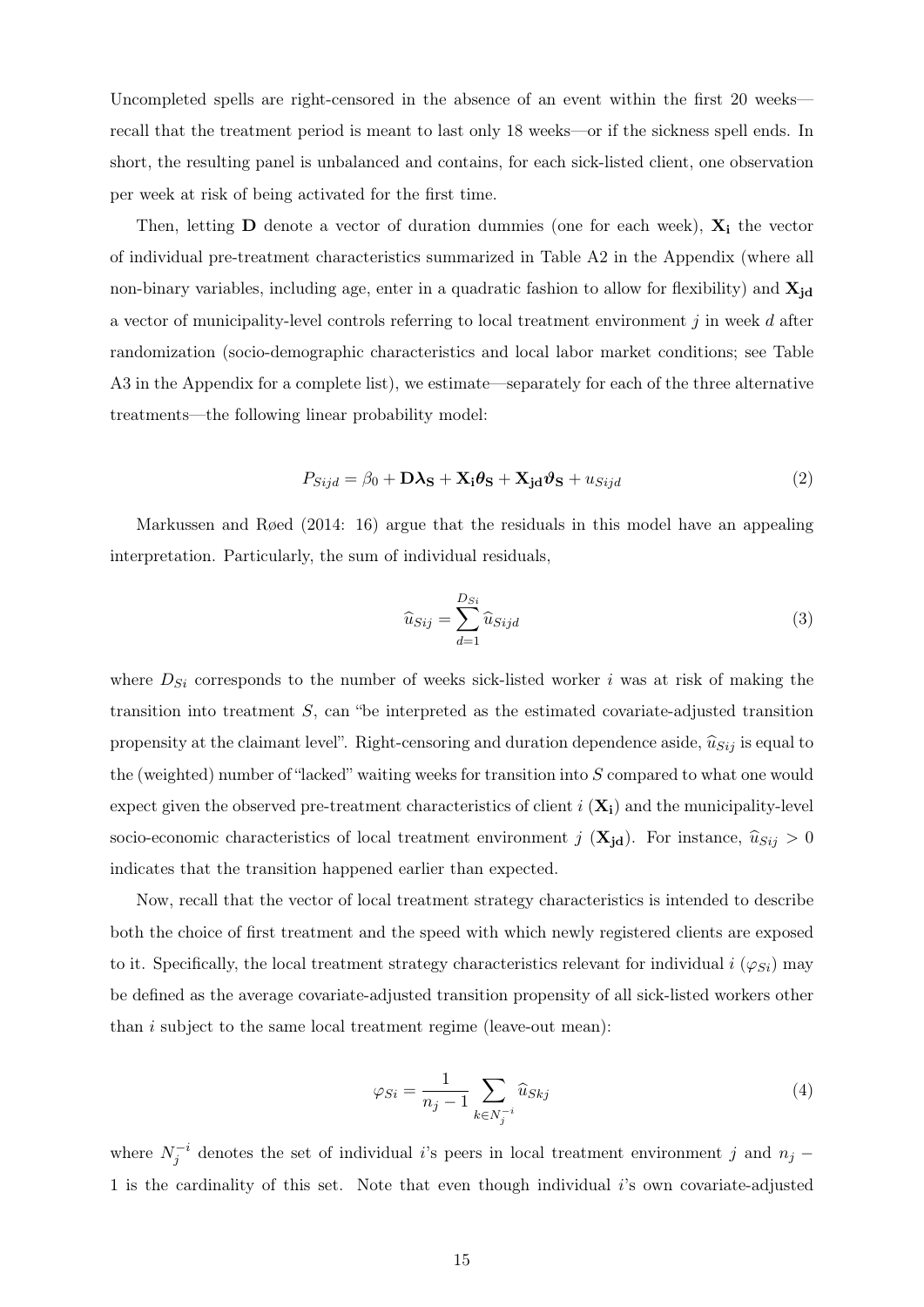transition propensity does not enter equation (4),  $\varphi_{S_i}$  is *not* completely exogenous to individual *i*: individual *i*'s characteristics  $(X_i)$  and treatment history (summarized by  $P_{Sijd}$ ) influence the parameter estimates, predicted values, and residuals in (2), therefore all covariate-adjusted transition propensities  $\hat{u}_{Sij}$  in (3) and thus  $\varphi_{Si}$  in (4). To overcome this problem, we exclude individual  $i$  when fitting the linear probability model specified in  $(2)$ . Accordingly, we estimate 4,728 linear probability models per treatment type *S*, excluding one individual at a time and computing one datapoint ( $\varphi_{Si}$  for the excluded individual) per iteration.

Equipped with the proxies for local area practice styles, we specify the following outcome equation:

$$
Y_i = \beta_0 + \varphi_i \alpha + \mathbf{X}_i \gamma + \mathbf{X}_j \omega + \varepsilon_i
$$
\n<sup>(5)</sup>

where  $Y_i$  is again the outcome of individual *i* (we consider the same measures as in (1)),  $\mathbf{X}_i$ and  $X_j$  are the same individual and municipality-level socio-economic characteristics as in  $(2)$ and  $\varphi_i$  is the vector of local treatment strategy characteristics with elements  $\varphi_{Si}$  (*S*=traditional activation, paramedical care, graded return-to-work) as defined in  $(4)$ .<sup>19</sup> The coefficients  $\alpha$ identify the impacts of marginal changes in local treatment strategies on subsequent labor market outcomes and can thus be interpreted as *intention-to-treat* effects. Note that this interpretation hinges only on the assumption that local treatment strategies are as good as randomly assigned conditional on the individual and municipality-level controls included in (5). Provided that there is no unaccounted for purposeful sorting of sick-listed workers into treatment environments, this assumption seems plausible.

Following Markussen and Røed (2014), we also specify a model in which program participation indicators enter directly as right hand side variables. For this purpose, consider the following specification:

$$
Y_i = \lambda_0 + \mathbf{P}_i \boldsymbol{\mu} + \mathbf{X}_i \boldsymbol{\delta} + \mathbf{X}_j \boldsymbol{\zeta} + \varepsilon_i
$$
\n(6)

where  $P_i$  is a vector whose elements  $P_{Si}$  (*S*=traditional activation, paramedical care, graded return-to-work) are indicators of actual treatment receipt. In particular, let *PSi* equal unity (zero otherwise) if individual *i* participated in treatment activity *S* at some time during the first 20 weeks after enrolment.

As stressed earlier, one potential problem with (6) is that individuals may, at least in part, selfselect into their preferred program, rendering **P<sup>i</sup>** endogenous if selection is based on unobserved

<sup>19</sup>Note that besides **X<sup>i</sup>** (see Table A2) and **X<sup>j</sup>** (see Table A3), we are controlling for a large number of *week of intake dummies* when estimating model (5). The same applies to the linear probability model specified in (2) and to equation (6) below. Also note that the vector of municipality-level characteristics entering the linear probability model in  $(2)$ ,  $\mathbf{X}_{id}$ , consists of time-varying variables, whereas the vector  $\mathbf{X}_i$  in  $(5)$  is time-invariant (variables refer to the week of intake). Arguably, transition propensities in (2) depend on *current* conditions, whereas labor market outcomes in (5) depend on *initial* conditions.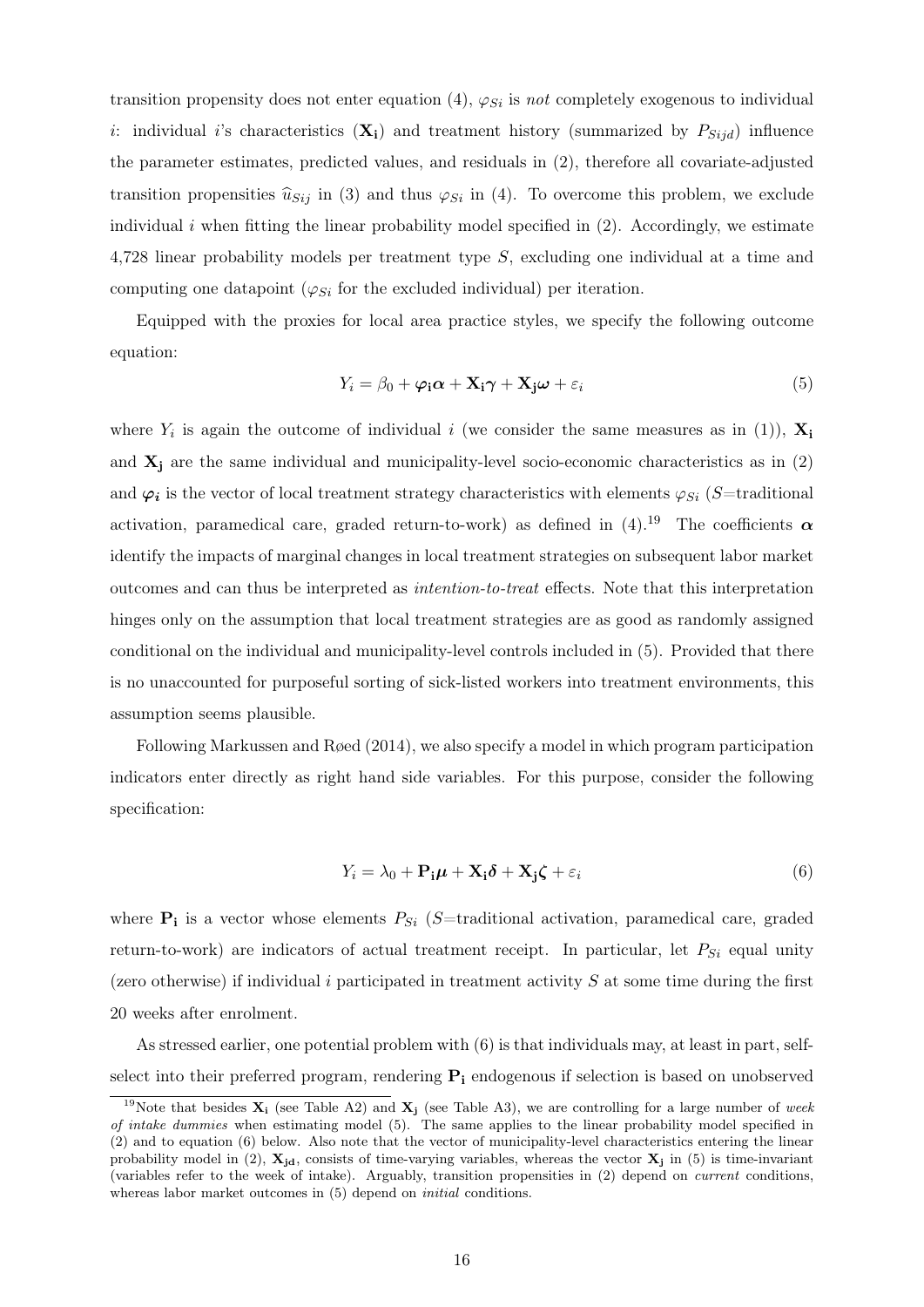traits. The parameters in (6) cannot then be consistently estimated by Ordinary Least Squares (OLS). To overcome this problem, we instrument the potentially endogenous elements of the vector of actual treatment receipt  $(P_{Si})$  by the elements of the vector of local treatment strategy characteristics  $(\varphi_{Si})$ . These are, arguably, valid instruments: the instruments are *as good as randomly assigned* (*independent* of potential outcomes), *relevant* (partially correlated with the endogenous treatment receipt indicators) and *exogenous* (uncorrelated with the unobservable error term of the structural model). Under instrument validity, and assuming that there are no defiers (*monotonicity*), the coefficients  $\mu$  identify local average treatment effects (LATEs), i.e., the average causal effects of actually participating in alternative programs for the compliant subpopulation (Imbens and Angrist, 1994).

We argued above that exposure to a particular local treatment strategy is as good as randomly assigned and thus independent of potential outcomes, provided that there is no unaccounted for purposeful sorting of sick-listed workers into treatment environments. Also note that *independence* suffices for a causal interpretation of reduced form estimates and that equation (5) actually corresponds to the reduced form of the instrumental variables model specified in (6). Next, it should also be clear from the preceding discussion that the proposed instruments are, by construction, strongly correlated with the potentially endogenous vector of actual treatment receipt. Besides, the *instrument relevance condition* can (and will) be tested.

Regarding the *exclusion restriction*, we need to maintain that the only channel through which local treatment strategies affect labor market outcomes is through their effect on program participation. In particular, we need to assume that the instruments are uncorrelated with unobserved determinants of the outcome. In what follows, we will argue that this assumption is plausible. For this purpose, it is instructional to think of the error term in equation (6) as being composed of two parts. The first part contains unobserved determinants of labor market success that are peculiar to the individual sick-listed worker, i.e., unobserved individual characteristics such as ability, motivation, or the loss in work capacity due to sickness (which is not fully captured by controlling for diagnoses). The second part comprises all remaining factors, i.e., unobservables that are non-specific to a particular client. This second component consists first and foremost of (potentially unobserved) local labor market conditions and other municipality-level influences.

Now, note that, first, the set of instruments relevant for individual *i* is *completely* exogenous to individual *i* in the sense that neither individual *i*'s characteristics nor individual *i*'s treatment history have *any* impact on the instruments. Individual characteristics (observed or unobserved) should therefore be orthogonal to the instrument. It remains to be argued that the same is true for the second part of the error term. We need to maintain that local treatment cultures are uncorrelated with unobserved local labor market conditions and other municipality-level unobservables determining the outcome. If we think of "treatment cultures" as being the result of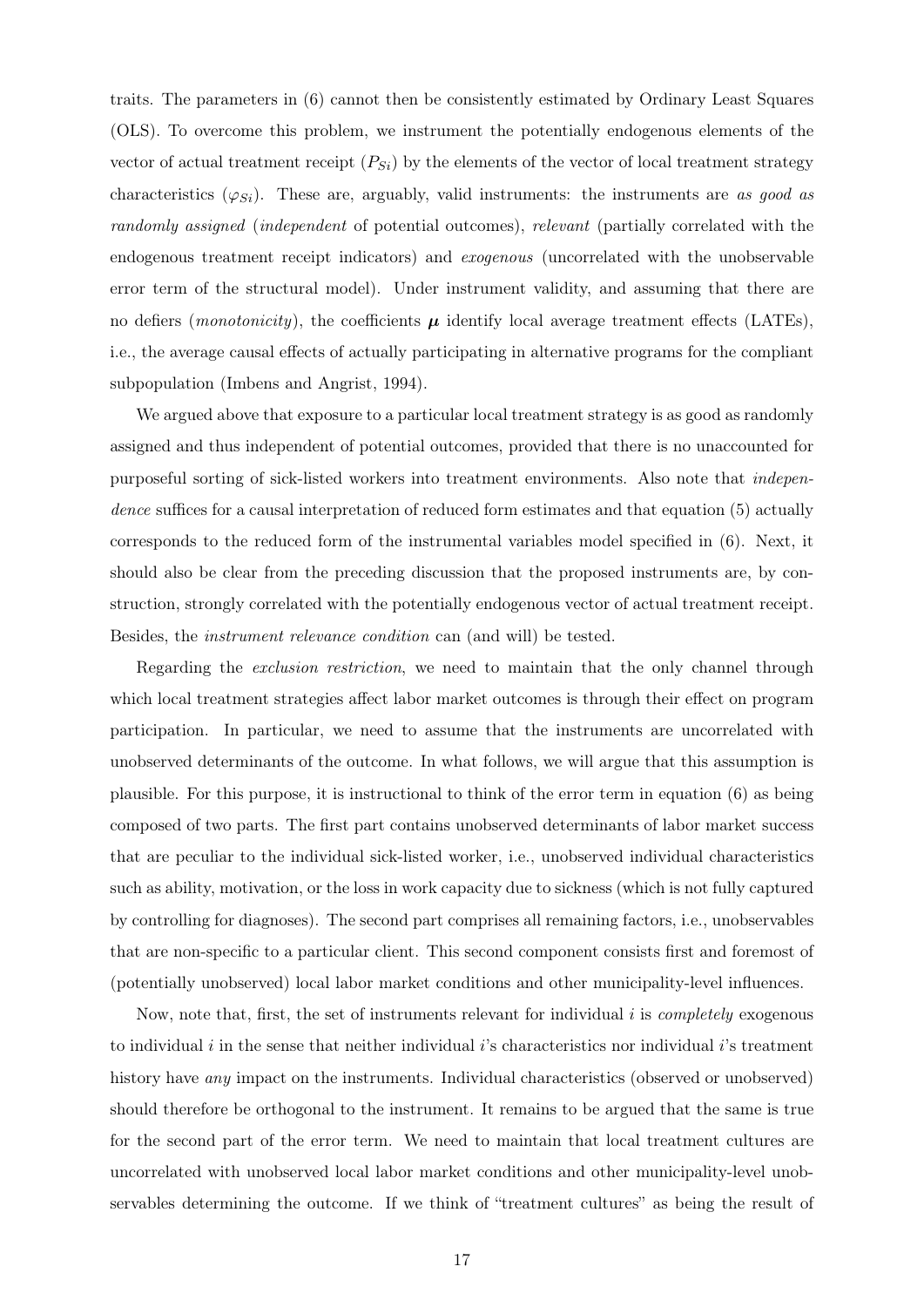the interplay between national statutory provisions and a "combination of individual judgment, guesswork, personal experience, and convenience" (Markussen and Røed, 2014: 6), i.e., if a treatment environment's treatment priorities are first and foremost determined by factors unrelated to current local conditions, this requirement is arguably satisfied. Given this line of reasoning, it should also be the case that *observable* municipality-level variables have no significant effect on observed treatment portfolios. To test for selection on observables, we regress the treatment intensity indicators plotted in Figure 1 on the vector of municipality-level characteristics, **X<sup>j</sup>** , as described in Table A3 in the Appendix. For traditional activation and paramedical care, none of the estimated coefficients is statistically significant at conventional levels. Moreover, F statistics suggest that they are also jointly insignificant. For graded return-to-work, only one out of 16 covariates ends up being statistically significant (at the ten percent level). We take this as evidence in favor of the assumption that there is no selection based on (observable) municipality-level variables; this supports the exclusion restriction.

#### 5 Results

### 5.1 Evaluating the treatment package as a whole (difference in means approach)

To begin with, we present the results of evaluating the treatment package as a whole by comparing average labor market outcomes of treated and non-treated individuals. Does offering intensified services improve sick-listed workers' labor market prospects compared with clients receiving treatment as usual? The answer is given in Table 4. Panel A displays unconditional intentionto-treat effects (pure differences in means) *calculated* by regressing the dependent variables in columns I to IV on a treatment status indicator. Conditional intention-to-treat effects, *estimated* by partialling out the impacts of pre-treatment variables (socio-demographic characteristics, individual labor market history and diagnoses), are shown in Panel B.<sup>20</sup>

It is immediately apparent from Table 4 that the experimental intervention as a whole is ineffective, not to say harmful. Offering the combined treatment package—a bundle consisting of intensified traditional activation, paramedical care, and graded return-to-work programs—has, on average, adverse impacts on subsequent labor market prospects when evaluated against the counterfactual outcomes of sick-listed workers receiving standard services.

Regarding the outcome variables regular employment and self-sufficiency, estimated intentionto-treat effects are negative, moderate in size, and statistically significant (at the ten, five, or one percent level) during the first and second year after random assignment. The estimates

<sup>&</sup>lt;sup>20</sup>As expected, we find that estimates in Panels A and B are very similar, with standard errors being smaller in the latter.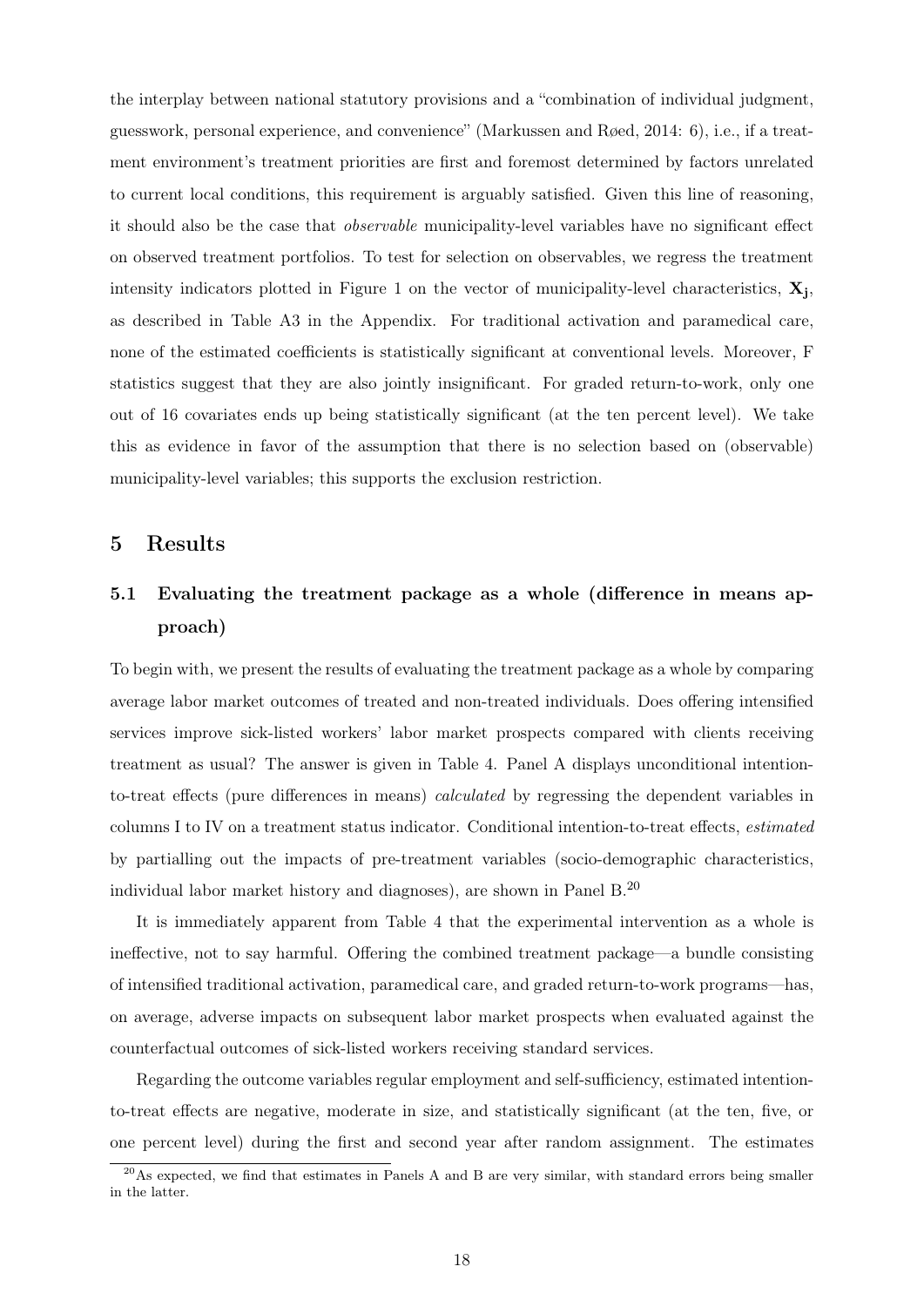|                                                                      |                                  | Dependent variable: Number of weeks in                                         |            |                    |
|----------------------------------------------------------------------|----------------------------------|--------------------------------------------------------------------------------|------------|--------------------|
|                                                                      | $\bf I$<br>Regular<br>employment | $_{\rm II}$<br>III<br>Self-sufficiency<br>Sickness                             |            | IV<br>Unemployment |
|                                                                      |                                  | <b>Panel A:</b> Unconditional (not controlling for background characteristics) |            |                    |
| <b>Panel A1:</b> During 1st year after random assignment $(N=5,652)$ | $-1.390***$                      | $-1.395***$                                                                    | 0.416      | 0.409              |
| <b>ITT</b>                                                           | (0.505)                          | (0.516)                                                                        | (0.498)    | (0.286)            |
| Mean in control group                                                | $16.474***$                      | 19.828***                                                                      | 19.812***  | $4.779***$         |
|                                                                      | (0.364)                          | (0.370)                                                                        | (0.356)    | (0.199)            |
| <b>Panel A2:</b> During 2nd year after random assignment $(N=5,652)$ | $-1.820***$                      | $-1.891***$                                                                    | 0.265      | 0.586              |
| <b>ITT</b>                                                           | (0.593)                          | (0.599)                                                                        | (0.394)    | (0.402)            |
| Mean in control group                                                | 20.865***                        | 25.774***                                                                      | $8.141***$ | $7.545***$         |
|                                                                      | (0.425)                          | (0.426)                                                                        | (0.275)    | (0.279)            |
| <b>Panel A3:</b> During 3rd year after random assignment $(N=5.644)$ | $-0.842$                         | $-1.065*$                                                                      | $-0.287$   | 0.436              |
| <b>ITT</b>                                                           | (0.607)                          | (0.614)                                                                        | (0.311)    | (0.408)            |
| Mean in control group                                                | 20.675***                        | 25.705***                                                                      | $5.197***$ | $7.366***$         |
|                                                                      | (0.433)                          | (0.435)                                                                        | (0.223)    | (0.285)            |
|                                                                      |                                  | <b>Panel B:</b> Conditional (controlling for background characteristics)       |            |                    |
| <b>Panel B1:</b> During 1st year after random assignment $(N=5,652)$ | $-0.859*$                        | $-0.981**$                                                                     | $-0.048$   | 0.180              |
| <b>ITT</b>                                                           | (0.462)                          | (0.471)                                                                        | (0.465)    | (0.269)            |
| Constant                                                             | 14.138***                        | $19.404***$                                                                    | 18.432***  | 2.168              |
|                                                                      | (2.639)                          | (3.002)                                                                        | (3.376)    | (1.580)            |
| <b>Panel B2:</b> During 2nd year after random assignment $(N=5,652)$ |                                  |                                                                                |            |                    |
| <b>ITT</b>                                                           | $-1.196**$                       | $-1.444***$                                                                    | 0.075      | 0.296              |
|                                                                      | (0.549)                          | (0.552)                                                                        | (0.388)    | (0.377)            |
| Constant                                                             | 25.333***                        | 37.295***                                                                      | $9.589***$ | $5.056**$          |
|                                                                      | (3.069)                          | (3.486)                                                                        | (2.892)    | (2.086)            |
| <b>Panel B3:</b> During 3rd year after random assignment $(N=5.644)$ | $-0.336$                         | $-0.760$                                                                       | $-0.341$   | 0.222              |
| <b>ITT</b>                                                           | (0.571)                          | (0.572)                                                                        | (0.310)    | (0.385)            |
| Constant                                                             | 28.774***                        | $44.856***$                                                                    | $4.960***$ | $4.874**$          |
|                                                                      | (3.200)                          | (3.772)                                                                        | (1.874)    | (2.246)            |

| Table 4: Intention-to-treat effects at different points in time after randomization |  |
|-------------------------------------------------------------------------------------|--|
|-------------------------------------------------------------------------------------|--|

Notes: The table shows the average causal effect of offering the intensified treatment package as a whole (intention-to-treat). Robust standard errors in parentheses.

Significance levels: \* *p <* 0*.*10, \*\* *p <* 0*.*05, \*\*\* *p <* 0*.*01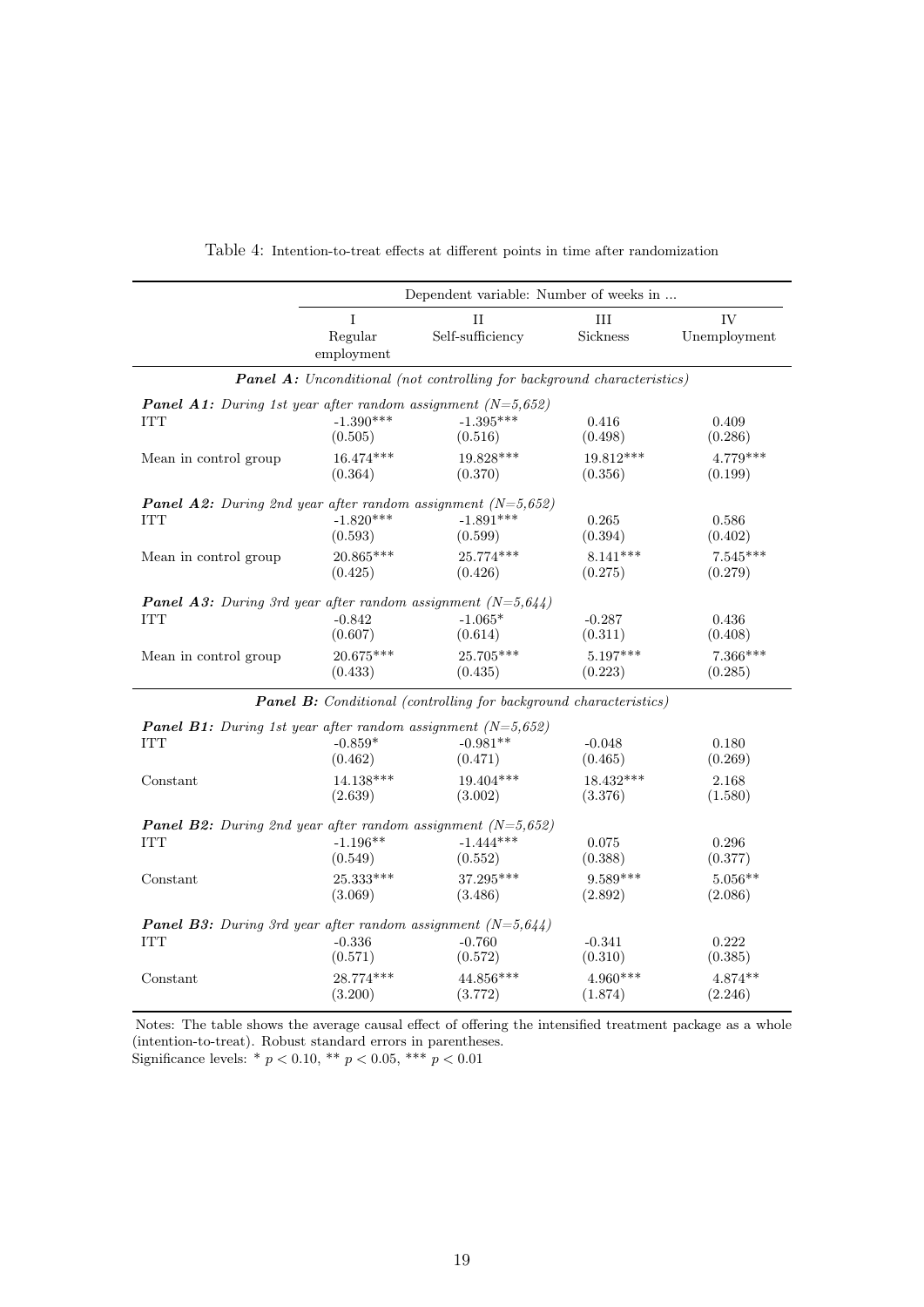suggest, for instance, that offering intensive rather than standard services reduces the time spent in self-sufficiency (non-benefit receipt) by one week on average during the first year, and one and a half weeks during the second year (Panel B). The corresponding estimates for regular employment are slightly smaller in absolute terms, but still sizeable, given that the non-treated spent on average only 16.5 weeks in regular employment during the first year and 21 weeks during the second year after randomization (Panel A). The impacts during the third year are also unfavorable, but end up being statistically insignificant once background characteristics are controlled for. Turning next to sickness and unemployment, the effects are small in magnitude and not statistically significant at conventional levels across all years. Offering the intensified treatment bundle instead of standard services appears to have, altogether and on average, no discernible effect on these outcomes. The graphical evidence shown in Figure 2 supports these findings.



Figure 2: Trajectory of treatment effects (cumulative total intention-to-treat effects)

Notes: Each panel is based on 156 separate regressions (one for each week) of the cumulative total number of weeks in (A) regular employment, (B) self-sufficiency, (C) sickness, (D) unemployment on a treatment status dummy and the vector of pre-treatment characteristics summarized in Table 3. The plotted intention-to-treat effects correspond to the difference in the average number of weeks spent in  $(A)$  regular employment,  $(B)$  self-sufficiency, (C) sickness, (D) unemployment between treated and non-treated individuals (controlling for background characteristics) evaluated at a given point in time after randomization as indicated on the horizontal axes. The dashed lines depict the corresponding pointwise robust confidence intervals at the 95 percent level. The number of observations that each regression is based on varies between 5,652 for all weeks up to and including the 141st week after the start of the experiment (no missings) and 5,644 for the 156th week.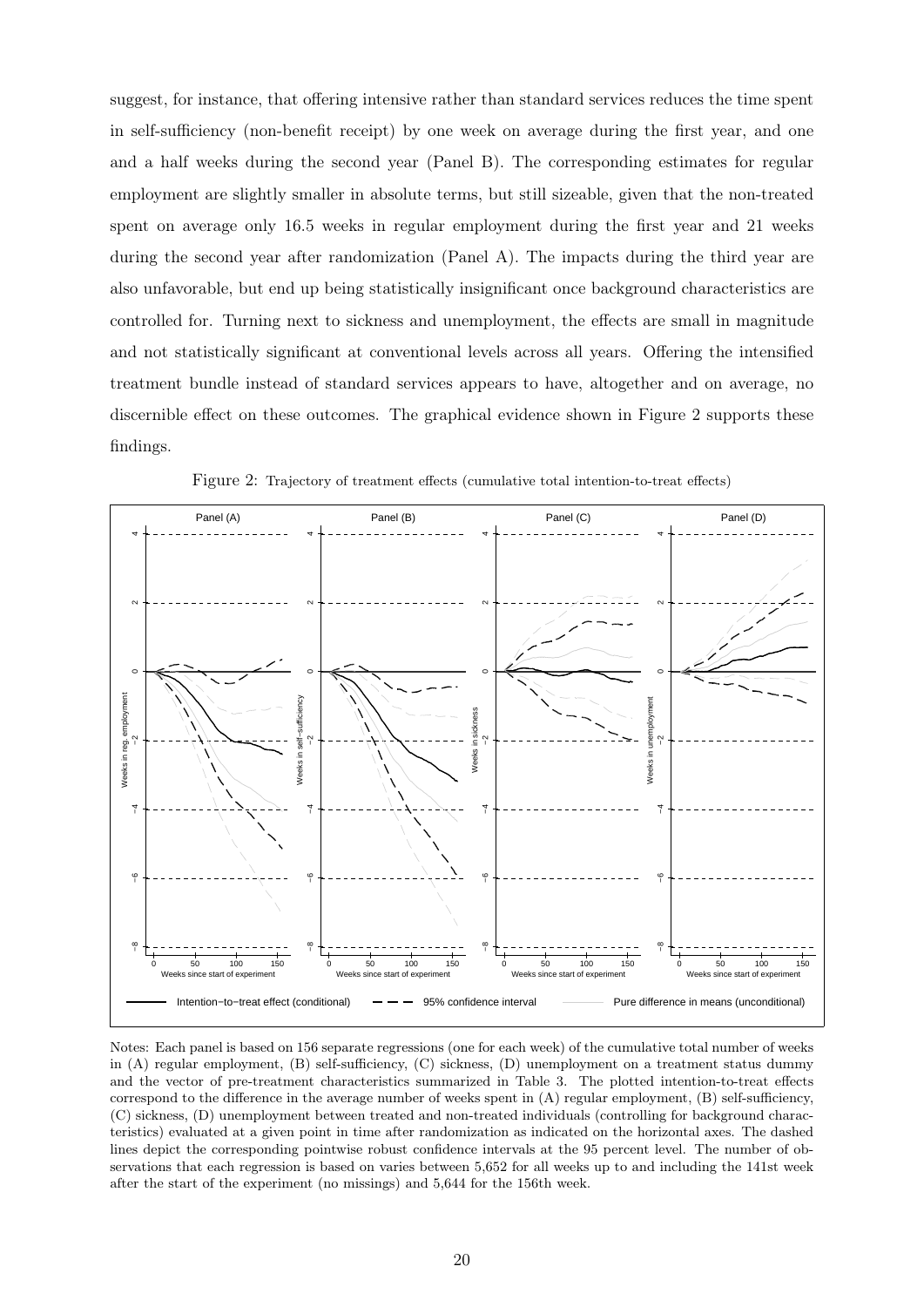Figure 2 presents a magnified view of the trajectory of treatment effects over time. Each panel is based on 156 separate regressions, one for each week, of the cumulative total number of weeks in the respective labor market status on a treatment status dummy and a vector of background characteristics (comp. above). The time series of treatment effects shown in Panel A illustrates for example that, 156 weeks after random assignment, treated individuals spent on average four weeks less in regular employment than the non-treated (pure difference in means). A causal intention-to-treat effect of about two and a half weeks remains after having partialled out the impact of pre-treatment characteristics; this effect is borderline significant (p-value: 0.087). The adverse impact on non-benefit receipt is even more pronounced and accumulates in a sustained manner over time. The monotonically decreasing cumulative total intention-to-treat effect in Panel B indicates that the self-sufficiency rate among the treated is strictly smaller than for the non-treated in all weeks. The (negative) gap persists even three years after randomization and contributes to a further decrease in the cumulative total effect. One may conclude that the adverse impact of the treatment goes well beyond an initial locking-in effect. In contrast to that, cumulative total effects on sickness and unemployment are small and not statistically different from zero over the entire domain.

Given that the treatment group's relative *shortfall* in the number of weeks spent in regular employment and other types of self-sufficiency is not fully matched by a relative *abundance* of sickness or unemployment, the question arises into which labor market statuses the treated predominantly transited instead (compared with the non-treated). Figure 3 sheds some light on this by plotting the trajectory of treatment effects for two additional outcomes: early retirement and *fleksjob*. Recall that *fleksjobs* are subsidized jobs targeted at individuals with a permanently reduced work capacity due to a medical condition. *Fleksjob*-workers are typically not expected ever to return to regular working hours. Figure 3 reveals that offering the treatment package promotes transitions into early retirement and *fleksjobs*, unintentionally we presume, for encouraging sick-listed workers to withdraw permanently from productive activities, be it entirely (in the case of early retirement) or in parts (*fleksjobs*), clearly runs against the public interest.

So far we have confined our discussion to *average* intention-to-treat effects, i.e. to the average effect of offering the treatment among all study participants. However, treatment effects may vary across experimental units for two reasons; first because different subpopulations may respond differently to a given treatment, and second because the composition of actual treatment activities may differ across different subpopulations (see for instance Figure A1 in the Appendix, which shows treatment portfolios by labor market status before sickness). In order to test for effect heterogeneity, we split the sample along two dimensions: we perform subanalyses by labor market status before sickness (regular employment, unemployment, self-employment) and by the degree of benefit dependency in the year prior to assignment (four quartiles). The results, which are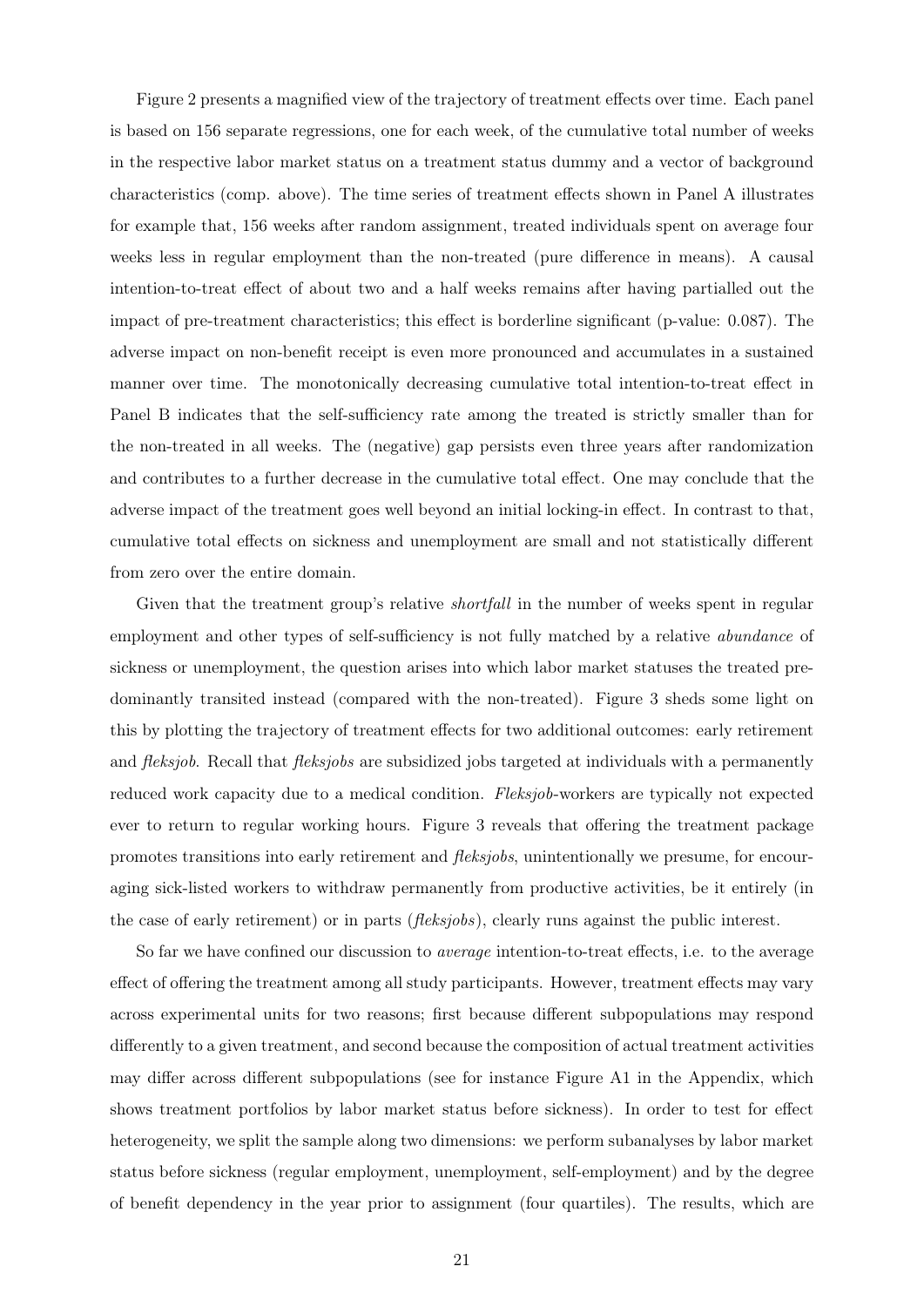

Figure 3: Trajectory of treatment effects for two additional outcome measures (cumulative total intention-totreat effects)

Notes: See notes to Figure 2.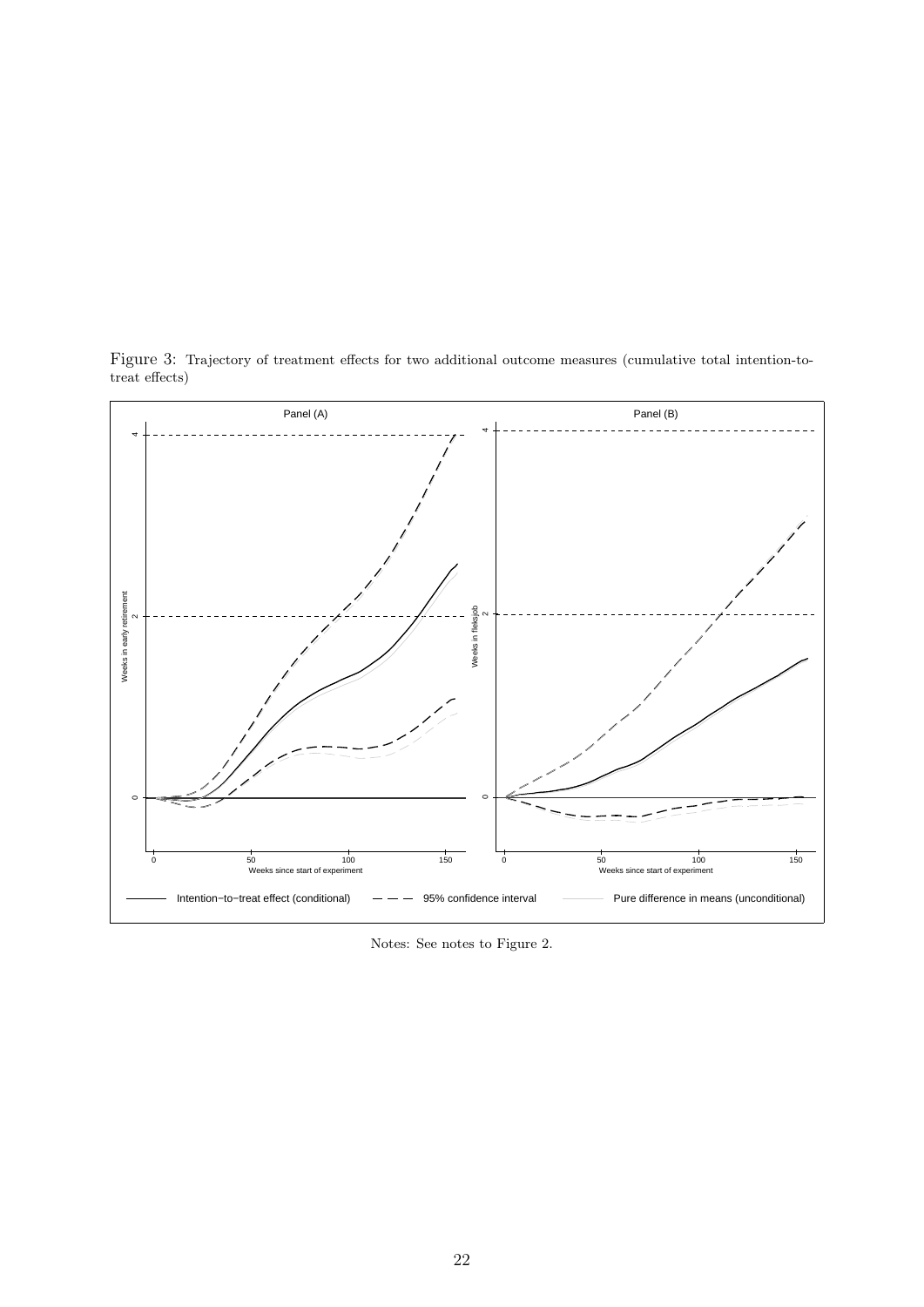shown in Figures A2 and A3 in the Appendix, may be briefly summarized as follows. First, the treatment affects individuals sick-listed from regular employment and individuals sick-listed from unemployment in the same way (adverse impacts on regular employment and self-sufficiency, no effect on sickness and unemployment).<sup>21</sup> Second, the adverse impact of the treatment is most pronounced for individuals in the first quartile of the benefit dependency distribution in the year before enrolment, i.e., for sick-listed workers with no or only short periods of prior benefit receipt. The effects within this quartile are up to three times greater than for the sample as a whole.

In sum, the treatment package as a whole comes off badly. The treated spent less time in regular employment and other types of self-sufficiency than their peers in the control group. The adverse impact is moderate in magnitude and goes well beyond initial locking-in effects. We find that the treatment is most harmful for individuals with a high degree of self-sufficiency in the year before assignment. Lastly, the treatment promotes transitions into early retirement and *fleksjobs*, both of which are one-way tickets into indefinite periods of welfare dependency, programs of no return, and therefore dead ends on the road to successful reintegration.

### 5.2 Disentangling the bundle, isolating effects (local treatment strategies approach)

As to the results from the *"local treatment strategy approach"*, have a look at Tables 5 and 6. Table 5 (OLS) displays the average intention-to-treat effects of marginal changes in local treatment strategies. The estimated impacts of actually participating in alternative treatment activities (LATE) are shown in Table 6 (IV/2SLS). Following Markussen and Røed (2014: 19), we have normalized the vectors of local treatment strategy characteristics by scaling its elements  $\varphi_{Si}$  by the inverse of the absolute difference in the average value of  $\varphi_{Si}$  between the local treatment regimes applying the respective treatment activity *S* least and most. Consequently, a unit difference corresponds to the difference described above and parameter estimates in Table 5 can be interpreted as the expected change in the outcome variable "resulting from a movement from the treatment environment giving lowest priority to the strategy under consideration to the one giving it highest priority". Also note that the estimates shown in Table 5 correspond to the *reduced form* estimates of the IV/2SLS model that Table 6 (*second stage*) is based on. The *first stage* is summarized by the F test of excluded instruments reported in the footer of Table 6.

The OLS estimates in Table 5 suggest that prioritizing graded return-to-work programs has favorable effects. The reduced form estimates indicate that offering these programs more intensively decreases the incidence of sickness during the first year after random assignment. At the same time, they promote transitions into regular employment and other forms of self-sufficiency.

 $21$  For the subsample of self-employed, we lack statistical power due to the small sample size. Indeed, the effects for this group are very imprecisely estimated.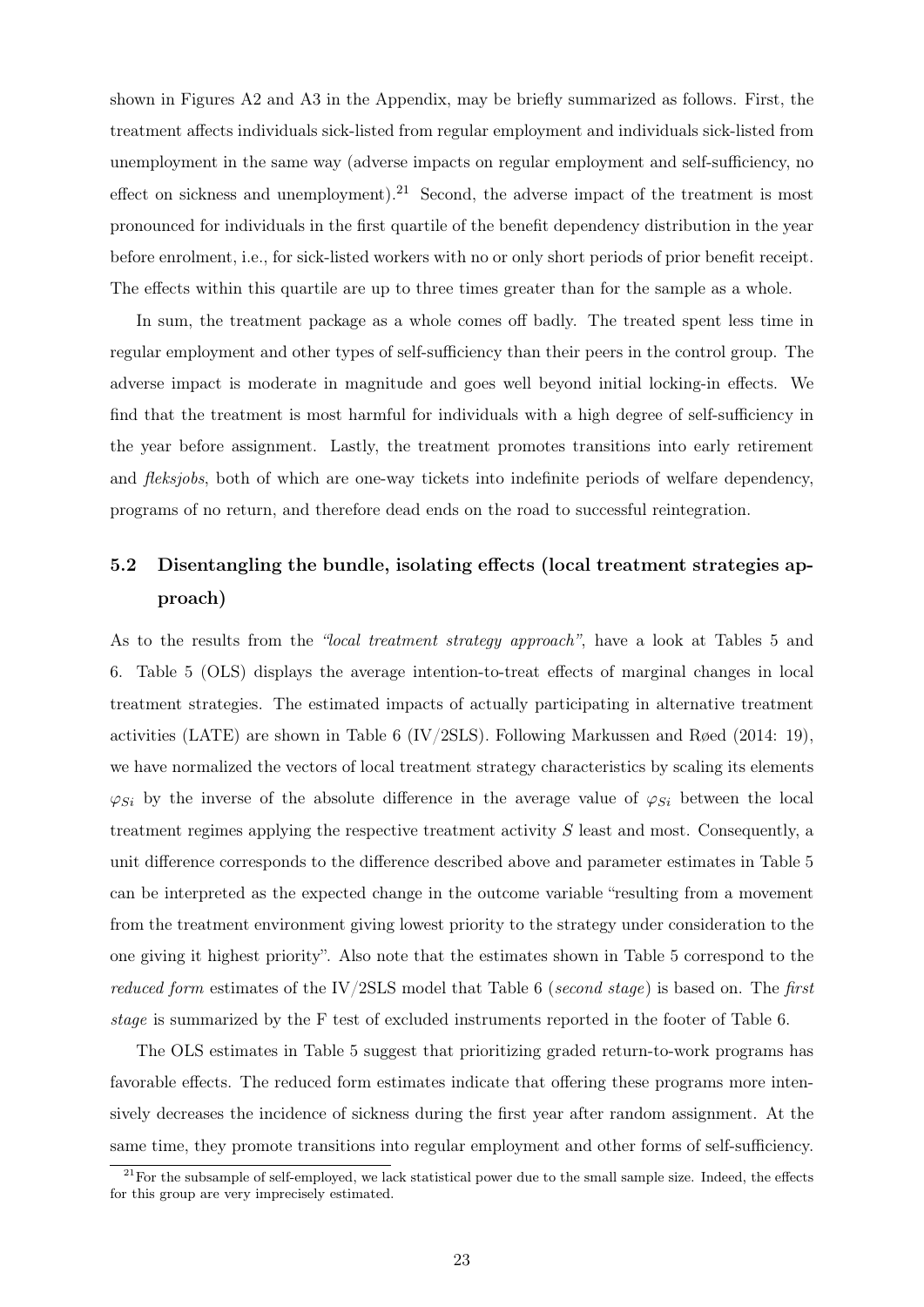|                                                                      |                                 |                            |               | Dependent variable: Number of weeks in |                          |                |
|----------------------------------------------------------------------|---------------------------------|----------------------------|---------------|----------------------------------------|--------------------------|----------------|
|                                                                      | I<br>Regular<br>employ-<br>ment | II<br>Self-<br>sufficiency | H<br>Sickness | IV<br>Unemploy-<br>ment                | V<br>Early<br>retirement | VI<br>Fleksjob |
| <b>Panel A:</b> During 1st year after random assignment $(N=4, 728)$ |                                 |                            |               |                                        |                          |                |
| $\varphi_{traditional activation}$                                   | $-2.476*$                       | $-2.133$                   | $-0.444$      | 1.408                                  | 0.280                    | $0.768***$     |
|                                                                      | (1.381)                         | (1.401)                    | (1.444)       | (0.859)                                | (0.239)                  | (0.268)        |
| $\varphi$ <i>paramedicalcare</i>                                     | $-2.937**$                      | $-2.896**$                 | $2.073*$      | $-0.368$                               | 0.119                    | $0.734***$     |
|                                                                      | (1.161)                         | (1.178)                    | (1.214)       | (0.722)                                | (0.201)                  | (0.225)        |
| $\varphi$ <sub>gradedreturn</sub>                                    | $4.227***$                      | $3.245**$                  | $-3.538**$    | 0.251                                  | 0.125                    | $-0.862***$    |
|                                                                      | (1.578)                         | (1.602)                    | (1.651)       | (0.981)                                | (0.273)                  | (0.306)        |
| <b>Panel B:</b> During 2nd year after random assignment $(N=4,728)$  |                                 |                            |               |                                        |                          |                |
| $\varphi_{traditionalactic}$                                         | $-3.398**$                      | $-2.610$                   | $-0.612$      | $2.077*$                               | 0.378                    | $1.374**$      |
|                                                                      | (1.656)                         | (1.685)                    | (1.248)       | (1.207)                                | (0.655)                  | (0.685)        |
| $\varphi_{parameter}$                                                | $-3.345**$                      | $-4.055***$                | 1.006         | 1.304                                  | 0.628                    | $1.599***$     |
|                                                                      | (1.392)                         | (1.417)                    | (1.049)       | (1.015)                                | (0.550)                  | (0.576)        |
| $\varphi$ <sub>gradedreturn</sub>                                    | $3.674*$                        | 2.202                      | $-1.446$      | $-2.457*$                              | 0.622                    | $-1.382*$      |
|                                                                      | (1.893)                         | (1.927)                    | (1.426)       | (1.380)                                | (0.748)                  | (0.783)        |
| <b>Panel C:</b> During 3rd year after random assignment $(N=4,720)$  |                                 |                            |               |                                        |                          |                |
| $\varphi_{traditional activation}$                                   | $-3.199*$                       | $-2.065$                   | $-0.458$      | 0.515                                  | 0.616                    | 1.044          |
|                                                                      | (1.707)                         | (1.723)                    | (0.985)       | (1.231)                                | (0.935)                  | (0.958)        |
| $\varphi_{parameter}$                                                | $-0.982$                        | $-1.552$                   | $-0.594$      | 0.652                                  | 0.860                    | $1.531*$       |
|                                                                      | (1.436)                         | (1.450)                    | (0.829)       | (1.035)                                | (0.787)                  | (0.806)        |
| $\varphi$ gradedreturn                                               | 3.689*                          | 1.906                      | $-0.199$      | $-1.664$                               | 0.794                    | $-1.355$       |
|                                                                      | (1.956)                         | (1.974)                    | (1.128)       | (1.410)                                | (1.072)                  | (1.098)        |

Table 5: Intention-to-treat effects of marginal changes in local treatment strategies at different points in time after randomization (OLS, reduced form estimates)

Notes: The table shows intention-to-treat effects of marginal changes in local treatment strategies (reduced form estimates). Each panel is based on six separate OLS regressions of the number of weeks in regular (i.e., wage) employment/self-sufficiency/sickness/unemployment/early retirement/fleksjob on the normalized vector of local treatment strategy characteristics and additional controls (individual and municipality-level socio-economic characteristics; week of intake dummies). Standard errors in parentheses. Significance levels: \*  $p < 0.10$ , \*\*  $p < 0.05$ , \*\*\*  $p < 0.01$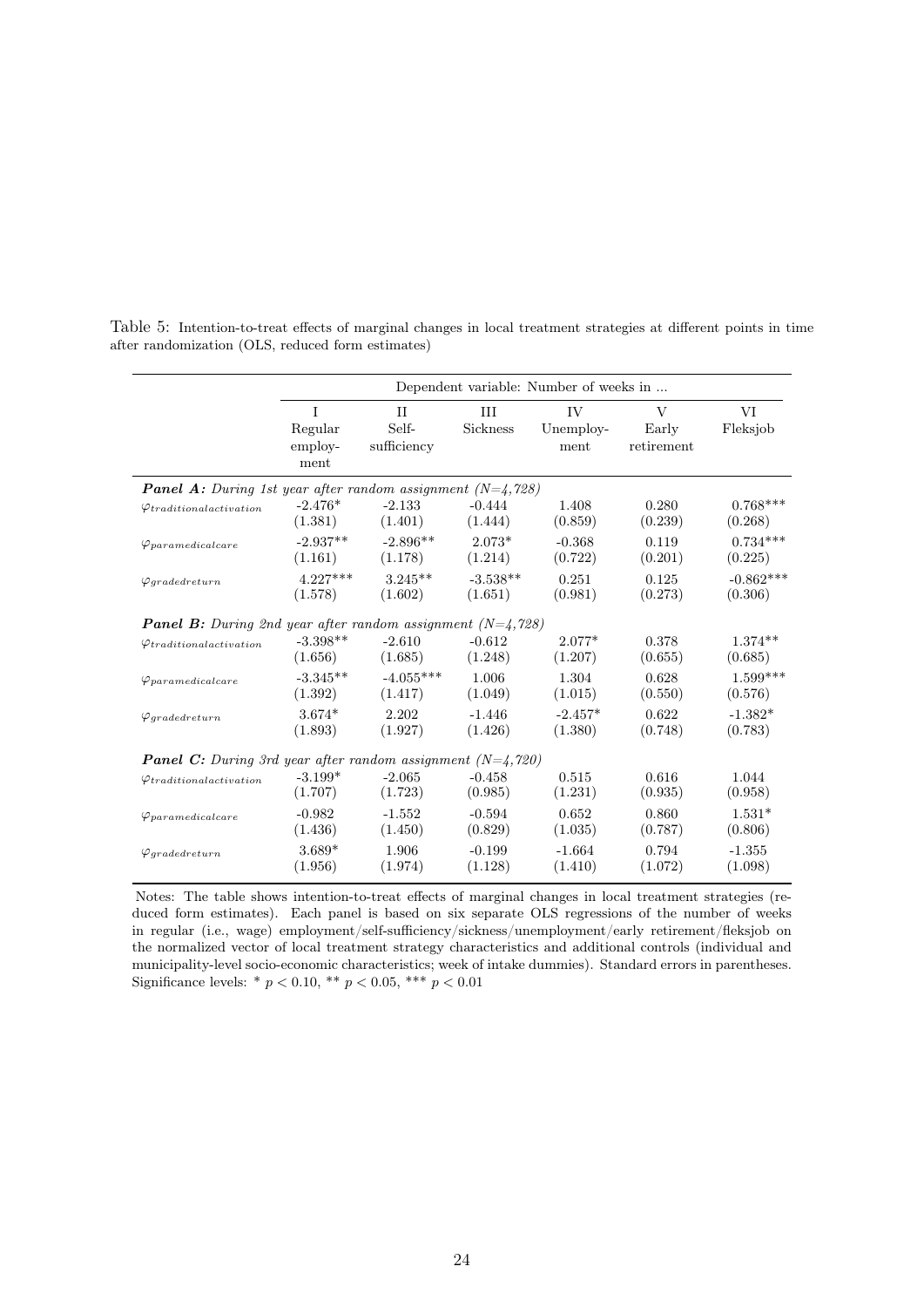The estimates suggest for instance that a movement from the treatment regime prioritizing graded return-to-work programs the least to the one promoting it the most leads to an expected decrease in the time spent in sickness of almost one month (3.5 weeks) during the first year. This decrease is accompanied by a corresponding increase in regular employment and non-benefit receipt. We find that the favorable effect on regular employment persists during the second and third year after enrolment. During these later years, the impacts on self-sufficiency and sickness are also beneficial, but not statistically significant. While the impact on early retirement cannot be distinguished from zero, prioritizing graded return-to-work programs reduces the likelihood of getting trapped into permanent welfare dependency by taking up subsidized employment under a *fleksjob* arrangement. In sum, graded return-to-work programs are strongly associated with improved labor market prospects. In stark contrast, giving priority to traditional activation and paramedical care impairs subsequent performance. Both of these treatment types exert a negative impact on the incidence of regular employment and non-benefit receipt. In addition, offering these programs more intensively appears to push sick-listed workers into *fleksjobs*. The instrumental variable estimates reported in Table 6 support these findings.

The table shows the estimated effects of participating in alternative programs. It therefore comes as no surprise that these statistics (LATE) tend to be greater in magnitude than those reported in Table 5 (ITT). The estimates in Table 6 may be summarized as follows. First, both traditional activation and paramedical care seem to have adverse impacts on subsequent labor market outcomes. Participation in a traditional activation program promotes unemployment during the first year after enrolment and is clearly not helping sick-listed workers to reintegrate into the regular labor market. Similarly, traditional activation programs are ineffective in reducing the degree of welfare dependency. The effects of being exposed to paramedical care are even more detrimental. Our results indicate that participating in such a program reduces the time spent in regular employment and self-sufficiency by about one and a half to two months during both the first and second year after intake. These effects are highly statistically significant. And second, letting sick-listed workers participate in graded return-to-work programs is shown to be a very successful strategy. Participation in these programs increases the time spent in regular employment and non-benefit receipt substantially. At the same time, we find favorable effects on sickness during the first year and on unemployment during the second year.

The 4,728 experimental units to which Table 6 refers share an important commonality: they were sick in the (individual) week of intake. However, we must not ignore the fact that the group is diverse in other ways. It is composed of individuals from fundamentally different backgrounds and experiences. It stands to reason that different backgrounds imply different needs, which in turn demand different means: one size *may not* fit all. We made earlier reference to the idea that the sample can, for the purpose of separate analysis, be divided into three groups: individuals sick-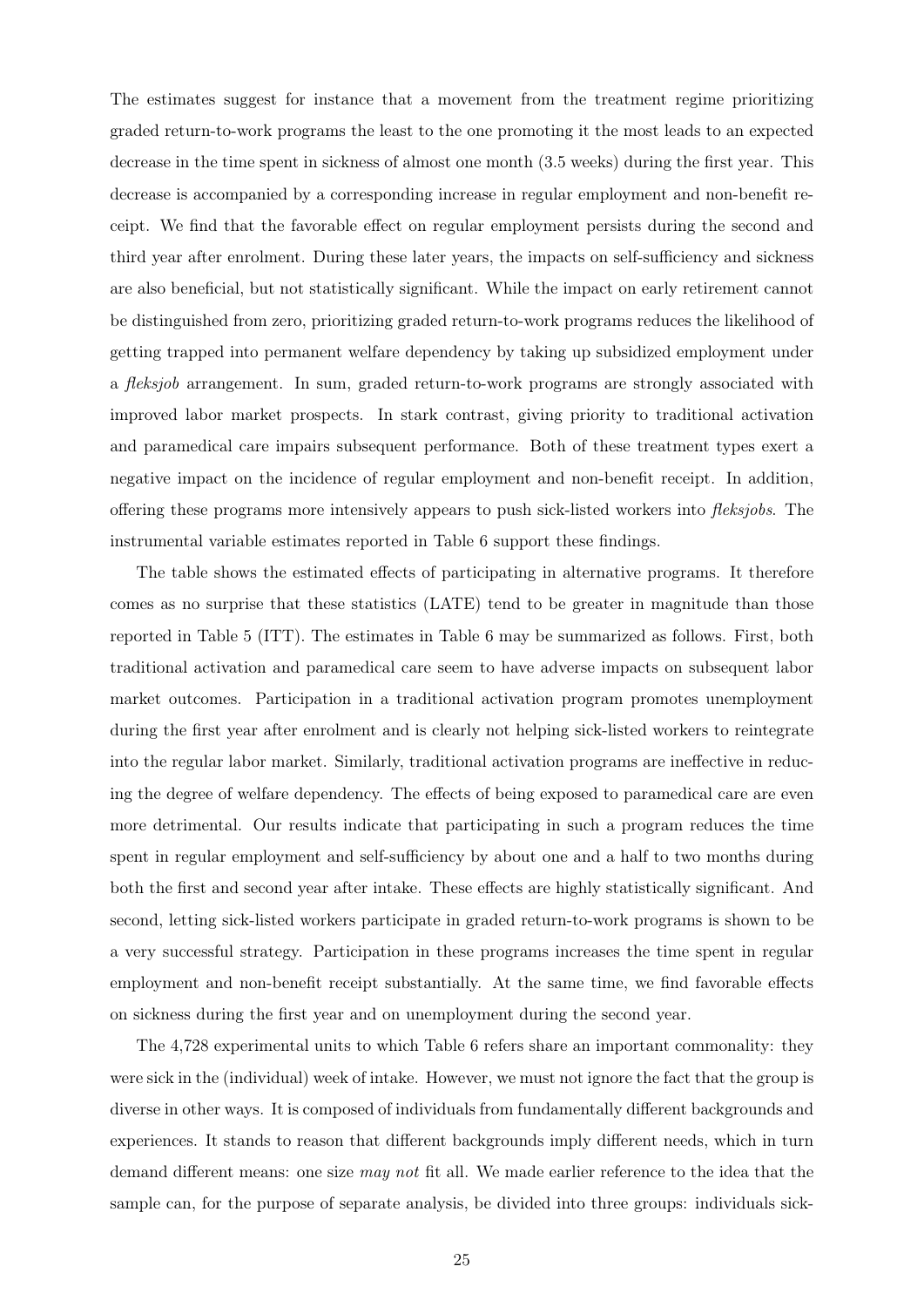|                                                                      | Dependent variable: Number of weeks in |                                      |                 |                          |                          |                |
|----------------------------------------------------------------------|----------------------------------------|--------------------------------------|-----------------|--------------------------|--------------------------|----------------|
|                                                                      | T<br>Regular<br>employ-<br>ment        | $\mathbf{H}$<br>Self-<br>sufficiency | III<br>Sickness | IV.<br>Unemploy-<br>ment | V<br>Early<br>retirement | VI<br>Fleksjob |
| <b>Panel A:</b> During 1st year after random assignment $(N=4, 728)$ |                                        |                                      |                 |                          |                          |                |
| Traditional activation                                               | $-3.333$                               | $-2.529$                             | $-1.556$        | $2.796*$                 | 0.403                    | $1.066*$       |
|                                                                      | (2.876)                                | (2.764)                              | (2.985)         | (1.629)                  | (0.453)                  | (0.627)        |
| Paramedical care                                                     | $-7.084**$                             | $-6.551**$                           | $5.316*$        | $-0.794$                 | 0.141                    | $1.674***$     |
|                                                                      | (2.761)                                | (2.654)                              | (2.866)         | (1.564)                  | (0.434)                  | (0.602)        |
| Graded return                                                        | $30.290**$                             | 23.777**                             | $-24.260*$      | 1.425                    | 0.639                    | $-6.355**$     |
|                                                                      | (11.980)                               | (11.515)                             | (12.435)        | (6.787)                  | (1.885)                  | (2.610)        |
| <b>Panel B:</b> During 2nd year after random assignment $(N=4,728)$  |                                        |                                      |                 |                          |                          |                |
| Traditional activation                                               | $-4.620$                               | $-2.359$                             | $-1.539$        | 3.396                    | 0.116                    | 1.672          |
|                                                                      | (3.252)                                | (3.174)                              | (2.386)         | (2.410)                  | (1.262)                  | (1.427)        |
| Paramedical care                                                     | $-7.510**$                             | $-8.063***$                          | 2.458           | 3.399                    | 0.790                    | $3.416**$      |
|                                                                      | (3.122)                                | (3.048)                              | (2.291)         | (2.313)                  | (1.212)                  | (1.370)        |
| Graded return                                                        | 27.285**                               | 17.971                               | $-9.886$        | $-17.532*$               | 3.474                    | $-10.530*$     |
|                                                                      | (13.546)                               | (13.224)                             | (9.941)         | (10.038)                 | (5.258)                  | (5.946)        |
| <b>Panel C:</b> During 3rd year after random assignment $(N=4,720)$  |                                        |                                      |                 |                          |                          |                |
| Traditional activation                                               | $-5.960*$                              | $-3.088$                             | $-0.377$        | 0.830                    | 0.350                    | 1.110          |
|                                                                      | (3.374)                                | (3.256)                              | (1.859)         | (2.361)                  | (1.801)                  | (1.898)        |
| Paramedical care                                                     | $-3.466$                               | $-3.606$                             | $-0.931$        | 1.942                    | 1.101                    | $3.314*$       |
|                                                                      | (3.255)                                | (3.140)                              | (1.793)         | (2.277)                  | (1.737)                  | (1.831)        |
| Graded return                                                        | 25.984*                                | 14.294                               | $-0.722$        | $-11.517$                | 4.372                    | $-10.294$      |
|                                                                      | (14.172)                               | (13.674)                             | (7.808)         | (9.916)                  | (7.564)                  | (7.973)        |

Table 6: Effects of participating in alternative treatment activities (LATE) evaluated at different points in time after randomization (IV/2SLS)

Notes: The table shows the estimated effects of participating in alternative treatment activities (local average treatment effects). Each panel is based on six separate IV/2SLS regressions (second stage). See notes to Table 5 for a description of the outcome variables. Included instruments: see Table A2 and Table A3 in the Appendix; week of intake dummies. Excluded instruments: vector of local treatment strategy characteristics  $(\varphi_i)$ . F test of excluded instruments (first stage): traditional activation: 228.75; paramedical care: 480.75; graded return: 20.28. Standard errors in parentheses. Significance levels: \* $p < 0.10,$  \*\*  $p < 0.05,$  \*\*\*  $p < 0.01$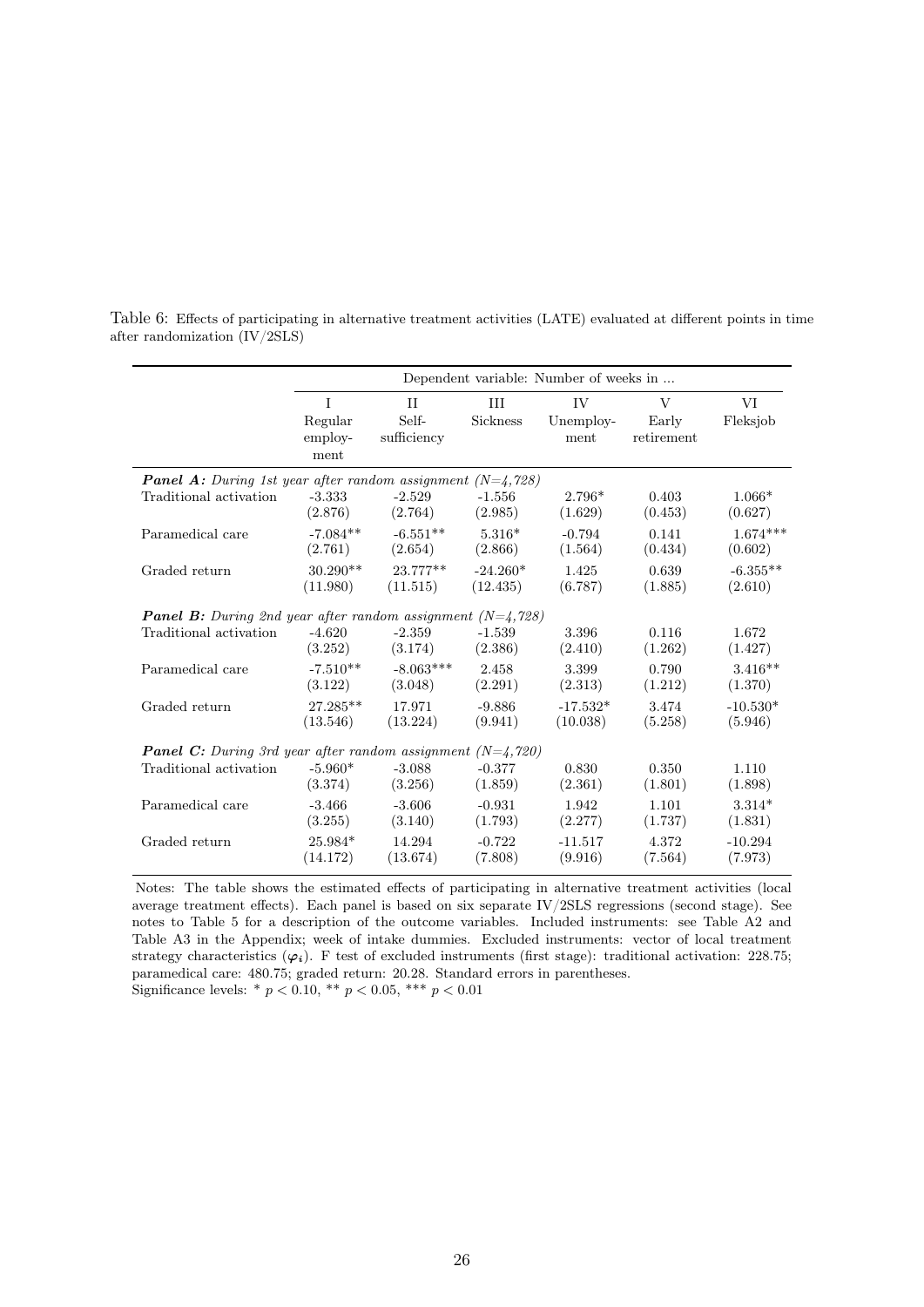listed from regular employment, unemployment, and self-employment. Estimates of local average treatment effects by labor market attachment before sick leave are reported in Table A4.<sup>22</sup> The general impression is that the "full sample results" shown in Table 6 are entirely driven by the large subsample of workers sick-listed from regular employment. Treatment effects for the subsample of unemployed individuals cannot be distinguished from zero (only one estimate is statistically significant at conventional levels). The finding that graded return-to-work is ineffective for sicklisted unemployed workers comes as no surprise, given that unemployed workers typically have no work to return to (see also Figure A1 in the Appendix).

A second important dimension along which the study participants vary is their medical condition. The range of conditions spans from chronic pain, cardiovascular diseases, and cancer, to mental health problems like stress, depression, and anxiety (see Table A2 for a complete list). Beyond doubt, different conditions come with varying degrees of lost work capacity, which in turn may call for different cures. At a somewhat crude level of aggregation one can split the sample into two groups: individuals suffering from a mental disorder and workers with a non-mental illness. Table A5 shows local average treatment effects for these groups. For sick-listed workers with a non-mental condition, graded return-to-work programs perform best. While the effects of these programs are generally positive, although imprecisely measured in some specifications, paramedical care and traditional activation appear to have either no or even adverse impacts. These findings correspond very well with the "full sample results" displayed in Table 6. Taken together the empirical evidence strongly advocates the use of graded return-to-work programs for workers sick-listed from regular employment as a result of a non-mental medical condition. The picture for individuals with a psychiatric disorder is less clear. In fact, since none of the estimated effects exceeds its standard error, the results for this group are entirely inconclusive.

#### 5.3 Robustness and sensitivity

Recall that the main idea of the local treatment strategy approach lies in exploiting the variation in treatment priorities across distinct treatment environments in order to construct estimates of the effects of alternative rehabilitation programs on subsequent labor market outcomes. In a first step, treatment strategies are proxied by vectors of local treatment strategy characteristics, which we estimate in the framework of a competing risks transition rate model. In a second step, these proxies are used as instruments for actual treatment events. We earlier argued that local treatment strategy characteristics provide legitimate instruments for the potentially endogenous program participation indicators (see Section 4.2). A key assumption is the *independence* of instruments and potential outcomes: for the individual sick-listed worker, being exposed to a

<sup>&</sup>lt;sup>22</sup>Results for the small subsample of self-employed are suppressed because estimates are too imprecise for the findings to be considered conclusive.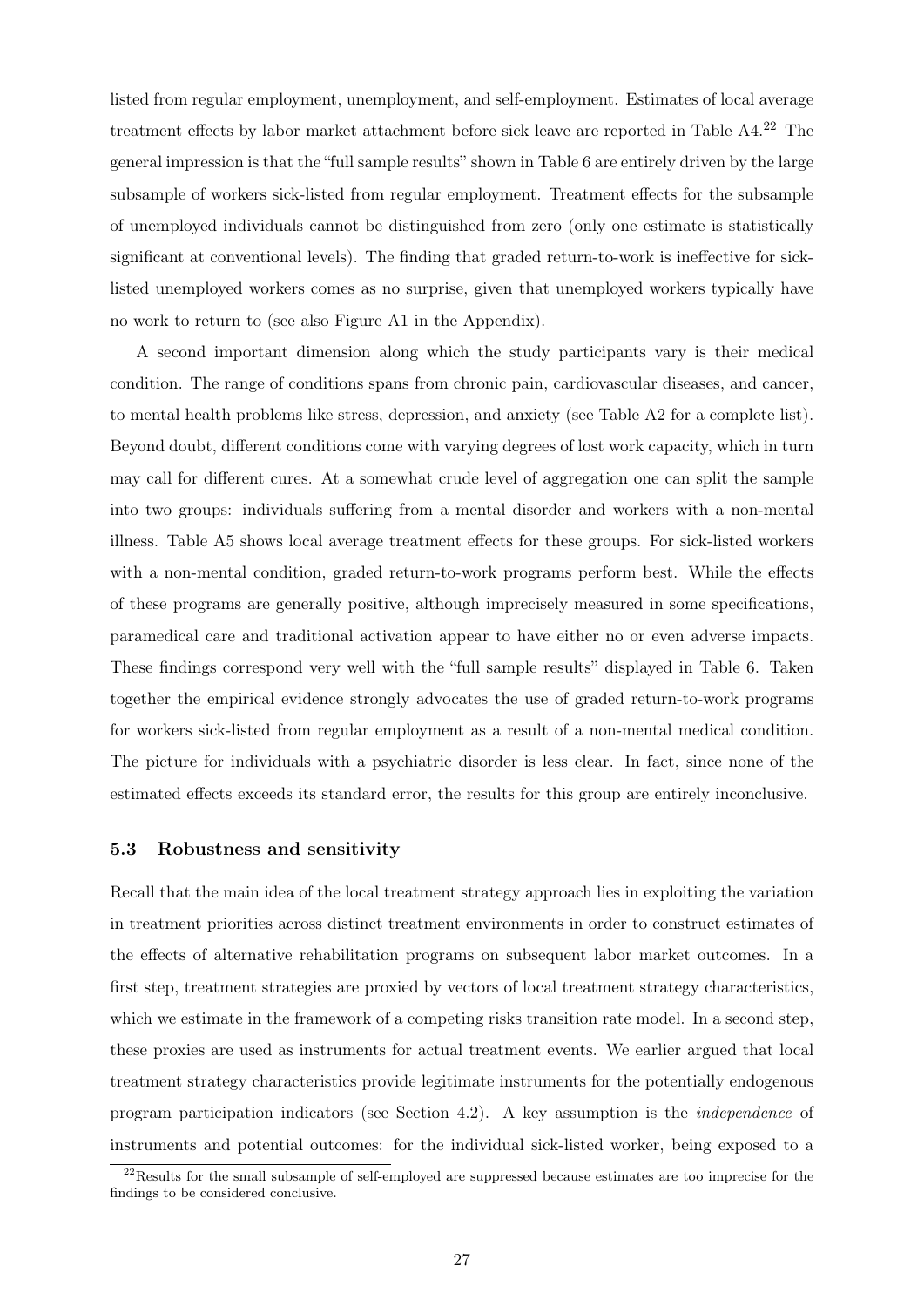particular local treatment regime is *as good as randomly assigned*, and so are the instruments. As a matter of fact, much of the variation in treatment strategies is *completely random* because of the experimental intervention (the variation between treatment and control group *within* a given job center is truly random). This is where the present study differs from earlier research that relies on this identification strategy, above all the observational study by Markussen and Røed (2014).

Given this setup, we consider three robustness tests. First, we isolate the truly random part of the variation in treatment strategies by redefining the notion of a "local treatment environment". Up to this point, a local treatment environment has been defined to consist of a particular job center-treatment status cell: the control group in Copenhagen constitutes for instance *one* local treatment environment. This definition allows us to exploit the variation in treatment intensities both *between* the 16 job centers covered by the experiment and between treatment and control group *within* a given job center (32 local treatment environments). Yet, this approach has a slight drawback: only part of the variation in treatment strategies is *completely* random (as discussed above). Fortunately, the truly random part can easily be isolated by letting a local treatment environment correspond to an individual's treatment status (two truly randomly assigned local treatment environments). The advantage of this approach is that it rules out purposeful sorting into treatment regimes and thus guarantees *independence*. Table 7 shows the results of this robustness test. It is immediately apparent that our main findings (Table 6) are robust to this alternative approach. The results are the same as before, both in terms of the direction of the effects and their statistical significance (in fact, the estimates presented here are even more precise than those in Table 6). In particular, we again find that graded return-to-work programs are associated with favorable effects, while traditional activation and paramedical care perform poorly.<sup>23</sup>

As a second test of robustness, let us pretend that the experiment did not take place. In the absence of the experimental intervention, all sick-listed workers would have received treatment as usual, i.e., "control group treatment", and for this second robustness test, we only use "control group data". One can consider this robustness check to be the analysis we would have undertaken were this an observational study like that of Markussen and Røed (2014). At the same time, assuming away the trial is a neat way of showing that we are—in our original analysis—benefiting from the additional truly random variation in treatment strategies induced by the experiment. Now, recall that control group members are distributed across 16 job centers (Table A1 in Appendix). Hence we now focus on the variation in treatment strategies across 16 local treatment

 $^{23}$ Note that the statistics shown in Table 7 are of smaller magnitude than those reported in Table 6. It is worth noting that this does not cast doubt on the reliability of the estimates. By changing the way a local treatment environment is defined, we end up with a different set of instruments, which may be associated with a different compliant subpopulation and thus different LATEs (Angrist and Pischke, 2008).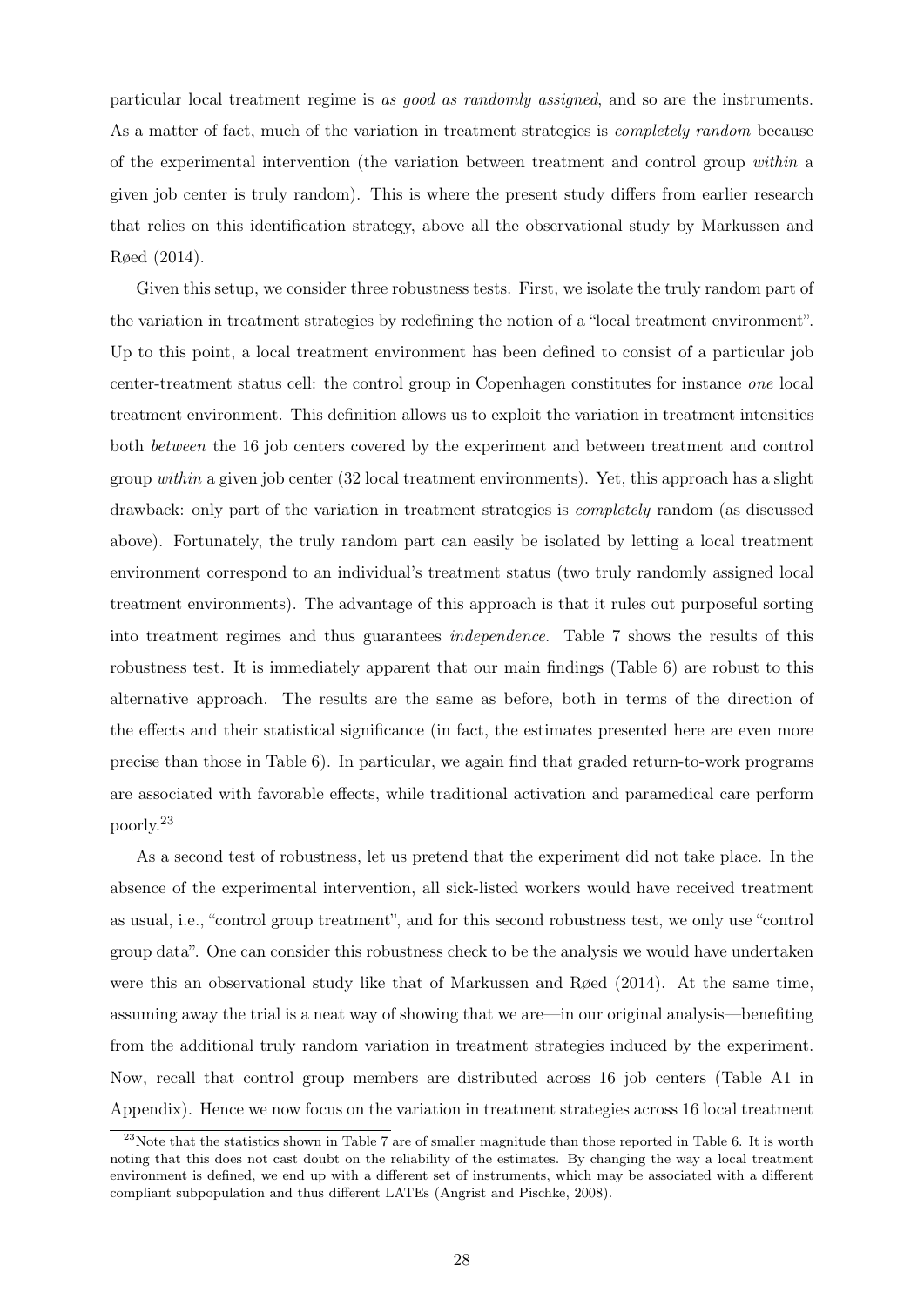|                                                                      | Dependent variable: Number of weeks in |                            |                 |                                     |                          |                |  |
|----------------------------------------------------------------------|----------------------------------------|----------------------------|-----------------|-------------------------------------|--------------------------|----------------|--|
|                                                                      | T<br>Regular<br>employ-<br>ment        | II<br>Self-<br>sufficiency | III<br>Sickness | IV <sub></sub><br>Unemploy-<br>ment | V<br>Early<br>retirement | VI<br>Fleksjob |  |
| <b>Panel A:</b> During 1st year after random assignment $(N=4, 728)$ |                                        |                            |                 |                                     |                          |                |  |
| Traditional activation                                               | $-2.720**$                             | $-2.706**$                 | $-0.644$        | $1.413**$                           | 0.065                    | $0.790***$     |  |
|                                                                      | (1.114)                                | (1.133)                    | (1.195)         | (0.703)                             | (0.197)                  | (0.221)        |  |
| Paramedical care                                                     | $-3.529***$                            | $-4.032***$                | 1.229           | 0.592                               | 0.366                    | $0.418*$       |  |
|                                                                      | (1.262)                                | (1.283)                    | (1.353)         | (0.796)                             | (0.223)                  | (0.250)        |  |
| Graded return                                                        | $10.606***$                            | $11.005***$                | $-8.124***$     | $-2.890***$                         | $-0.124$                 | 0.083          |  |
|                                                                      | (0.899)                                | (0.915)                    | (0.965)         | (0.567)                             | (0.159)                  | (0.178)        |  |
| <b>Panel B:</b> During 2nd year after random assignment $(N=4, 728)$ |                                        |                            |                 |                                     |                          |                |  |
| Traditional activation                                               | $-2.126$                               | $-2.857**$                 | $-1.332$        | 0.119                               | 0.211                    | $2.180***$     |  |
|                                                                      | (1.338)                                | (1.364)                    | (1.025)         | (0.988)                             | (0.537)                  | (0.561)        |  |
| Paramedical care                                                     | $-5.118***$                            | $-6.193***$                | 1.811           | 1.077                               | $1.242**$                | 0.871          |  |
|                                                                      | (1.516)                                | (1.544)                    | (1.161)         | (1.119)                             | (0.608)                  | (0.635)        |  |
| Graded return                                                        | $9.216***$                             | $8.701***$                 | $-3.355***$     | $-3.496***$                         | $-1.576***$              | 0.210          |  |
|                                                                      | (1.080)                                | (1.101)                    | (0.827)         | (0.798)                             | (0.434)                  | (0.453)        |  |
| <b>Panel C:</b> During 3rd year after random assignment $(N=4,720)$  |                                        |                            |                 |                                     |                          |                |  |
| Traditional activation                                               | $-1.178$                               | $-2.349*$                  | $-0.502$        | $-1.215$                            | 0.112                    | $2.564***$     |  |
|                                                                      | (1.391)                                | (1.406)                    | (0.811)         | (1.010)                             | (0.768)                  | (0.786)        |  |
| Paramedical care                                                     | $-2.833*$                              | $-3.633**$                 | $-0.613$        | 1.251                               | $2.445***$               | 0.880          |  |
|                                                                      | (1.572)                                | (1.590)                    | (0.917)         | (1.142)                             | (0.868)                  | (0.889)        |  |
| Graded return                                                        | $8.091***$                             | $7.025***$                 | $-0.517$        | $-3.519***$                         | $-2.368***$              | $-0.146$       |  |
|                                                                      | (1.122)                                | (1.134)                    | (0.654)         | (0.814)                             | (0.619)                  | (0.634)        |  |

Table 7: Effects of participating in alternative treatment activities (LATE) evaluated at different points in time after randomization accounting only for truly random variation between treatment and control group (IV/2SLS)

Notes: First robustness test. The table shows the estimated effects of participating in alternative treatment activities (local average treatment effects). Each panel is based on six separate IV/2SLS regressions (second stage). See notes to Table 5 for a description of the outcome variables. Included instruments: see Table A2 and Table A3 in the Appendix; week of intake dummies. Excluded instruments: vector of local treatment strategy characteristics  $(\varphi_i)$ . F test of excluded instruments (first stage): traditional activation: 2,007.29; paramedical care: 839.18; graded return: 2,837.23. Standard errors in parentheses. Significance levels: \* $p < 0.10,$  \*\*  $p < 0.05,$  \*\*\*  $p < 0.01$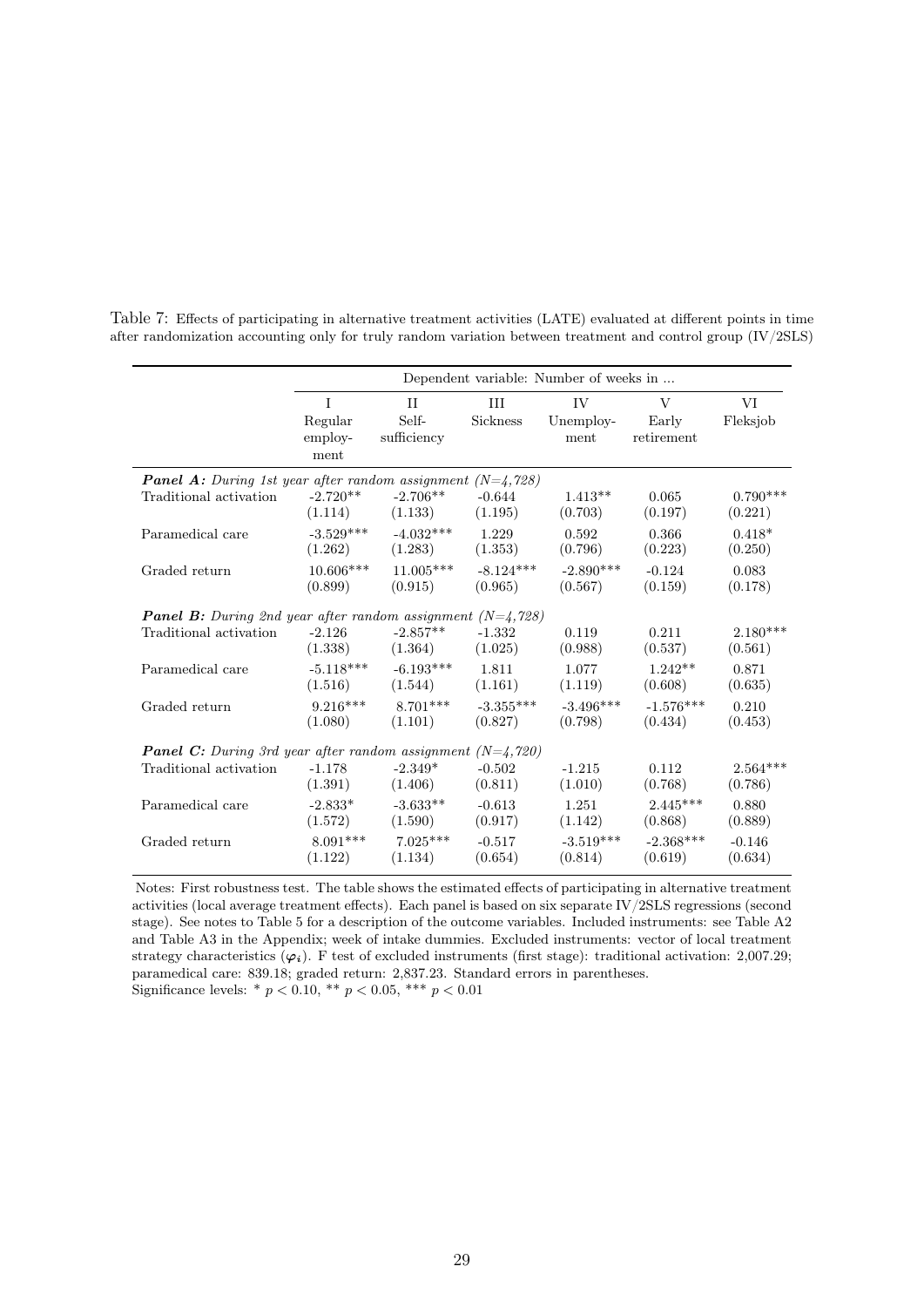|                                                                     | Dependent variable: Number of weeks in |                            |                 |                                |                                     |                |  |
|---------------------------------------------------------------------|----------------------------------------|----------------------------|-----------------|--------------------------------|-------------------------------------|----------------|--|
|                                                                     | T<br>Regular<br>employ-<br>ment        | II<br>Self-<br>sufficiency | III<br>Sickness | <b>IV</b><br>Unemploy-<br>ment | $\mathbf{V}$<br>Early<br>retirement | VI<br>Fleksjob |  |
| <b>Panel A:</b> During 1st year after random assignment $(N=2,304)$ |                                        |                            |                 |                                |                                     |                |  |
| Traditional activation                                              | 1.266                                  | $-21.257$                  | $-11.582$       | 19.868                         | 0.110                               | 3.680          |  |
|                                                                     | (24.452)                               | (24.599)                   | (26.406)        | (15.529)                       | (3.636)                             | (3.885)        |  |
| Paramedical care                                                    | $-42.899$                              | $-50.258*$                 | 54.086*         | 6.216                          | $-2.025$                            | $-1.363$       |  |
|                                                                     | (28.897)                               | (29.070)                   | (31.206)        | (18.352)                       | (4.296)                             | (4.591)        |  |
| Graded return                                                       | 18.991                                 | 8.493                      | $-16.335$       | 8.698                          | 0.134                               | $-2.754$       |  |
|                                                                     | (12.080)                               | (12.152)                   | (13.044)        | (7.671)                        | (1.796)                             | (1.919)        |  |
| <b>Panel B:</b> During 2nd year after random assignment $(N=2,304)$ |                                        |                            |                 |                                |                                     |                |  |
| Traditional activation                                              | $-34.025$                              | $-36.207$                  | $-13.958$       | 27.092                         | 5.141                               | 10.010         |  |
|                                                                     | (28.503)                               | (29.665)                   | (22.464)        | (22.195)                       | (11.047)                            | (10.604)       |  |
| Paramedical care                                                    | $-12.943$                              | $-39.734$                  | 35.473          | $-21.887$                      | 20.719                              | 2.284          |  |
|                                                                     | (33.684)                               | (35.057)                   | (26.547)        | (26.229)                       | (13.055)                            | (12.532)       |  |
| Graded return                                                       | 6.178                                  | $-0.098$                   | $-15.939$       | 13.628                         | 0.860                               | $-4.076$       |  |
|                                                                     | (14.080)                               | (14.655)                   | (11.097)        | (10.964)                       | (5.457)                             | (5.239)        |  |
| <b>Panel C:</b> During 3rd year after random assignment $(N=2,297)$ |                                        |                            |                 |                                |                                     |                |  |
| Traditional activation                                              | $-19.581$                              | $-6.528$                   | $-19.304$       | $-0.950$                       | 10.070                              | 23.426         |  |
|                                                                     | (29.738)                               | (29.972)                   | (19.554)        | (21.476)                       | (17.719)                            | (16.647)       |  |
| Paramedical care                                                    | $-5.076$                               | $-24.484$                  | 6.468           | $-4.116$                       | 38.658*                             | $-5.539$       |  |
|                                                                     | (34.357)                               | (34.628)                   | (22.592)        | (24.811)                       | (20.472)                            | (19.233)       |  |
| Graded return                                                       | 11.914                                 | 12.720                     | $-15.767$       | 4.051                          | 7.506                               | $-3.900$       |  |
|                                                                     | (14.783)                               | (14.899)                   | (9.721)         | (10.676)                       | (8.808)                             | (8.275)        |  |

Table 8: Effects of participating in alternative treatment activities (LATE) evaluated at different points in time after randomization using control group data only (IV/2SLS)

Notes: Second robustness test. The table shows the estimated effects of participating in alternative treatment activities (local average treatment effects). Each panel is based on six separate IV/2SLS regressions (second stage). See notes to Table 5 for a description of the outcome variables. Included instruments: see Table A2 and Table A3 in the Appendix; week of intake dummies. Excluded instruments: vector of local treatment strategy characteristics  $(\varphi_i)$ . F test of excluded instruments (first stage): traditional activation: 7.14; paramedical care: 8.34; graded return: 9.24. Standard errors in parentheses. Significance levels: \* $p < 0.10,$  \*\*  $p < 0.05,$  \*\*\*  $p < 0.01$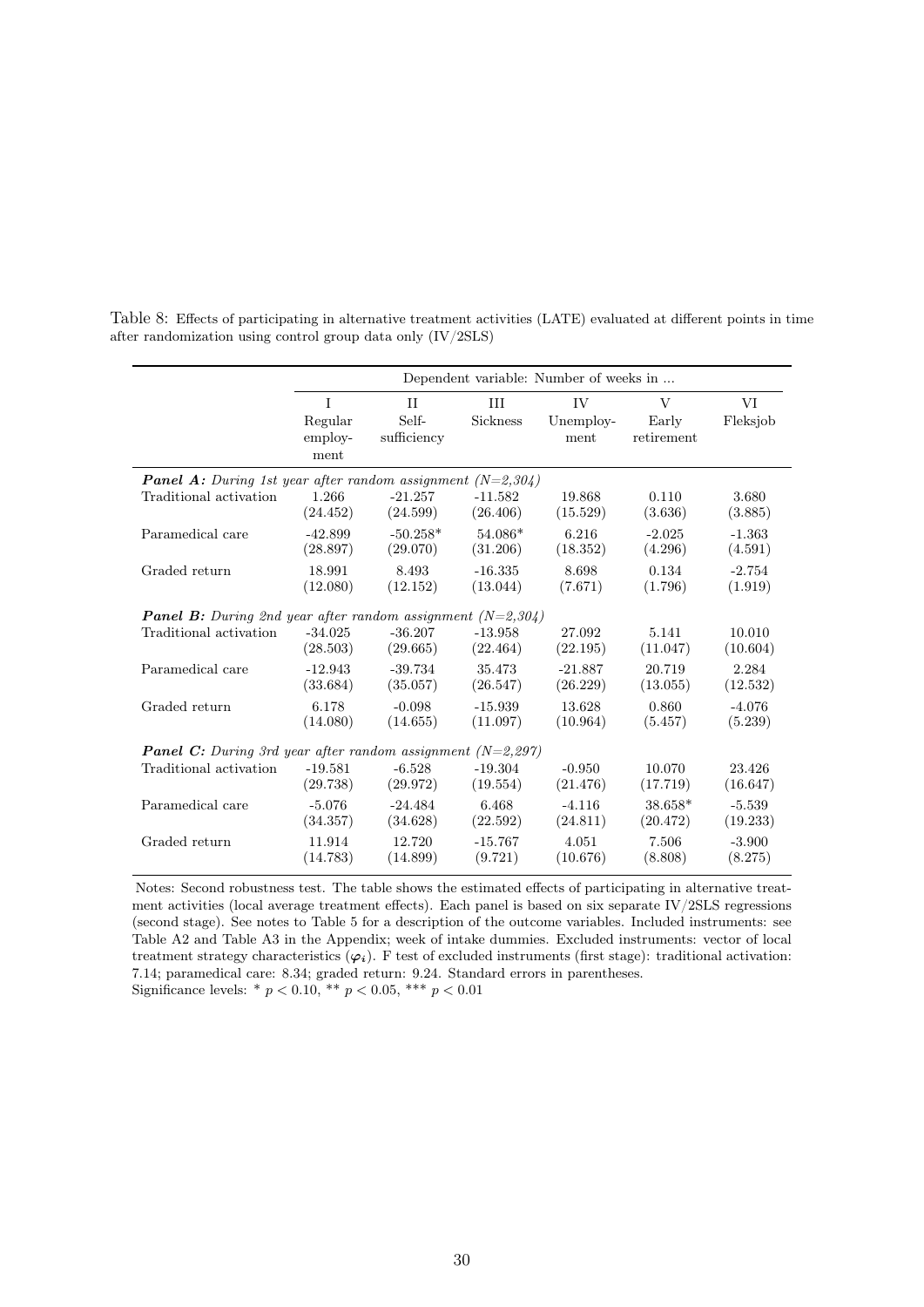environments. The results of this are shown in Table 8. Note first that the effects reported here tend to be in the same direction as our main results: only every fifth coefficient changed sign compared to the benchmark (Table 6). However, few of the estimates displayed in Table 8 are statistically significant at conventional levels. For one thing, the precision loss might be caused by the sample size reduction (given that we are now using only "control group data"). For another, it may arise from the reduced extent of exploitable variation in local treatment strategies. Given these considerations, one might interpret the results shown in Table 8 in the following way: while the direction of the effects is (by and large) accurately measured, the variation in treatment strategies in the control group is too small to derive statistically significant estimates, given the relatively small sample size. Precision could be increased either by increasing the sample size (a large scale observational study, like Markussen and Røed (2014)) or by exploiting additional truly random variation in treatment strategies (as we do in our original analysis). Viewed this way, the results from this second robustness test serve a dual purpose. First, they substantiate our previous findings, and second, they illustrate that we are benefiting from the additional truly random variation in treatment strategies—a unique characteristic of the paper at hand.

The third robustness check is intended to test whether our results still apply when an alternative set of instruments is used. The instruments used so far were derived from a competing risks transition rate model: we used the (leave-out) mean covariate-adjusted transition propensities (into alternative treatment activities) of all sick-listed workers within a particular local treatment environment as instruments for program participation (see Section 4.2). The instruments used in this robustness test are simpler to construct. To construct the instruments, we estimate separately for each of the three alternative treatments—the following linear probability model (one observation per sick-listed worker):

$$
P_{Si} = \beta_0 + \mathbf{X}_i \eta_{\mathbf{S}} + \mathbf{X}_j \kappa_{\mathbf{S}} + \mathbf{C} \rho_{\mathbf{S}} + u_{Sij}
$$
(7)

where  $P_{Si}$  ( $S$ =traditional activation, paramedical care, graded return-to-work) are indicators of actual treatment receipt (*PSi* equals unity in case of participation in treatment activity *S*, zero otherwise); **X<sup>i</sup>** is a vector of individual pre-treatment characteristics; **X<sup>j</sup>** is a vector of municipality-level controls; and  $C$  is a vector of "center dummies"—one for each local treatment environment. Note that the (32) elements of  $\rho_S$  can be interpreted as covariate-adjusted indicators of a local treatment environment's inclination to use treatment *S*. Therefore,  $\rho_S$  provides a natural proxy for intrinsically unobserved local treatment cultures of different treatment environments. Pursuant to the rationale discussed in Section 4.2, it can be argued that these proxies for "local area practice styles" provide legitimate instruments for the potentially endogenous program participation indicators. Table 9 below reports local average treatment effects estimated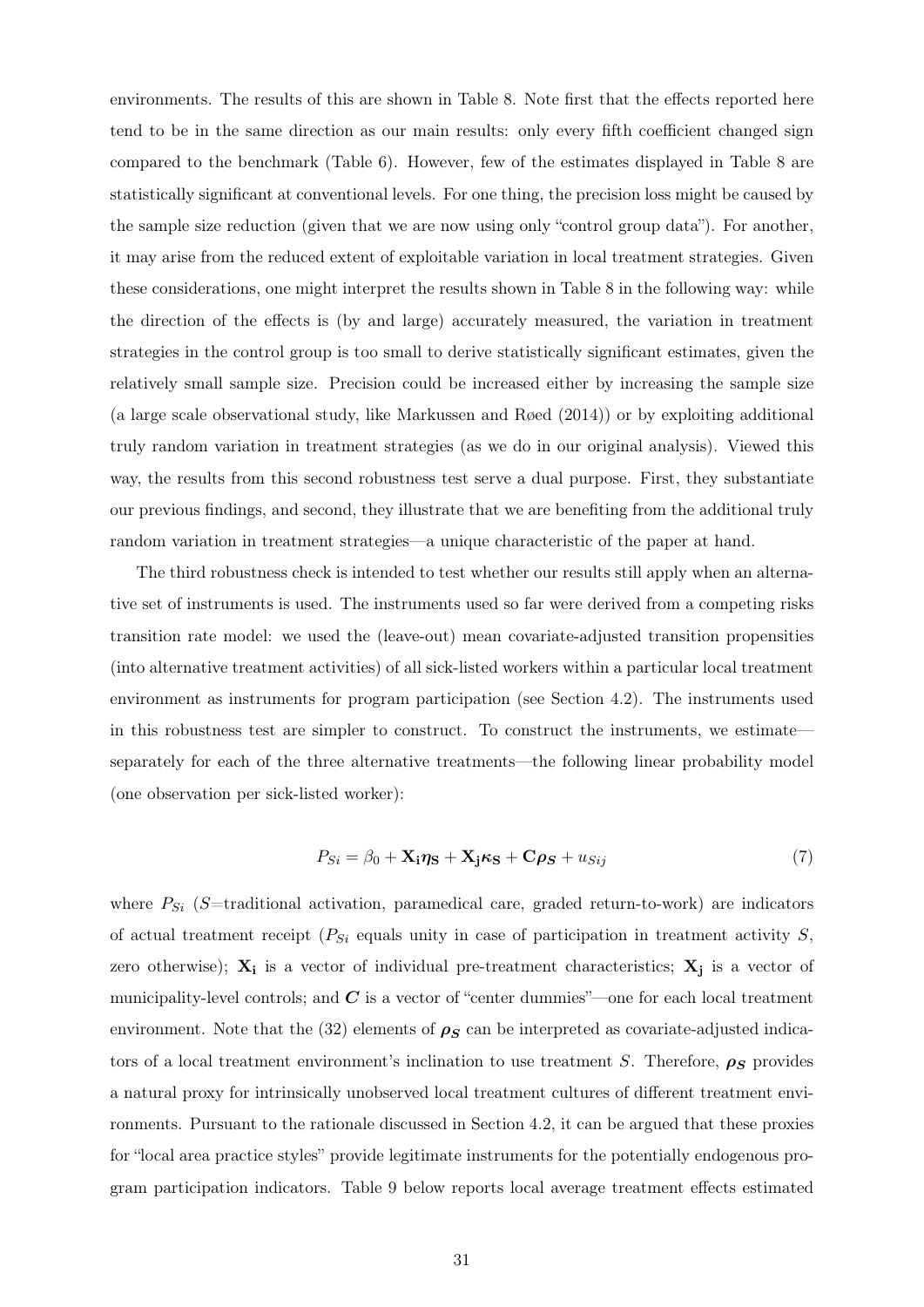by using  $\rho_S$  as instrument for  $P_{Si}$  (see equation (6) for the structural model). It can immediately

be seen that the estimates reported here correspond quite well with our main results (Table 6).

Table 9: Effects of participating in alternative treatment activities (LATE) evaluated at different points in time after randomization using center fixed effects as instruments for treatment participation (IV/2SLS)

|                                                                     | Dependent variable: Number of weeks in |             |                 |              |            |           |
|---------------------------------------------------------------------|----------------------------------------|-------------|-----------------|--------------|------------|-----------|
|                                                                     | T                                      | II          | HН              | IV.          | V          | VI        |
|                                                                     | Regular                                | Self-       | <b>Sickness</b> | Unemploy-    | Early      | Fleksjob  |
|                                                                     | employ-<br>ment                        | sufficiency |                 | ment         | retirement |           |
| <b>Panel A:</b> During 1st year after random assignment $(N=4,688)$ |                                        |             |                 |              |            |           |
| Traditional activation                                              | $-3.174$                               | $-3.280$    | $-1.178$        | $2.628*$     | 0.449      | $0.782*$  |
|                                                                     | (2.334)                                | (2.354)     | (2.510)         | (1.464)      | (0.409)    | (0.471)   |
| Paramedical care                                                    | $-3.852**$                             | $-3.858**$  | 2.917           | $-0.058$     | 0.158      | $0.758**$ |
|                                                                     | (1.747)                                | (1.762)     | (1.879)         | (1.095)      | (0.306)    | (0.353)   |
| Graded return                                                       | 14.388**                               | $12.009**$  | $-12.196*$      | $-0.559$     | 0.225      | $-2.177*$ |
|                                                                     | (5.835)                                | (5.885)     | (6.275)         | (3.659)      | (1.022)    | (1.178)   |
| <b>Panel B:</b> During 2nd year after random assignment $(N=4,688)$ |                                        |             |                 |              |            |           |
| Traditional activation                                              | $-3.553$                               | $-1.708$    | $-2.171$        | 1.780        | 0.626      | 1.196     |
|                                                                     | (2.829)                                | (2.839)     | (2.128)         | (2.126)      | (1.116)    | (1.168)   |
| Paramedical care                                                    | $-5.799***$                            | $-6.485***$ | 1.089           | $3.785**$    | 1.049      | 1.405     |
|                                                                     | (2.117)                                | (2.125)     | (1.592)         | (1.591)      | (0.835)    | (0.875)   |
| Graded return                                                       | $18.750***$                            | $12.195*$   | $-1.520$        | $-14.042***$ | $-0.040$   | $-3.251$  |
|                                                                     | (7.072)                                | (7.097)     | (5.319)         | (5.314)      | (2.790)    | (2.922)   |
| <b>Panel C:</b> During 3rd year after random assignment $(N=4,680)$ |                                        |             |                 |              |            |           |
| Traditional activation                                              | $-5.012*$                              | $-2.692$    | $-0.934$        | $-0.201$     | 0.894      | 0.579     |
|                                                                     | (2.932)                                | (2.932)     | (1.702)         | (2.116)      | (1.598)    | (1.639)   |
| Paramedical care                                                    | $-1.216$                               | $-1.522$    | $-1.432$        | 1.897        | 1.976*     | 1.160     |
|                                                                     | (2.178)                                | (2.177)     | (1.264)         | (1.571)      | (1.187)    | (1.217)   |
| Graded return                                                       | $15.302**$                             | 7.587       | 3.395           | $-7.642$     | $-2.345$   | $-2.314$  |
|                                                                     | (7.266)                                | (7.264)     | (4.217)         | (5.244)      | (3.960)    | (4.061)   |

Notes: Third robustness test. The table shows the estimated effects of participating in alternative treatment activities (local average treatment effects). Each panel is based on six separate IV/2SLS regressions (second stage). See notes to Table 5 for a description of the outcome variables. Included instruments: see Table A2 and Table A3 in the Appendix; week of intake dummies. Excluded instruments: center fixed effects; one center had to be excluded due to perfect multicollinearity in the linear probability model used to construct the instruments. F test of excluded instruments (first stage): traditional activation: 251.40; paramedical care: 540.22; graded return: 33.26. Standard errors in parentheses. Significance levels: \*  $p < 0.10$ , \*\*  $p < 0.05$ , \*\*\*  $p < 0.01$ 

#### 6 Conclusion

This paper has provided new and important evidence relating to the effects of intensive mandatory return-to-work activities on sick-listed workers' subsequent labor market outcomes. We have used a unique dataset from a large-scaled randomized experiment conducted in Danish job centers in 2009, linked to large administrative registers.

We first evaluated the *intention-to-treat* effect of the intensified activation package as a whole (weekly meetings with caseworkers combined with graded return-to-work, traditional activation and/or paramedical care) by simply comparing the average labor market outcomes of treated and non-treated ("difference in means"). Second, we have exploited variations in local treatment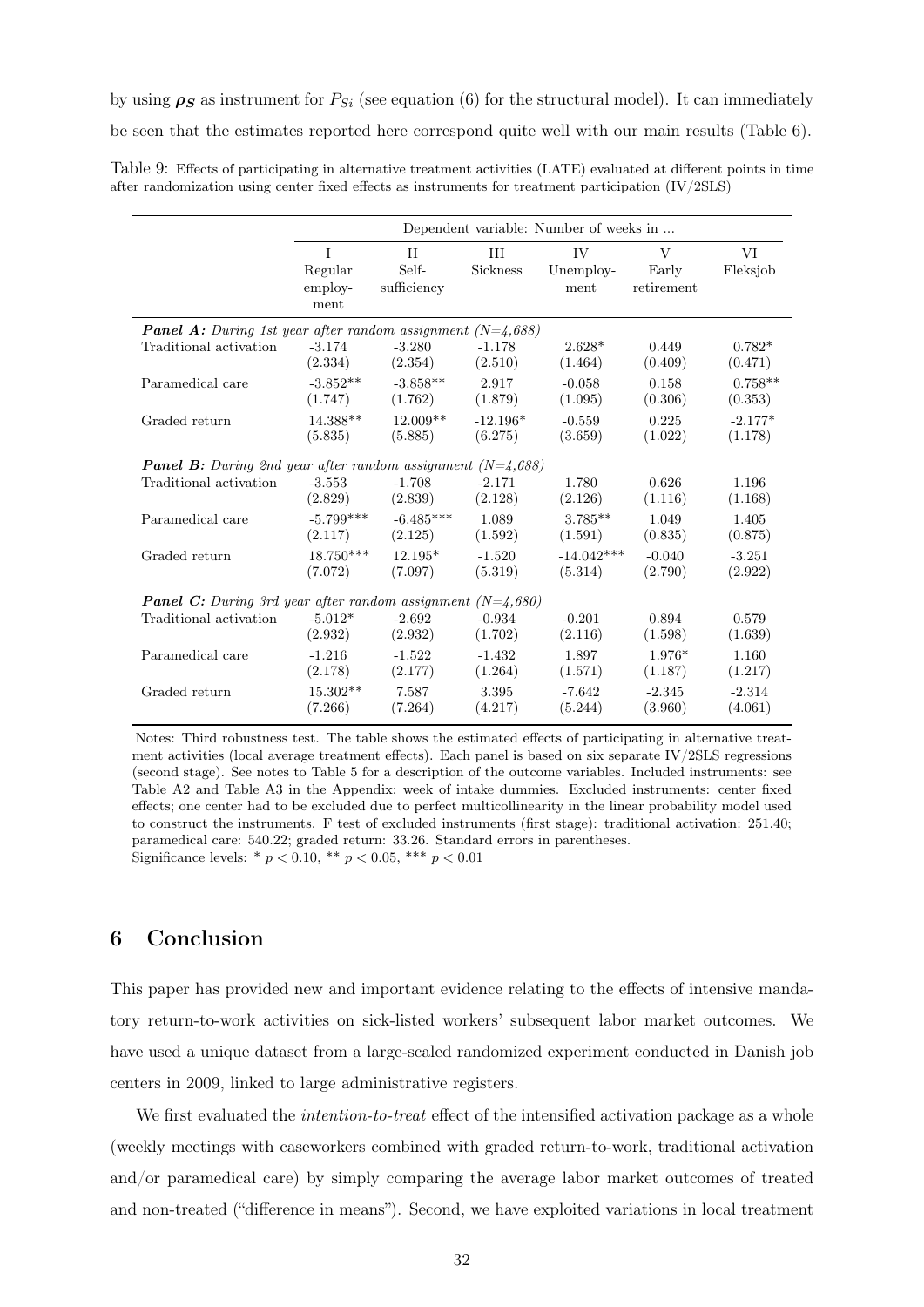strategies, both between job centers and between treatment and control groups within a given job center—in spirit of Markussen and Røed (2014)—to compare the relative effectiveness of the alternative measures.

Our findings reveal first that the experimental intervention as a whole has been ineffective. Sick-listed workers initially assigned to the treatment group spent less time in regular employment and self-sufficiency (i.e., all forms of non-benefit receipt) compared to their peers in the control group who benefited from the usual forms of intervention. Nevertheless, our results also show that offering graded return-to-work programs more intensively is associated with an increase in regular employment and self-sufficiency, and a decrease in unemployment. Traditional activation and paramedical care, on the other hand, appear to have either no or even adverse impacts.

Taken together, our results thus suggest that graded return-to-work programs are the most effective intervention for improving sick-listed workers' subsequent labor outcomes. When intensified, they are associated with strong and lasting effects, for sick-listed workers who were employed before becoming sick and who do not suffer from mental disorders. Therefore, our results support a greater reliance on graded return-to-work programs to help sick-listed individuals to return to work as quickly as possible. Recent medical research also finds in favor of an increased emphasis on graded return-to-work (see e.g., Waddell and Burton (2006)).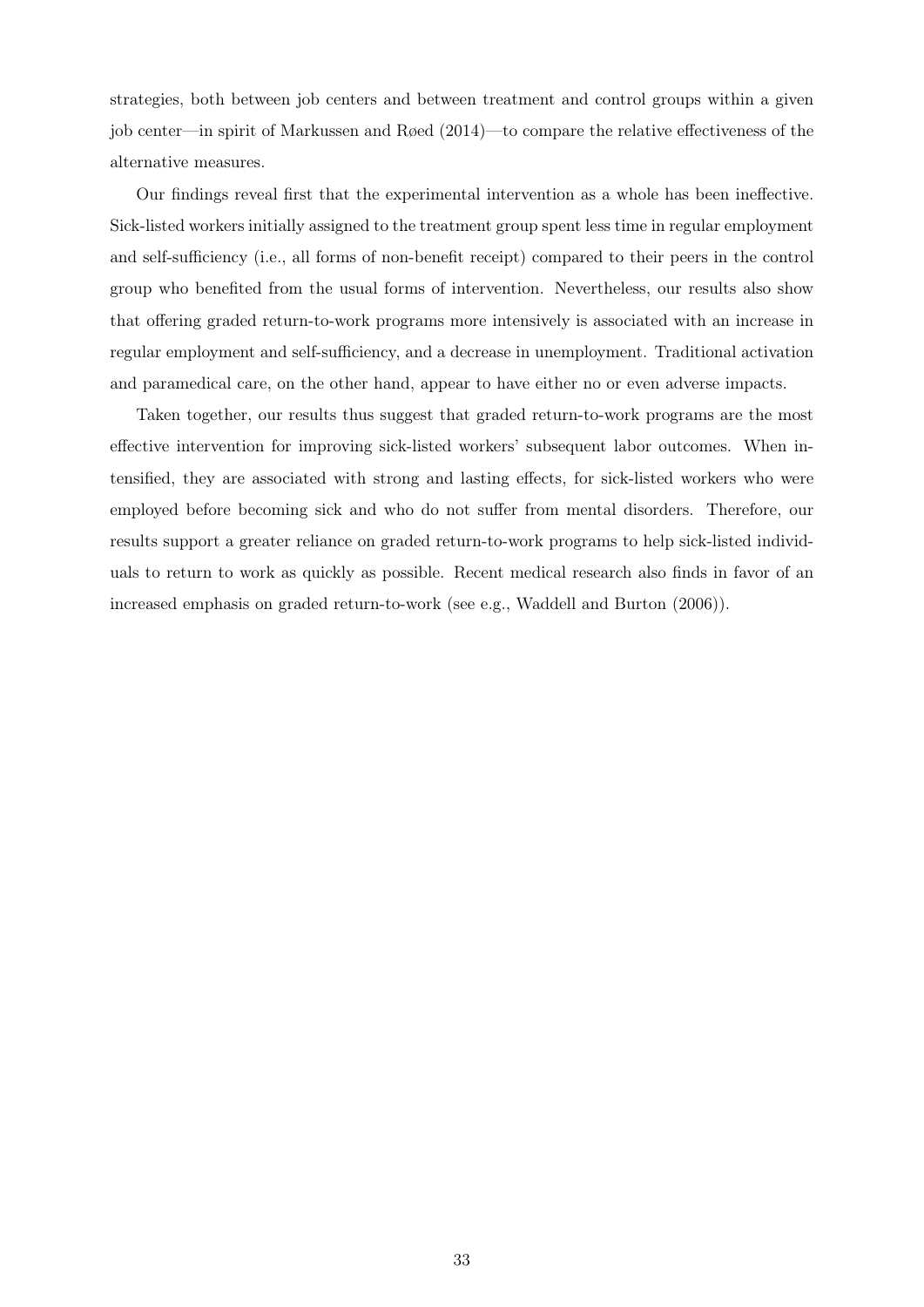#### References

- Aakvik A., Heckman J., and Vytlacil E. (2005). Estimating Treatment Effects for Discrete Outcomes when Responses to Treatment Vary: An Application to Norwegian Vocational Rehabilitation Programs. *Journal of Econometrics*, 125(1-2): 15–51.
- Andrén D. and Svensson M. (2012). Part-Time Sick Leave as a Treatment Method for Individuals with Musculoskeletal Disorders. *Journal of Occupational Rehabilitation*, 22(3): 418–426.
- Angrist J. and Pischke J.S. (2008). *Mostly Harmless Econometrics: An Empiricist's Companion*. Princeton: Princeton University Press.
- Boll J., Hertz M., Rosholm M., and Svarer M. (2010). Evaluering af Aktive Hurtigere Tilbage. Evaluering, Arbejdsmarkedsstyrelsen.
- Card D., Kluve J., and Weber A. (2010). Active Labour Market Policy Evaluations: A Meta-Analysis. *Economic Journal*, 120(548): 452–477.
- Engström P., Hägglund P., and Johansson P. (2015). Early Interventions and Disability Insurance: Experience from a Field Experiment. *Forthcoming in The Economic Journal*.
- Everhardt T. and de Jong P. (2011). Return to Work After Long Term Sickness. *De Economist*, 159(3): 361–380.
- Frölich M., Heshmati A., and Lechner M. (2004). A Microeconometric Evaluation of Rehabilitation of Long-term Sickness in Sweden. *Journal of Applied Econometrics*, 19(3): 375–396.
- Hesselius P. (2007). Does Sickness Absence Increase the Risk of Unemployment? *The Journal of Socio-Economics*, 36(2): 288–310.
- Høgelund J., Holm A., and Eplov L. (2012). The Effect of Part-time Sick Leave for Employees with Mental Disorders. *Journal of Mental Health Policy and Economics*, 15(4): 157–170.
- Høgelund J., Holm A., and McIntosh J. (2010). Does Graded Return-to-work Improve Sick-listed Workers' Chance of Returning to Regular Working Hours? *Journal of Health Economics*, 29(1): 158–169.
- Imbens G. and Angrist J. (1994). Identification and Estimation of Local Average Treatment Effects. *Econometrica*, 62(2): 467–75.
- Kausto J., Miranda H., Martimo P., and Viikari-Juntura E. (2008). Partial Sick Leave: Review of Its Use, Effects and Feasibility in the Nordic Countries. *Scandinavian Journal of Work, Environment and Health*, 34(4): 239–249.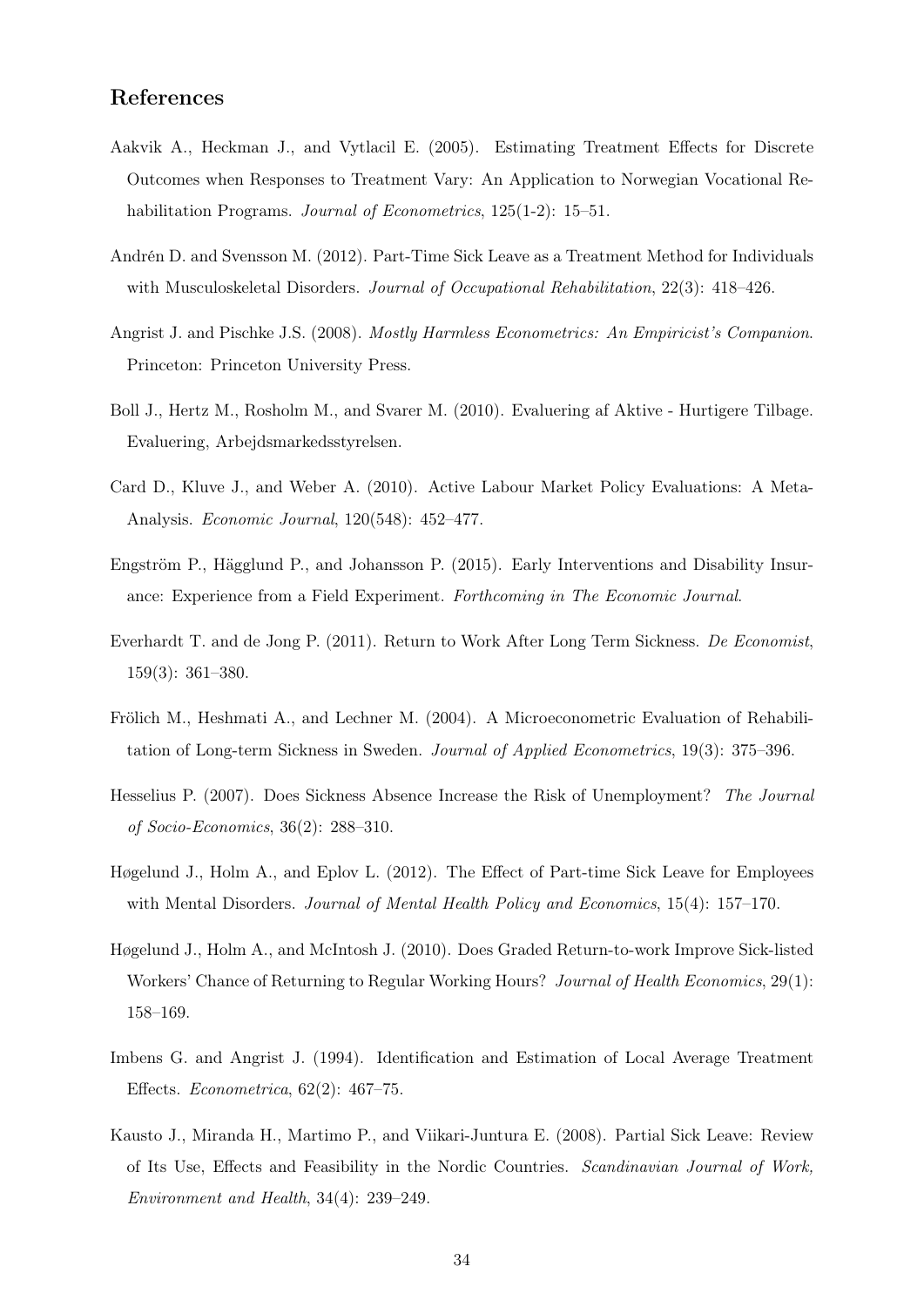- Markussen S. (2012). The Individual Cost of Sick Leave. *Journal of Population Economics*, 25(4): 1287–1306.
- Markussen S., Mykletun A., and Røed K. (2012). The Case for Presenteeism Evidence from Norway's Sickness Insurance Program. *Journal of Public Economics*, 96(11): 959–972.
- Markussen S. and Røed K. (2014). The Impacts of Vocational Rehabilitation. *Labour Economics*, 31: 1–13.
- Nielsen M.B., Hansen J.V., Aust B., Tverborgvik T., Thomsen B., Bjorner J.B., Mortensen O.S., Rugulies R., Winzor G., Ørbæk P., Helverskov T., Kristensen N., and Poulsen O.M. (2014). A Multisite Randomized Controlled Trial on Time to Self-support among Sickness Absence Beneficiaries. The Danish National Return-to-work Programme. *European Journal of Public Health*.
- OECD (2010). Sickness, Disability and Work: Breaking the Barriers.
- Van Oostrom S., Driessen M., de Vet H., Franche R., Schonstein E., Loisel P., Mechelen W., and Anema J. (2009). *Workplace Interventions for Preventing Work Disability (Review)*. The Cochrane Library. John Wiley & Sons, Ltd.
- Viikari-Juntura E., Kausto J., Shiri R., Kaila-Kangas L., Takala E., Karppinen J., Miranda H., Luukkonen R., and Martimo P. (2012). Return to Work After Early Part-time Sick Leave due to Musculoskeletal Disorders: a Randomized Controlled Trial. *Scandinavian Journal of Work, Environment and Health*, 38(2): 134–143.
- Waddell G. and Burton A. (2006). *Is Work Good for Your Health and Well-being?* TSO (The Stationery Office), London.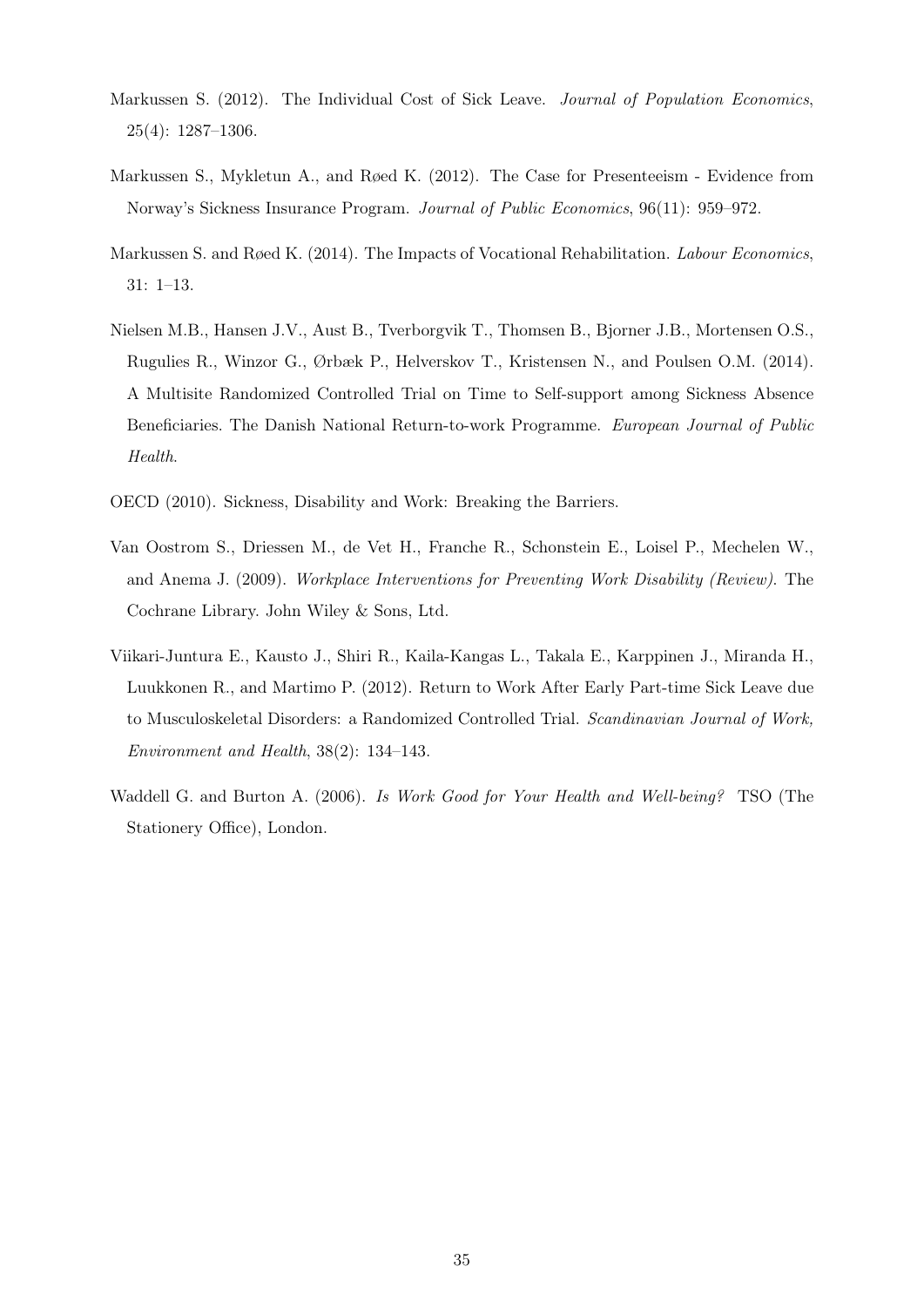## Appendix A

| Employment region, job center                          | Control group | Treatment group | Total |
|--------------------------------------------------------|---------------|-----------------|-------|
| <b>Panel A:</b> Region Zealand $(N=1,902)$             |               |                 |       |
| Bornholm                                               | 177           | 212             | 389   |
| Gentofte                                               | 48            | 49              | 97    |
| Greve                                                  | 204           | 237             | 441   |
| København                                              | 206           | 250             | 456   |
| Ringsted                                               | 174           | 191             | 365   |
| Vordingborg                                            | 73            | 81              | 154   |
| <b>Panel B:</b> North Denmark Region $(N=525)$         |               |                 |       |
| Aalborg                                                | 210           | 215             | 425   |
| Morsø                                                  | 50            | 50              | 100   |
| <b>Panel C:</b> Central Denmark Region $(N=913)$       |               |                 |       |
| Randers                                                | 136           | 114             | 250   |
| Holstebro                                              | 231           | 116             | 347   |
| Herning                                                | 98            | 100             | 198   |
| Horsens                                                | 58            | 60              | 118   |
| <b>Panel D:</b> Region of Southern Denmark $(N=2,312)$ |               |                 |       |
| Svendborg                                              | 114           | 167             | 281   |
| Nyborg                                                 | 191           | 185             | 376   |
| Odense                                                 | 482           | 506             | 988   |
| Aabenraa                                               | 343           | 324             | 667   |
| Total                                                  | 2,795         | 2,857           | 5,652 |

Table A1: Number of individuals by employment region, job center and treatment status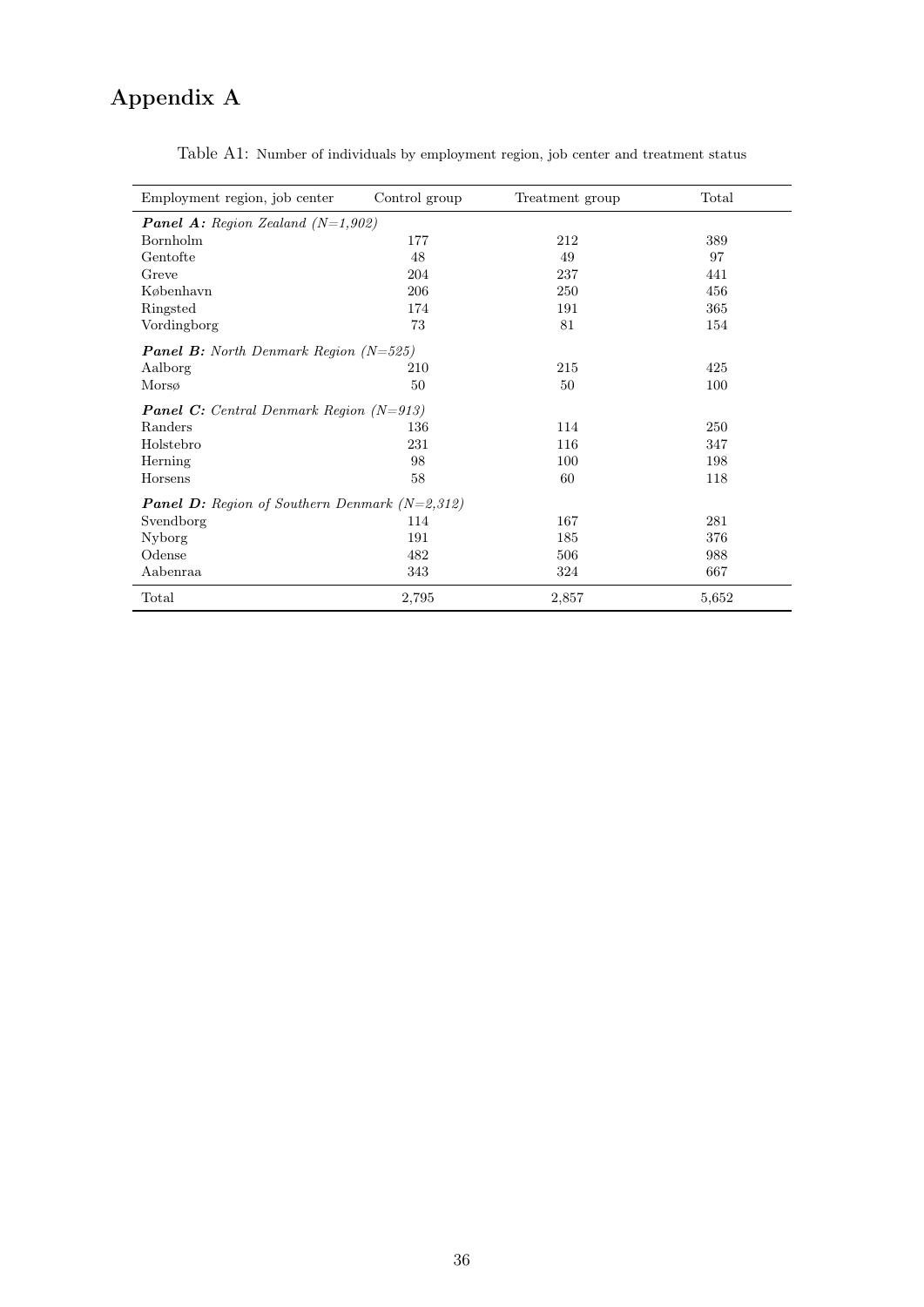| Variable                                              | Control group |           |       | Treatment group | Difference  |
|-------------------------------------------------------|---------------|-----------|-------|-----------------|-------------|
|                                                       | Mean          | Std. dev. | Mean  | Std. dev.       |             |
| <b>Panel A:</b> Socio-demographic characteristics     |               |           |       |                 |             |
| $<$ 30 years old                                      | 0.150         | (0.357)   | 0.137 | (0.343)         | $-0.014$    |
| $30-39$ years old                                     | 0.234         | (0.423)   | 0.218 | (0.413)         | $-0.015$    |
| $40-49$ years old                                     | 0.273         | (0.446)   | 0.286 | (0.452)         | 0.013       |
| $>$ 49 years old                                      | 0.343         | (0.475)   | 0.359 | (0.480)         | 0.016       |
| Male                                                  | 0.433         | (0.496)   | 0.457 | (0.498)         | 0.024       |
| Married                                               | 0.583         | (0.493)   | 0.570 | (0.495)         | $-0.013$    |
| Danish origin                                         | 0.878         | (0.327)   | 0.876 | (0.329)         | $-0.002$    |
| Western origin                                        | 0.045         | (0.207)   | 0.050 | (0.217)         | 0.005       |
| Non-western origin                                    | 0.077         | (0.267)   | 0.074 | (0.262)         | $-0.003$    |
| <b>Panel B:</b> Labor market history                  |               |           |       |                 |             |
| Sick-listed from regular empl.                        | 0.777         | (0.416)   | 0.743 | (0.437)         | $-0.034***$ |
| Sick-listed from UI-benefits                          | 0.160         | (0.366)   | 0.194 | (0.395)         | $0.034***$  |
| Sick-listed from self-empl.                           | 0.063         | (0.243)   | 0.063 | (0.242)         | $-0.000$    |
| Elapsed sickness duration <sup><math>a</math></sup>   | 8.902         | (6.235)   | 8.601 | (6.082)         | $-0.300*$   |
| Time spent on sickness-ben. <sup>b</sup>              | 0.212         | (0.143)   | 0.208 | (0.145)         | $-0.003$    |
| Time spent on sickness-ben. <sup>c</sup>              | 0.080         | (0.176)   | 0.080 | (0.175)         | $-0.000$    |
| Time spent on sickness-ben. <sup><math>d</math></sup> | 0.069         | (0.163)   | 0.063 | (0.156)         | $-0.006$    |
| Degree of pub. inc. support <sup>be</sup>             | 0.311         | (0.251)   | 0.317 | (0.259)         | 0.006       |
| Degree of pub. inc. support <sup>ce</sup>             | 0.216         | (0.314)   | 0.213 | (0.314)         | $-0.003$    |
| Degree of pub. inc. support $e^{de}$                  | 0.240         | (0.338)   | 0.232 | (0.332)         | $-0.007$    |
| <b>Panel C:</b> Diagnoses                             |               |           |       |                 |             |
| Back and neck disorders                               | 0.152         | (0.359)   | 0.164 | (0.370)         | 0.011       |
| Moving incapacity                                     | 0.196         | (0.397)   | 0.206 | (0.405)         | 0.011       |
| Musculoskeletal disorders                             | 0.038         | (0.192)   | 0.047 | (0.213)         | 0.009       |
| Cardiovascular diseases                               | 0.047         | (0.211)   | 0.048 | (0.214)         | 0.001       |
| Stomach/liver/kidney diseases                         | 0.033         | (0.179)   | 0.033 | (0.179)         | 0.000       |
| Mental health problems                                | 0.334         | (0.472)   | 0.319 | (0.466)         | $-0.015$    |
| Chronic pain                                          | 0.007         | (0.083)   | 0.009 | (0.097)         | 0.003       |
| Cancer                                                | 0.033         | (0.177)   | 0.040 | (0.197)         | 0.008       |
| Other                                                 | 0.160         | (0.367)   | 0.132 | (0.339)         | $-0.028***$ |
| Number of observations                                |               | 2,304     |       | 2,424           |             |

Table A2: Pre-treatment characteristics by treatment status (N=4,728)

<sup>*a*</sup> at start of experiment (in weeks) <sup>*b*</sup> in year before sickness <sup>*c*</sup> in second last year before sickness <sup>*d*</sup> in third last year before sickness *<sup>e</sup>* any kind of public income support.

Significance levels: \* *p <* 0*.*10, \*\* *p <* 0*.*05, \*\*\* *p <* 0*.*01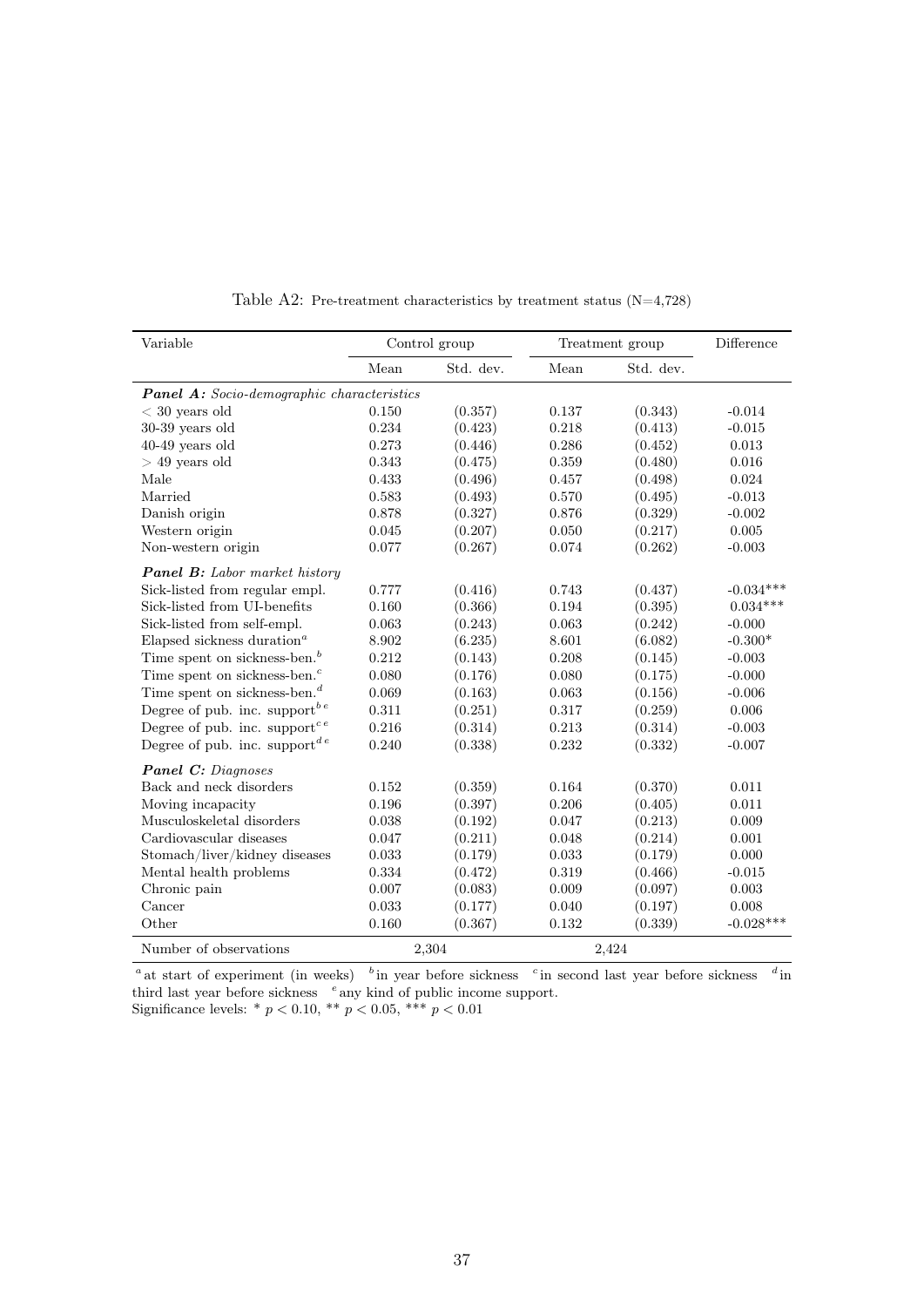Table A3: Municipality-level controls used both in competing risks model and in main outcome equation (local treatment strategies approach)

| Variable       | Description                                                                         |
|----------------|-------------------------------------------------------------------------------------|
|                | <b>Panel A:</b> Socio-demographic characteristics                                   |
| avage          | Average age                                                                         |
| fertil         | Total fertility rate                                                                |
| lifeexp        | Life expectancy for new born babies                                                 |
| danes          | Persons of Danish origin in $\%$ of the population                                  |
| lowedu         | Percentage of working-age population with no more than ten years of schooling       |
| migral         | External net migration in $\%$ of the population                                    |
| migra2         | Internal net migration in $\%$ of the population                                    |
| crime          | Reported criminal offences per capita                                               |
|                | <b>Panel B:</b> Local labor market conditions                                       |
| unemp          | Full-time unemployed persons in $\%$ of the labor force                             |
| sbens1         | Persons receiving sickness benefits $(w / job)$ in % of the working-age population  |
| sbens2         | Persons receiving sickness benefits ( $w/o$ job) in % of the working-age population |
| <i>lfpart</i>  | Economic activity rate (labor force participation)                                  |
| outlf          | Percentage of working-age population outside the labor force                        |
| prisec         | Persons employed in primary sector in $\%$ of the population                        |
| vacs1          | Number of open vacancies per unemployed                                             |
| $\text{vacs2}$ | Number of newly opened vacancies per unemployed                                     |

Notes: Data on all variables (except for *vacs1* and *vacs2* ) stem from Statistics Denmark, Denmark's national statistics institute.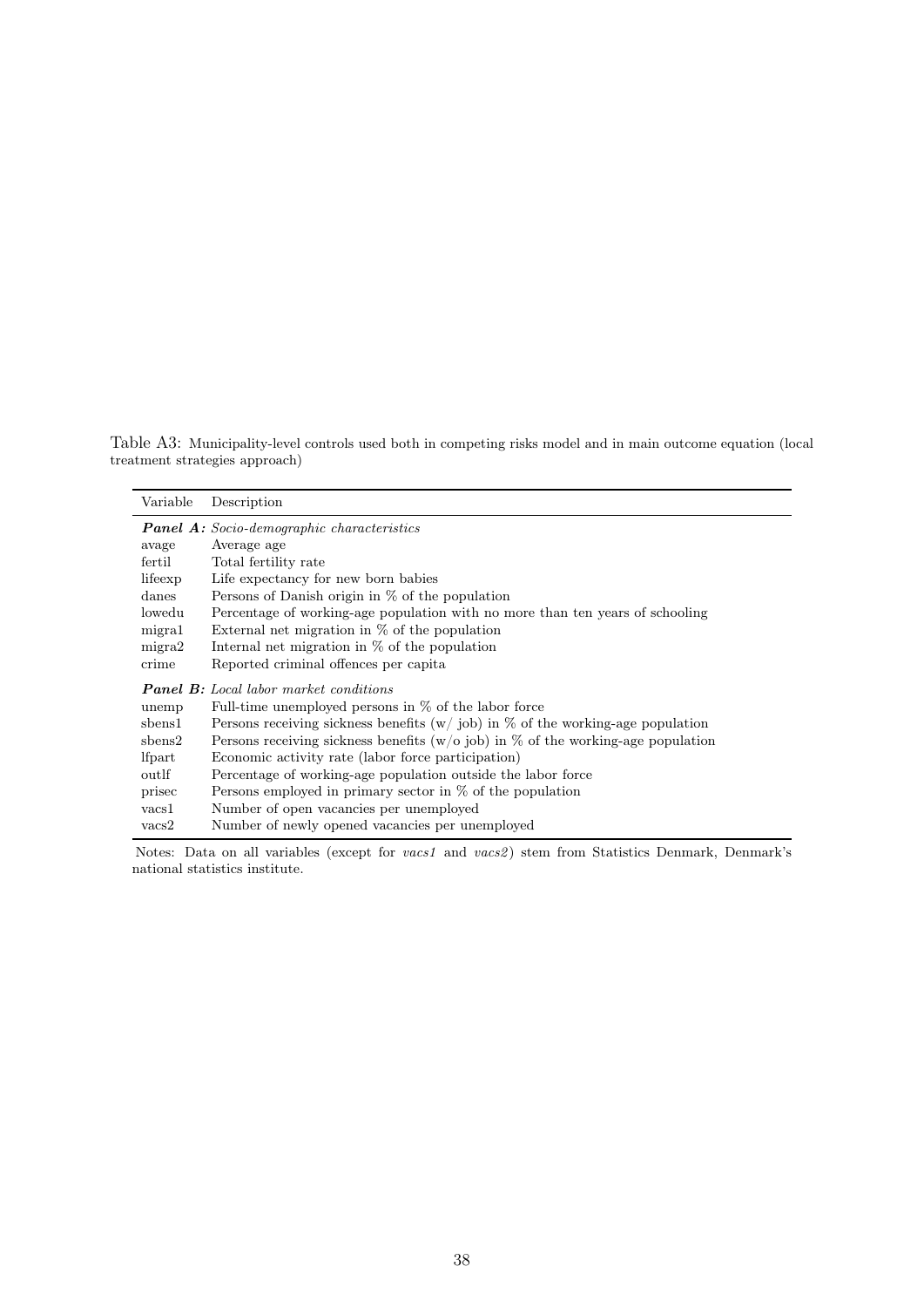|                                                                      | Dependent variable: Number of weeks in |                                                                         |                 |                         |                                    |                |  |  |
|----------------------------------------------------------------------|----------------------------------------|-------------------------------------------------------------------------|-----------------|-------------------------|------------------------------------|----------------|--|--|
|                                                                      | I<br>Regular<br>employ-<br>ment        | $\rm II$<br>Self-<br>sufficiency                                        | III<br>Sickness | IV<br>Unemploy-<br>ment | $\mathbf V$<br>Early<br>retirement | VI<br>Fleksjob |  |  |
|                                                                      |                                        | <b>Panel A:</b> Labor market status before sickness: Regular employment |                 |                         |                                    |                |  |  |
| <b>Panel A1:</b> During 1st year after random assignment $(N=3,593)$ |                                        |                                                                         |                 |                         |                                    |                |  |  |
| Traditional activation                                               | $-4.896$                               | $-3.413$                                                                | $-1.712$        | $3.438*$                | 0.552                              | 1.375          |  |  |
|                                                                      | (3.932)                                | (3.741)                                                                 | (3.964)         | (1.852)                 | (0.526)                            | (0.883)        |  |  |
| Paramedical care                                                     | $-9.990**$                             | $-9.896**$                                                              | $8.836**$       | $-2.060$                | 0.318                              | $2.449***$     |  |  |
|                                                                      | (4.138)                                | (3.936)                                                                 | (4.171)         | (1.948)                 | (0.554)                            | (0.930)        |  |  |
| Graded return                                                        | $36.255**$                             | $31.223**$                                                              | $-32.384**$     | 3.446                   | 0.650                              | $-7.333**$     |  |  |
|                                                                      | (14.543)                               | (13.833)                                                                | (14.660)        | (6.848)                 | (1.945)                            | (3.267)        |  |  |
| <b>Panel A2:</b> During 2nd year after random assignment $(N=3,593)$ |                                        |                                                                         |                 |                         |                                    |                |  |  |
| Traditional activation                                               | $-4.193$                               | $-0.287$                                                                | $-2.460$        | 2.568                   | $-0.242$                           | 2.166          |  |  |
|                                                                      | (4.103)                                | (3.987)                                                                 | (2.901)         | (2.610)                 | (1.535)                            | (1.833)        |  |  |
| Paramedical care                                                     | $-9.454**$                             | $-10.832***$                                                            | 4.597           | 1.749                   | 0.706                              | $4.447**$      |  |  |
|                                                                      | (4.318)                                | (4.196)                                                                 | (3.053)         | (2.747)                 | (1.615)                            | (1.929)        |  |  |
| Graded return                                                        | $26.203*$                              | 20.595                                                                  | $-13.074$       | $-9.846$                | 4.192                              | $-12.261*$     |  |  |
|                                                                      | (15.174)                               | (14.746)                                                                | (10.728)        | (9.654)                 | (5.675)                            | (6.780)        |  |  |
| <b>Panel A3:</b> During 3rd year after random assignment $(N=3,588)$ |                                        |                                                                         |                 |                         |                                    |                |  |  |
| Traditional activation                                               | $-7.247*$                              | $-3.890$                                                                | $-0.365$        | 1.337                   | $-0.603$                           | 1.912          |  |  |
|                                                                      | (4.352)                                | (4.318)                                                                 | (2.181)         | (2.667)                 | (2.160)                            | (2.499)        |  |  |
| Paramedical care                                                     | $-4.892$                               | $-7.580*$                                                               | 0.389           | $-1.388$                | 1.236                              | $5.278**$      |  |  |
|                                                                      | (4.605)                                | (4.569)                                                                 | (2.308)         | (2.822)                 | (2.286)                            | (2.645)        |  |  |
| Graded return                                                        | 28.269*                                | $26.934*$                                                               | $-4.043$        | $-1.991$                | 4.474                              | $-16.558*$     |  |  |
|                                                                      | (16.264)                               | (16.134)                                                                | (8.152)         | (9.967)                 | (8.071)                            | (9.340)        |  |  |
|                                                                      |                                        | <b>Panel B:</b> Labor market status before sickness: Unemployment       |                 |                         |                                    |                |  |  |
| <b>Panel B1:</b> During 1st year after random assignment $(N=838)$   |                                        |                                                                         |                 |                         |                                    |                |  |  |
| Traditional activation                                               | $-0.681$                               | $-0.329$                                                                | 1.857           | 1.526                   | $-0.580$                           | 0.087          |  |  |
|                                                                      | (3.288)                                | (3.535)                                                                 | (5.200)         | (4.220)                 | (1.210)                            | (0.590)        |  |  |
| Paramedical care                                                     | $-1.579$                               | $-1.604$                                                                | $-0.517$        | $-2.321$                | 0.358                              | 0.762          |  |  |
|                                                                      | (3.286)                                | (3.533)                                                                 | (5.196)         | (4.217)                 | (1.210)                            | (0.589)        |  |  |
| Graded return                                                        | 0.464                                  | $-16.020$                                                               | 44.974          | 26.351                  | $-18.111$                          | $-8.015$       |  |  |
|                                                                      | (48.671)                               | (52.337)                                                                | (76.974)        | (62.464)                | (17.917)                           | (8.730)        |  |  |
| <b>Panel B2:</b> During 2nd year after random assignment $(N=838)$   |                                        |                                                                         |                 |                         |                                    |                |  |  |
| Traditional activation                                               | $-6.925$                               | $-4.427$                                                                | 4.205           | 2.024                   | $-0.856$                           | $-0.124$       |  |  |
|                                                                      | (4.761)                                | (5.515)                                                                 | (4.841)         | (5.601)                 | (2.566)                            | (2.625)        |  |  |
| Paramedical care                                                     | 2.498                                  | 0.874                                                                   | $-3.581$        | 0.057                   | 0.196                              | $4.346*$       |  |  |
|                                                                      | (4.758)                                | (5.512)                                                                 | (4.838)         | (5.597)                 | (2.564)                            | (2.623)        |  |  |
| Graded return                                                        | $-44.981$                              | $-71.754$                                                               | 19.302          | 46.755                  | 5.994                              | $-22.836$      |  |  |
|                                                                      | (70.473)                               | (81.641)                                                                | (71.669)        | (82.910)                | (37.981)                           | (38.854)       |  |  |
| <b>Panel B3:</b> During 3rd year after random assignment $(N=835)$   |                                        |                                                                         |                 |                         |                                    |                |  |  |
| Traditional activation                                               | $-5.403$                               | $-2.365$                                                                | 4.992           | $-6.319$                | 2.117                              | 1.954          |  |  |
|                                                                      | (5.213)                                | (5.454)                                                                 | (5.258)         | (5.641)                 | (3.976)                            | (3.468)        |  |  |
| Paramedical care                                                     | 4.302                                  | $-0.143$                                                                | $-7.702$        | 9.036                   | $-1.722$                           | 2.705          |  |  |
|                                                                      | (5.189)                                | (5.429)                                                                 | (5.234)         | (5.616)                 | (3.958)                            | (3.452)        |  |  |
| Graded return                                                        | $-59.668$                              | $-58.421$                                                               | 90.707          | $-63.715$               | 42.490                             | $-1.651$       |  |  |
|                                                                      | (76.900)                               | (80.452)                                                                | (77.554)        | (83.215)                | (58.647)                           | (51.155)       |  |  |

Table A4: Effects of participating in alternative treatment activities (LATE) evaluated at different points in time after randomization by labor market status before sickness (IV/2SLS)

Notes: Standard errors in parentheses.

Significance levels: \* *p <* 0*.*10, \*\* *p <* 0*.*05, \*\*\* *p <* 0*.*01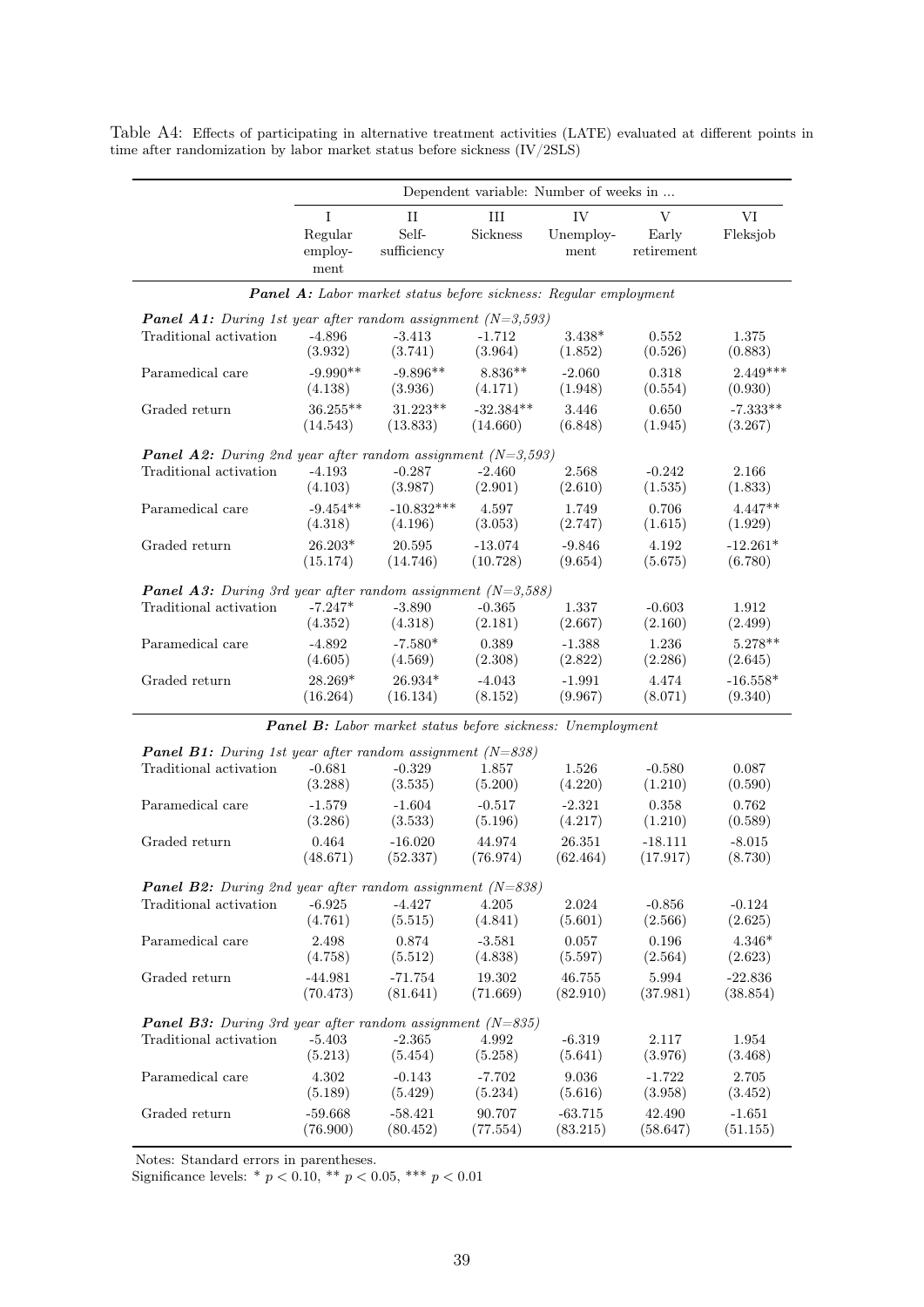|                                                                      | Dependent variable: Number of weeks in |                                                    |                         |                         |                                    |                           |  |  |  |
|----------------------------------------------------------------------|----------------------------------------|----------------------------------------------------|-------------------------|-------------------------|------------------------------------|---------------------------|--|--|--|
|                                                                      | I<br>Regular<br>employ-<br>ment        | $\rm II$<br>Self-<br>sufficiency                   | $\rm III$<br>Sickness   | IV<br>Unemploy-<br>ment | $\mathbf V$<br>Early<br>retirement | VI<br>Fleksjob            |  |  |  |
|                                                                      |                                        | <b>Panel A:</b> Sickness type: Non-mental sickness |                         |                         |                                    |                           |  |  |  |
| <b>Panel A1:</b> During 1st year after random assignment $(N=3,184)$ |                                        |                                                    |                         |                         |                                    |                           |  |  |  |
| Traditional activation                                               | $-4.275$<br>(3.802)                    | $-4.743$<br>(3.776)                                | 1.588<br>(3.881)        | 2.321<br>(1.971)        | 0.791<br>(0.617)                   | 1.658<br>(1.036)          |  |  |  |
| Paramedical care                                                     | $-6.560*$                              | $-6.144*$                                          | 4.777                   | $-1.789$                | 0.005                              | $2.129**$                 |  |  |  |
| Graded return                                                        | (3.501)<br>$30.801**$                  | (3.477)<br>28.375*                                 | (3.574)<br>$-25.392$    | (1.815)<br>0.511        | (0.568)<br>1.267                   | (0.954)<br>$-10.177**$    |  |  |  |
|                                                                      | (15.312)                               | (15.208)                                           | (15.631)                | (7.936)                 | (2.483)                            | (4.170)                   |  |  |  |
| <b>Panel A2:</b> During 2nd year after random assignment $(N=3,184)$ |                                        |                                                    |                         |                         |                                    |                           |  |  |  |
| Traditional activation                                               | $-6.049$                               | $-6.025$<br>(4.241)                                | 1.812                   | 2.211<br>(3.071)        | 0.945                              | 1.949                     |  |  |  |
| Paramedical care                                                     | (4.228)<br>$-7.342*$                   | $-7.272*$                                          | (3.277)<br>3.759        | 2.452                   | (1.729)<br>0.552                   | (1.994)<br>$3.205*$       |  |  |  |
|                                                                      | (3.893)                                | (3.905)                                            | (3.018)                 | (2.828)                 | (1.593)                            | (1.836)                   |  |  |  |
| Graded return                                                        | 27.197                                 | 23.607                                             | $-19.251$               | $-19.809$               | 5.410                              | $-12.903$                 |  |  |  |
|                                                                      | (17.028)                               | (17.081)                                           | (13.198)                | (12.369)                | (6.965)                            | (8.029)                   |  |  |  |
| <b>Panel A3:</b> During 3rd year after random assignment $(N=3,181)$ |                                        |                                                    |                         |                         |                                    | 2.039                     |  |  |  |
| Traditional activation                                               | $-7.602$<br>(4.647)                    | $-5.802$<br>(4.435)                                | 0.478<br>(2.573)        | 1.556<br>(3.015)        | 0.897<br>(2.320)                   | (2.470)                   |  |  |  |
| Paramedical care                                                     | $-3.882$<br>(4.273)                    | $-3.129$<br>(4.078)                                | 1.729<br>(2.366)        | 1.459<br>(2.772)        | 2.473<br>(2.133)                   | 2.038<br>(2.271)          |  |  |  |
| Graded return                                                        | 35.566*<br>(18.597)                    | 26.155<br>(17.752)                                 | $-12.268$<br>(10.297)   | $-16.986$<br>(12.066)   | 0.240<br>(9.283)                   | $-9.422$<br>(9.886)       |  |  |  |
|                                                                      |                                        | <b>Panel B:</b> Sickness type: Mental sickness     |                         |                         |                                    |                           |  |  |  |
| <b>Panel B1:</b> During 1st year after random assignment $(N=1,544)$ |                                        |                                                    |                         |                         |                                    |                           |  |  |  |
| Traditional activation                                               | $-1.284$<br>(21.214)                   | 5.830<br>(21.007)                                  | 2.141<br>(60.340)       | $-10.680$<br>(72.118)   | 1.170<br>(8.751)                   | 2.952<br>(12.660)         |  |  |  |
| Paramedical care                                                     | $-8.616$<br>(42.464)                   | $-0.177$<br>(42.048)                               | 28.233<br>(120.781)     | $-31.032$<br>(144.360)  | 4.343<br>(17.516)                  | 6.200<br>(25.341)         |  |  |  |
| Graded return                                                        | 36.272<br>(219.939)                    | $-16.177$<br>(217.785)                             | $-139.830$<br>(625.578) | 165.143<br>(747.704)    | $-19.951$<br>(90.724)              | $-29.125$<br>(131.251)    |  |  |  |
| <b>Panel B2:</b> During 2nd year after random assignment $(N=1,544)$ |                                        |                                                    |                         |                         |                                    |                           |  |  |  |
| Traditional activation                                               | 3.549<br>(26.561)                      | 18.189<br>(63.758)                                 | $-38.318$<br>(129.939)  | 21.028<br>(58.765)      | $-0.846$<br>(9.985)                | 11.731<br>(49.175)        |  |  |  |
| Paramedical care                                                     | 2.487<br>(53.166)                      | 18.562<br>(127.623)                                | $-57.365$<br>(260.097)  | 27.807<br>(117.628)     | 4.719<br>(19.988)                  | 24.052<br>(98.432)        |  |  |  |
| Graded return                                                        | $-25.376$<br>(275.368)                 | $-132.725$<br>(661.013)                            | 303.553<br>(1347.146)   | $-137.756$<br>(609.241) | $-14.903$<br>(103.524)             | $-115.386$<br>(509.820)   |  |  |  |
| <b>Panel B3:</b> During 3rd year after random assignment $(N=1,539)$ |                                        |                                                    |                         |                         |                                    |                           |  |  |  |
| Traditional activation                                               | 15.504<br>(155.994)                    | 24.716<br>(197.655)                                | $-37.859$<br>(324.129)  | $-28.692$<br>(270.304)  | $-22.179$<br>(186.662)             | 30.706<br>(289.803)       |  |  |  |
| Paramedical care                                                     | 32.379<br>(318.409)                    | 38.549<br>(403.438)                                | $-76.287$<br>(661.598)  | $-59.552$<br>(551.730)  | $-40.507$<br>(381.007)             | 68.841<br>(591.543)       |  |  |  |
| Graded return                                                        | -172.082<br>(1,668.178)                | $-225.795$<br>(2,113.648)                          | 391.907<br>(3,466.182)  | 319.714<br>(2,890.555)  | 221.979<br>(1,996.136)             | $-348.506$<br>(3,099.160) |  |  |  |

Table A5: Effects of participating in alternative treatment activities (LATE) evaluated at different points in time after randomization by sickness type (IV/2SLS)

Notes: Standard errors in parentheses.

Significance levels: \* *p <* 0*.*10, \*\* *p <* 0*.*05, \*\*\* *p <* 0*.*01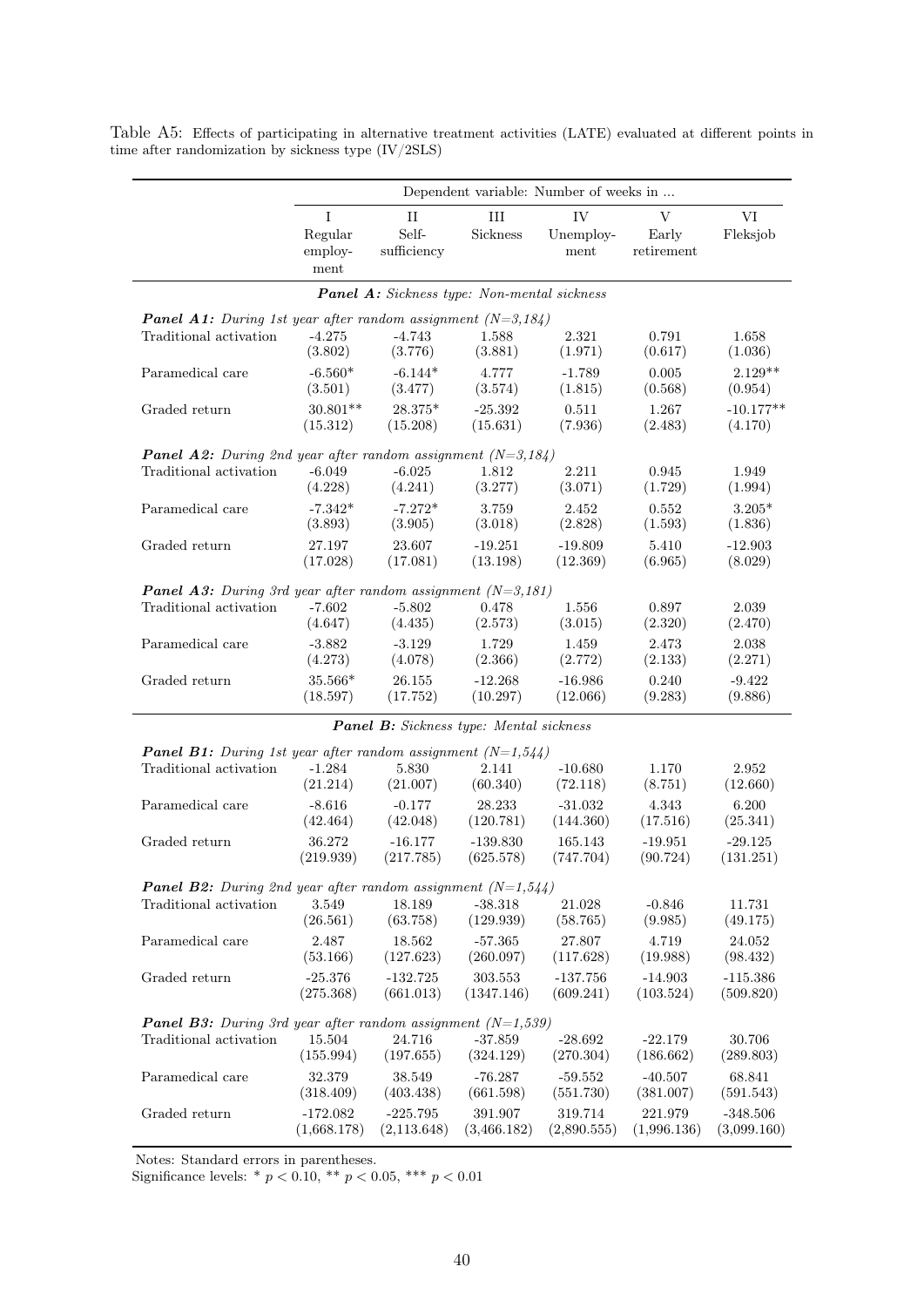

Figure A1: Traditional activation, paramedical care and graded return-to-work intensities by job center, treatment status and labor market status before sickness

Notes: Indices 1 to 16 on the horizontal axes refer to job centers: (1) Bornholm, (2) Gentofte, (3) Greve, (4) København, (5) Ringsted, (6) Vordingborg, (7) Aalborg, (8) Morsø, (9) Randers, (10) Holstebro, (11) Herning, (12) Horsens, (13) Svendborg, (14) Nyborg, (15) Odense and (16) Aabenraa. Traditional activation intensities are calculated as the average number of traditional activation weeks per individual in the first 20 weeks after enrolment. Similarly for paramedical care intensities. Graded return intensities are calculated as the proportion of individuals participating in a graded return-to-work program within the first 20 weeks.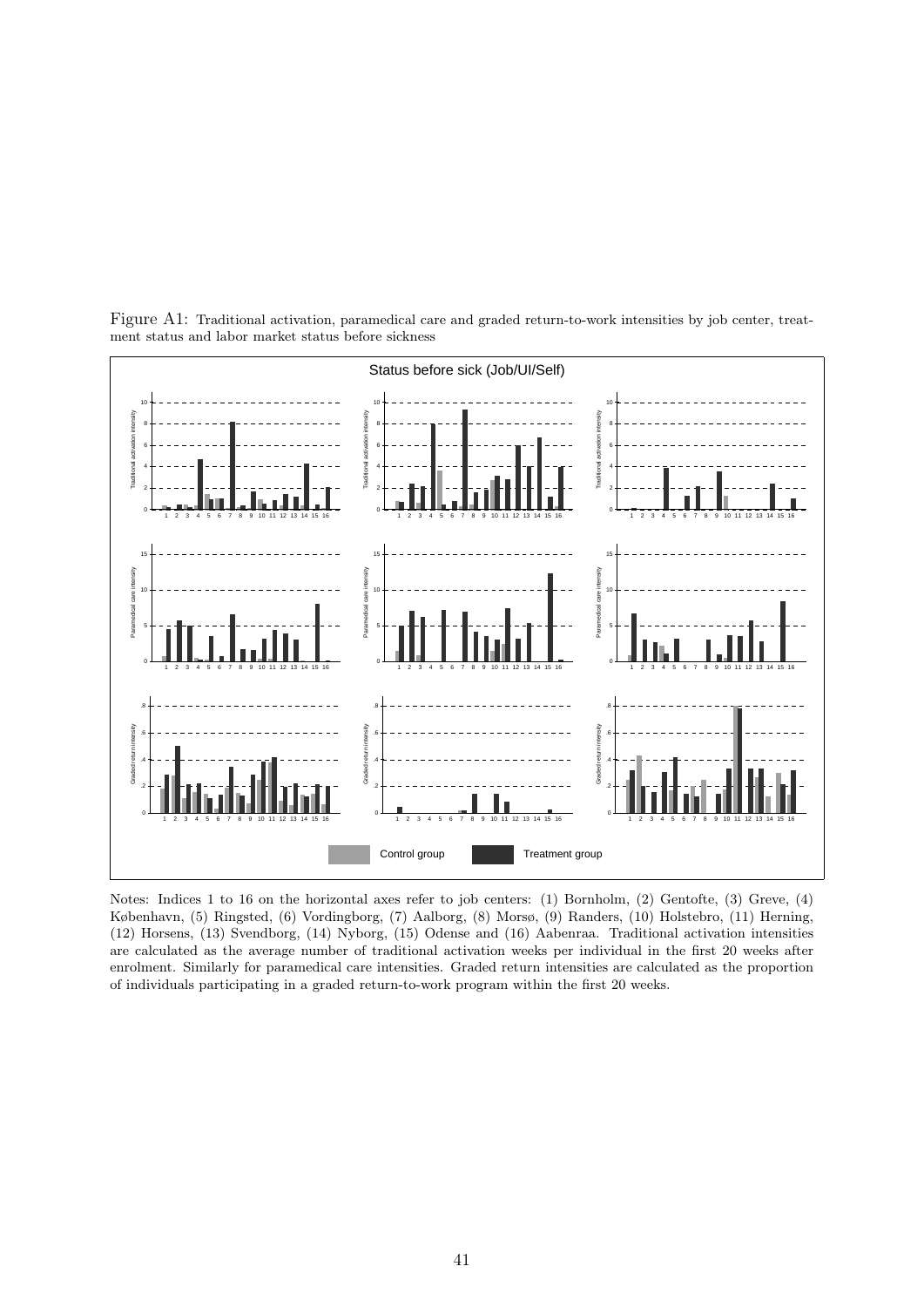

Figure A2: Trajectory of treatment effects by labor market status before sickness (cumulative total intentionto-treat effects)

Notes: See notes to Figure 2.